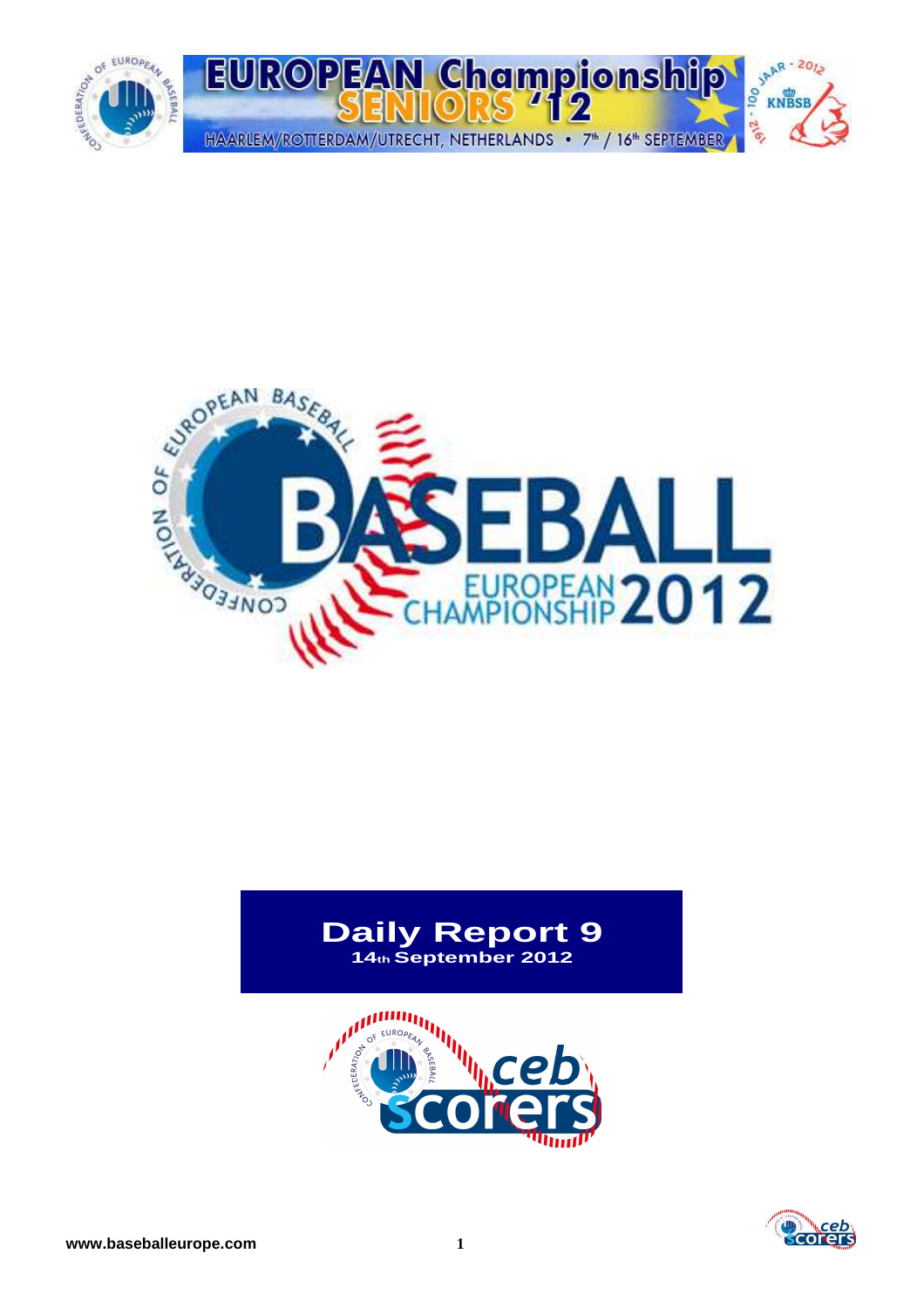



|      |         |                 |             | <b>Schedule</b>                                                   |                                  |                          |      |
|------|---------|-----------------|-------------|-------------------------------------------------------------------|----------------------------------|--------------------------|------|
| Game | At time | <b>Ballpark</b> | Pool        | Home team                                                         | Visiting team                    | Final<br>Score           | Inn. |
|      |         |                 |             | <b>Wednesday 12th September</b>                                   |                                  |                          |      |
| 31   | 14:00   | Utrecht         | Fi          | $\blacksquare$ France                                             | Greece                           | $5 - 9$                  |      |
| 32   | 14:00   | Haarlem         | Fi          | Belgium                                                           | Croatia                          | $3 - 2$                  |      |
| 33   | 14:00   | Rotterdam       | Fi          | Russia                                                            | <b>Safe</b> Great Britain        | $2 - 6$                  |      |
|      |         |                 |             | <b>Thursday 13th September</b>                                    |                                  |                          |      |
| 34   | 14:00   | Haarlem         | C           | Spain                                                             | <b>Execch Republic</b>           | $6 - 5$                  | 10   |
| 35   | 19:30   | Haarlem         | $\mathsf C$ | $\blacksquare$ Italy                                              | Germany                          | $3 - 0$                  |      |
| 36   | 19:30   | Rotterdam       | C           | <b>New Sweden</b>                                                 | Netherlands                      | $1 - 17$                 | 6    |
|      |         |                 |             | <b>Friday 14th September</b>                                      |                                  |                          |      |
| 37   | 14:00   | Rotterdam       | C           | Germany                                                           | Sweden                           | $10 - 3$                 |      |
| 38   | 19:30   | Rotterdam       | $\mathsf C$ | Netherlands                                                       | Spain                            | $2 - 0$                  |      |
| 39   | 19:30   | Haarlem         | $\mathsf C$ | Czech Republic                                                    | $\blacksquare$ Italy             | $0 - 3$                  |      |
|      |         |                 |             | <b>Saturday 15th September</b>                                    |                                  |                          |      |
| 40   | 14:00   | Haarlem         | C           | Czech Republic                                                    | Sweden                           |                          |      |
| 42   | 19:00   | Rotterdam       | C           | $\blacksquare$ Italy                                              | Netherlands                      |                          |      |
| 41   | 19:30   | Haarlem         | C           | Germany                                                           | <b>C</b> Spain                   | $\overline{\phantom{0}}$ |      |
|      |         |                 |             | <b>Sunday 16th September</b>                                      |                                  |                          |      |
| 43   | 13:00   | Rotterdam       | Fi          | $\bigcirc$ :: N.1 ::<br>In each game the home team is named first | $\bigcirc$ $\ldots$ N.2 $\ldots$ |                          |      |

If the Netherlands qualifies for the 2nd round their games will be played in Rotterdam at 19.30,

except on Saturday 15th when the game starts at 19.00.

If Italy qualifies for the 2nd round their games will be played in Haarlem at 19.30

except the game versus the Netherlands which will be played in Rotterdam.

|                |                | <b>Standing Pool C</b> |           |                |            |           |
|----------------|----------------|------------------------|-----------|----------------|------------|-----------|
| <b>Pos</b>     | Team           | <b>GP</b>              | <b>WO</b> | LO             | <b>AVG</b> | <b>GB</b> |
| 1              | <b>I</b> taly  | 4                      | 4         | $\Omega$       | 1000       | 0         |
| $\overline{2}$ | Netherlands    | 4                      | 3         |                | 750        |           |
| 3              | <b>Germany</b> | 4                      | 2         | 2              | 500        | 2         |
| 4              | Spain          | 4                      | 2         | 2              | 500        | 2         |
| 5 <sup>5</sup> | Czech Republic | 4                      |           | 3              | 250        | 3         |
| 6              | Sweden         | 4                      | 0         | $\overline{4}$ | 0          | 4         |

The teams tied are in alphabetical order

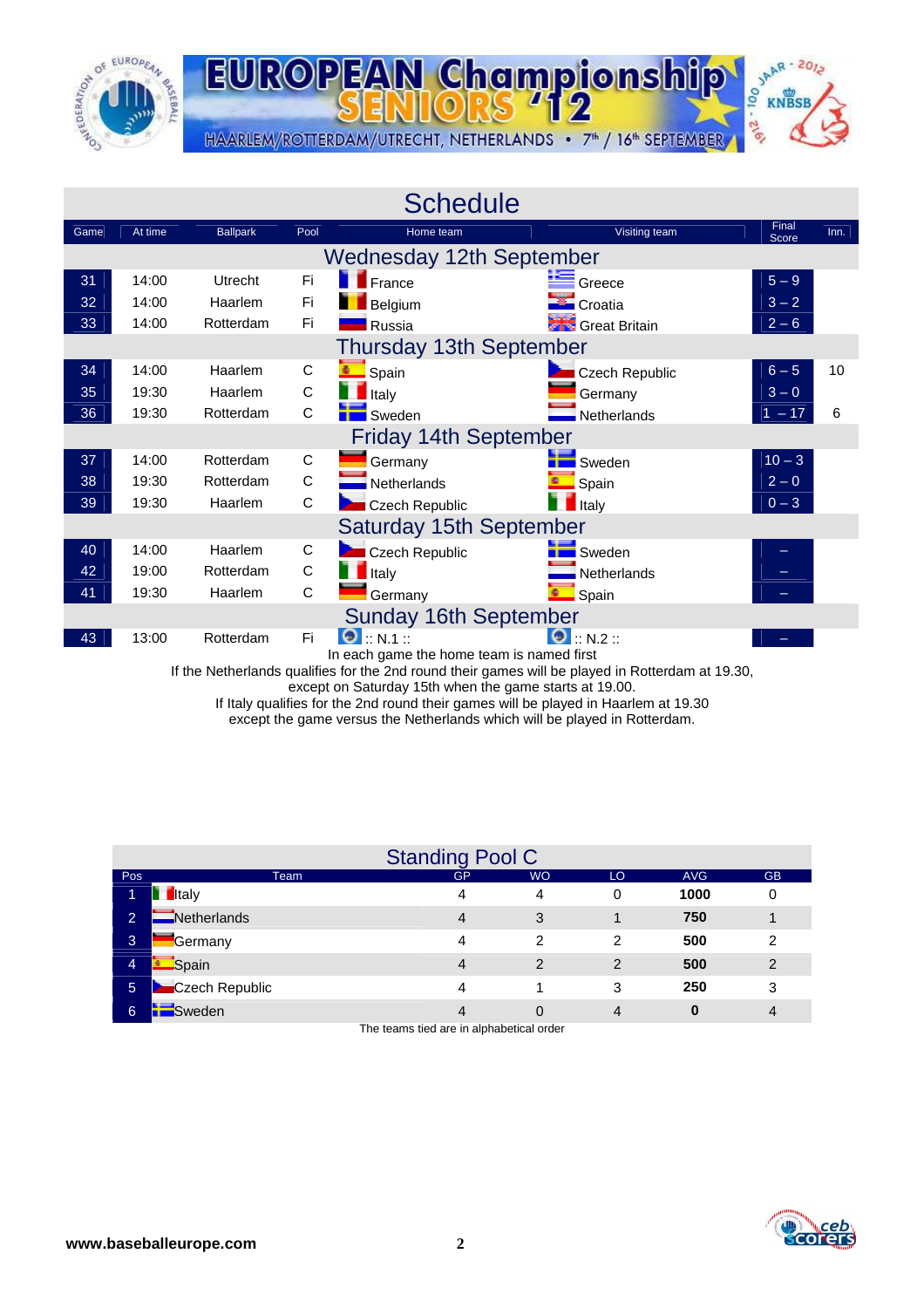

**SAAR-2012** EUROPEAN Championship 00 **KNBSB** -216 HAARLEM/ROTTERDAM/UTRECHT, NETHERLANDS . 7<sup>th</sup> / 16<sup>th</sup> SEPTEMBER

# **Game Summary 37**



## **Germany – Sweden**



**GERMANY 10 (2-2), SWEDEN 3 (0-4) - Composite Box Score Sep 14, 2012 at Rotterdam (Familiestadion)** 

## **SWEDEN 3 (0-4)**

| Player<br>--------------- | AВ | R        |              | H BI     | 2B             |          | 3B HR BB |          |   |          |          |   |          |                | SB CS HP SH SF SO IBB KL GDP |          |          | PO.            | A            | E.           |
|---------------------------|----|----------|--------------|----------|----------------|----------|----------|----------|---|----------|----------|---|----------|----------------|------------------------------|----------|----------|----------------|--------------|--------------|
| SORGI 2b                  | 5  | $\Omega$ |              | 0        | 0              | $\Omega$ | 0        | $\Omega$ | 0 | $\Omega$ | $\Omega$ | 0 | 0        |                | 0                            |          | 0        | 3              |              | n            |
| MERRIFIELD ss             | 5  | $\Omega$ | $\mathbf{1}$ | $\Omega$ | 0              | $\Omega$ | 0        | $\Omega$ | 0 | 0        | $\Omega$ | 0 | 0        | $\Omega$       | $\Omega$                     | 0        | $\Omega$ | 5              | 3            | <sup>0</sup> |
| PILEGARD 1b               |    | 0        | $\Omega$     | $\Omega$ | 0              | $\Omega$ | $\Omega$ | $\Omega$ | 0 | $\Omega$ | $\Omega$ | 0 | $\Omega$ | $\Omega$       | $\Omega$                     | $\Omega$ | $\Omega$ | 5              | 0            | $\Omega$     |
| JOHANNESSENP rf           | 4  | 1        | 1            | $\Omega$ |                | 0        | $\Omega$ | $\Omega$ | 0 | $\Omega$ | $\Omega$ | 0 | 0        | $\mathfrak{D}$ | 0                            | $\Omega$ | 0        | 1.             | $\Omega$     | <sup>n</sup> |
| GAJZLER dh                |    | 2        |              | $\Omega$ |                | $\Omega$ | 0        | $\Omega$ | 0 | $\Omega$ | $\Omega$ | 0 | 0        | 1              | $\Omega$                     | 0        | 0        | 0              | 0            | <sup>n</sup> |
| LAUSEN lf                 |    | 0        |              | 1        | 0              | 0        | 0        | $\Omega$ | 0 | 0        | $\Omega$ | 0 | $\Omega$ |                | 0                            |          | $\Omega$ | 0              | U            | <sup>n</sup> |
| FILICE 1f                 |    | 0        |              | 0        |                | 0        | 0        | $\Omega$ | 0 | $\Omega$ | 0        | 0 | 0        | 0              | 0                            | 0        | $\Omega$ | 2.             | 0            | <sup>0</sup> |
| JOHANNESSENB C            | ς  | $\Omega$ | 1            | 2        | 0              | $\Omega$ | $\Omega$ | $\Omega$ | 0 | $\Omega$ | $\Omega$ | 0 |          | 0              | 0                            | $\Omega$ | 0        | 1.             |              | <sup>n</sup> |
| JOHANSSON cf              |    | 0        | 1            | $\Omega$ | 0              | 0        | 0        | $\Omega$ | 0 | 0        | 0        | 0 | 0        | 0              | $\Omega$                     | 0        | 0        | $\mathfrak{D}$ | 0            | $\Omega$     |
| EILERTZ cf                |    | 0        | $\Omega$     | 0        | 0              | 0        | $\Omega$ | $\Omega$ | 0 | 0        | $\Omega$ | 0 | $\Omega$ | $\Omega$       | $\Omega$                     | $\Omega$ | $\Omega$ | $\mathfrak{D}$ | U            | <sup>n</sup> |
| HOEGLUND 3b               |    | 0        | 1            | 0        |                | 0        | 0        | $\Omega$ | 0 | 0        | 0        | 0 | 0        | 1              | 0                            |          | $\Omega$ | 3              |              |              |
| KLASSON Ja p              |    | 0        | $\Omega$     | $\Omega$ | 0              | $\Omega$ | 0        | $\Omega$ | 0 | 0        | $\Omega$ | 0 | 0        | $\Omega$       | 0                            | 0        | $\Omega$ | 0              | 2            | <sup>n</sup> |
| SOUBIEA p                 |    | 0        | $\Omega$     | $\Omega$ | 0              | $\Omega$ | 0        | $\Omega$ | 0 | $\Omega$ | $\Omega$ | 0 | $\Omega$ | 0              | 0                            | 0        | $\Omega$ | 0              | <sup>n</sup> | $\Omega$     |
| SJOERS P p                |    | 0        | 0            | $\Omega$ | 0              | 0        | 0        | $\Omega$ | 0 | $\Omega$ | $\Omega$ | 0 | 0        | 0              | $\Omega$                     | 0        | 0        | 0              | 0            | $\Omega$     |
| LONG p                    |    | 0        | 0            | 0        | $\Omega$       | 0        | 0        | 0        | 0 | $\Omega$ | $\Omega$ | 0 | $\Omega$ | $\Omega$       | 0                            | $\Omega$ | 0        | 0              | U            | <sup>n</sup> |
| KARLSSON p                |    | 0        | $\Omega$     | 0        |                | 0        | 0        | 0        | 0 | 0        | $\Omega$ | 0 | 0        | 0              | 0                            | 0        | 0        | 0              | U            |              |
| MELIN p                   |    | 0        | 0            | 0        | $\Omega$       | $\Omega$ | $\Omega$ | $\Omega$ | 0 | $\Omega$ | $\Omega$ | 0 | $\Omega$ | $\Omega$       | 0                            | $\Omega$ | $\Omega$ | 0              | U            | <sup>0</sup> |
| Totals                    | 37 | 3        | 9            | 3        | $\mathfrak{D}$ | 0        | $\Omega$ | $\Omega$ | 0 | 0        | $\Omega$ | 0 |          | 6              | 0                            | 3        | 0        | 24             | 9            | <sup>n</sup> |

## **GERMANY 10 (2-2)**

|                | Player                     | AB             |                       | R H BI         |                |                |                   |                      |                                     |              |                       |               |                          |                     | 2B 3B HR BB SB CS HP SH SF SO IBB KL GDP |                     |              |                                        | PO.            | A              | E.             |           |
|----------------|----------------------------|----------------|-----------------------|----------------|----------------|----------------|-------------------|----------------------|-------------------------------------|--------------|-----------------------|---------------|--------------------------|---------------------|------------------------------------------|---------------------|--------------|----------------------------------------|----------------|----------------|----------------|-----------|
|                |                            |                |                       |                |                |                |                   |                      |                                     |              |                       |               |                          |                     |                                          |                     |              |                                        |                |                |                |           |
|                | JAHN SS                    |                | $1\quad 2$            | $\mathbf{1}$   | $\Omega$       | $\Omega$       | $\Omega$          | 0                    | 4                                   | $\Omega$     | $\Omega$              | $\Omega$      | $\Omega$                 | 0                   | $\Omega$                                 | 0                   | $\Omega$     | $\Omega$                               | $\mathbf{1}$   | 2              | 2              |           |
|                | SPEER 2b                   | $2^{\circ}$    | $\overline{2}$        | $\mathbf{1}$   | $\Omega$       | $\Omega$       | $\Omega$          | $\Omega$             | $\mathbf{1}$                        | $\Omega$     | $\Omega$              | $\Omega$      | $\mathbf{1}$             | <sup>n</sup>        | $\Omega$                                 | $\Omega$            | $\Omega$     | $\mathbf{1}$                           | $\mathbf{1}$   | $\mathbf{1}$   | $\Omega$       |           |
|                | GLASER 3b                  |                | $1 \quad 0$           | $\Omega$       | $\Omega$       | $\Omega$       | <sup>n</sup>      | $\Omega$             | $\Omega$                            | $\Omega$     | $\Omega$              | $\Omega$      | $\Omega$                 | $\cap$              | $\Omega$                                 | $\Omega$            | $\Omega$     | $\Omega$                               | $\Omega$       | $\Omega$       | $\Omega$       |           |
|                | KEPLER cf                  |                | $4 \t2$               | $\mathfrak{D}$ | $\overline{1}$ | $\Omega$       | $\Omega$          | $\Omega$             | $\mathbf{1}$                        | $\Omega$     | $\Omega$              | $\Omega$      | $\Omega$                 | $\Omega$            | $\Omega$                                 | $\Omega$            | $\Omega$     | $\Omega$                               | 3              | $\Omega$       | $\Omega$       |           |
|                | BOLDT 3b/2b                |                | $4 \quad 1$           | $\mathfrak{D}$ | $\overline{1}$ | 1              | $\Omega$          | $\Omega$             | $\mathbf{1}$                        | <sup>n</sup> | $\Omega$              | $\Omega$      | $\Omega$                 | <sup>n</sup>        | $\Omega$                                 | U.                  | $\Omega$     | $\mathbf{1}$                           | $\mathfrak{D}$ | $\mathbf{1}$   | $\Omega$       |           |
|                | GUEHRING lf/c              | $\overline{3}$ | $\Omega$              |                | $0 \quad 2$    | $\Omega$       | $\Omega$          | $\Omega$             | $\mathbf{1}$                        | $\Omega$     | $\Omega$              | $\Omega$      | $\Omega$                 | $\mathbf{1}$        | $\Omega$                                 | <sup>n</sup>        | <sup>n</sup> | $\Omega$                               | $\overline{4}$ | $\Omega$       | $\Omega$       |           |
|                | BROCKMEYER 1b              |                | $2 \quad 1$           | $\mathbf{1}$   | $\mathbf{1}$   | $\Omega$       | $\Omega$          | $\Omega$             | $\mathbf{1}$                        | $\Omega$     | $\mathbf{1}$          | $\mathbf{1}$  | $\Omega$                 | $\Omega$            | $\Omega$                                 | $\Omega$            | $\Omega$     | $\Omega$                               | 5              | $\Omega$       | $\Omega$       |           |
|                | HTNZ 1b                    |                | $1 \quad 0$           | $\Omega$       | $\Omega$       | $\Omega$       | $\Omega$          | <sup>0</sup>         | $\Omega$                            | $\Omega$     | $\Omega$              | $\Omega$      | $\Omega$                 | <sup>n</sup>        | $\Omega$                                 | U                   | $\Omega$     | $\Omega$                               | $\overline{a}$ | $\Omega$       | U              |           |
|                | HOWARD dh                  |                | 4 1                   | $\mathfrak{D}$ | $\mathcal{R}$  | $\Omega$       | 1                 | $\Omega$             | $\Omega$                            | <sup>n</sup> | $\Omega$              | 1             | $\Omega$                 | <sup>n</sup>        | $\Omega$                                 | $\Omega$            | $\Omega$     | $\Omega$                               | $\Omega$       | $\Omega$       | 0              |           |
|                | GRONAUER C                 |                | $3 \quad 1$           | $\mathbf{1}$   | $\overline{1}$ | $\Omega$       | $\Omega$          | $\overline{1}$       | $\mathbf{1}$                        | $\Omega$     | $\Omega$              | $\Omega$      | $\Omega$                 | $\Omega$            | $\Omega$                                 | $\Omega$            | $\Omega$     | $\Omega$                               | $\overline{4}$ | $\Omega$       | $\Omega$       |           |
|                | LARRY rf                   |                | $0 \quad 0$           | $\Omega$       | $\Omega$       | $\Omega$       | $\Omega$          | $\Omega$             | $\Omega$                            | $\Omega$     | $\Omega$              | $\Omega$      | $\Omega$                 | <sup>n</sup>        | $\Omega$                                 | $\Omega$            | $\Omega$     | $\Omega$                               | $\mathbf{1}$   | $\Omega$       | $\Omega$       |           |
|                | KOTOWSKI rf/lf             |                | $3 \quad 0$           | $\overline{1}$ | $\Omega$       | $\mathbf{1}$   | $\Omega$          | $\Omega$             | $\mathbf{1}$                        | $\Omega$     | $\Omega$              | $\Omega$      | $\Omega$                 | <sup>n</sup>        | $\Omega$                                 | U                   | $\Omega$     | $\Omega$                               | $\overline{4}$ | $\Omega$       | $\Omega$       |           |
|                | HUGHES p                   |                | $0 \quad 0 \quad 0$   |                | $\Omega$       | $\Omega$       | $\Omega$          | $\Omega$             | $\Omega$                            | $\Omega$     | $\Omega$              | $\Omega$      | $\Omega$                 | $\Omega$            | $\Omega$                                 | $\Omega$            | $\Omega$     | $\Omega$                               | $\Omega$       | $\mathfrak{D}$ | $\Omega$       |           |
|                | DECHER p                   | $\Omega$       | $\Omega$              | $\Omega$       | $\cap$         | $\Omega$       | $\Omega$          | $\Omega$             | $\Omega$                            | $\Omega$     | $\Omega$              | $\Omega$      | $\Omega$                 | $\Omega$            | $\Omega$                                 | $\Omega$            | $\Omega$     | $\Omega$                               | $\Omega$       | $\Omega$       | $\Omega$       |           |
|                | Totals                     |                | 28 10 11              |                | 9              | $\overline{a}$ | $\mathbf{1}$      |                      | 1 11                                | $\Omega$     | 1                     | 2             | $\mathbf{1}$             | 1                   | $\Omega$                                 | U                   | $\Omega$     | $\mathcal{L}$                          | 27             | 6              | 2              |           |
| SWEDEN         |                            | TP             |                       |                |                | H R ER BB SO   |                   |                      |                                     |              | WP HB BK IBB SH SF CI |               |                          |                     |                                          | 2B 3B HR            |              | AB BF                                  |                |                | FO GO          | <b>NP</b> |
|                | KLASSON Ja L,0-1 3.1 3 3 3 |                |                       |                |                | 6              | $^{\circ}$        | 1                    | 2                                   | 0            | $\mathbf 0$           | 1             | 0                        | $\mathbf{0}$        | $\mathbf{1}$                             | 1                   | $\mathbf{1}$ | -------------------------------------- | 8 1 7          | 3              | 3              | 63        |
| SOUBIEA        |                            | 1.0            |                       |                |                | 3 3 3 2        | $\Omega$          | $\Omega$             | $\begin{matrix} 0 & 0 \end{matrix}$ |              | $\Omega$              |               | $0 \quad 1$              | $\Omega$            |                                          | $0 \quad 0$         | $\bigcirc$   |                                        | 4 7            | $\mathfrak{D}$ | $\Omega$       | 26        |
| SJOERS P       |                            | 0.2            |                       | $0 \quad 0$    | $\cap$         | $\Omega$       | $\Omega$          |                      | $0 \quad 0$                         | $\Omega$     | $\Omega$              |               |                          | $0 \quad 0 \quad 0$ |                                          | $0 \quad 0$         | $\Omega$     |                                        | $2 \t2$        | $2^{\circ}$    | $\Omega$       | 10        |
| LONG           |                            |                | $0.2 \quad 4 \quad 4$ |                | $\overline{4}$ | $\overline{2}$ | $\Omega$          |                      | $0 \quad 0 \quad 0$                 |              | $\cap$                |               |                          | $0 \quad 0 \quad 0$ |                                          | $0 \quad 0 \quad 0$ |              |                                        | 6 8            |                | $1\quad1$      | 30        |
| KARLSSON       |                            | 1.1            | $\mathbf{1}$          | $\Omega$       | $\Omega$       | $\mathbf{1}$   | $\Omega$          | $\Omega$             | $\overline{0}$                      | $\Omega$     | $\Omega$              | 0             | $\Omega$                 | $\Omega$            | $\mathbf{1}$                             | $\Omega$            | $\Omega$     | 5                                      | 6 <sup>6</sup> |                | 3 <sub>1</sub> | 23        |
| MELTN          |                            | 1.0            | $\Omega$              | $\Omega$       | $\Omega$       | $\Omega$       | <sup>0</sup>      | $\Omega$             | $\Omega$                            | $\Omega$     | $\Omega$              | U             | $\Omega$                 | $\Omega$            | $\Omega$                                 | $\Omega$            | $\Omega$     | $\mathbf{z}$                           | $\overline{3}$ | 3              | $\Omega$       | 11        |
| <b>GERMANY</b> |                            | IP             |                       |                |                | H R ER BB SO   |                   |                      |                                     |              |                       |               |                          |                     |                                          |                     |              | WP HB BK IBB SH SF CI 2B 3B HR AB BF   |                |                | FO GO          | <b>NP</b> |
|                |                            |                |                       |                |                |                |                   |                      |                                     |              |                       |               |                          |                     | $\mathfrak{D}$                           |                     | $\Omega$     |                                        |                | 9              | $7^{\circ}$    | 99        |
|                | HUGHES W, 1-0              | 7.0 8 3        | $\overline{1}$        |                | $\mathfrak{D}$ | $\Omega$       | 5<br>$\mathbf{1}$ | $\Omega$<br>$\Omega$ | 0                                   | 0            | $\Omega$              | $\Omega$<br>U | $\mathbf{1}$<br>$\Omega$ | $\overline{0}$      | $\Omega$                                 | $\Omega$            |              | $7\overline{ }$                        | 30 31          | $\overline{4}$ |                | 23        |
| <b>DECHER</b>  |                            | 2.0            |                       | 0              | $\Omega$       | $\Omega$       |                   |                      | $\Omega$                            | $\Omega$     | $\Omega$              |               |                          | $\Omega$            |                                          | $\Omega$            | $\Omega$     |                                        | $\overline{7}$ |                | $\mathbf{1}$   |           |

Umpires - HP: FABRIZI F (ITA) 1B: HEIJNINGEN v H (NED) 2B: BERKVENS W (NED) 3B: PRIBYL F (CZE) Scorers - SPETERS Francis (NED) KADE v/d Fred (NED) TC - MATEU Xavier (ESP)

Start: 14:00 Time: 2:39 Attendance: 125 Weather: Cloudy Game notes: Game: 37

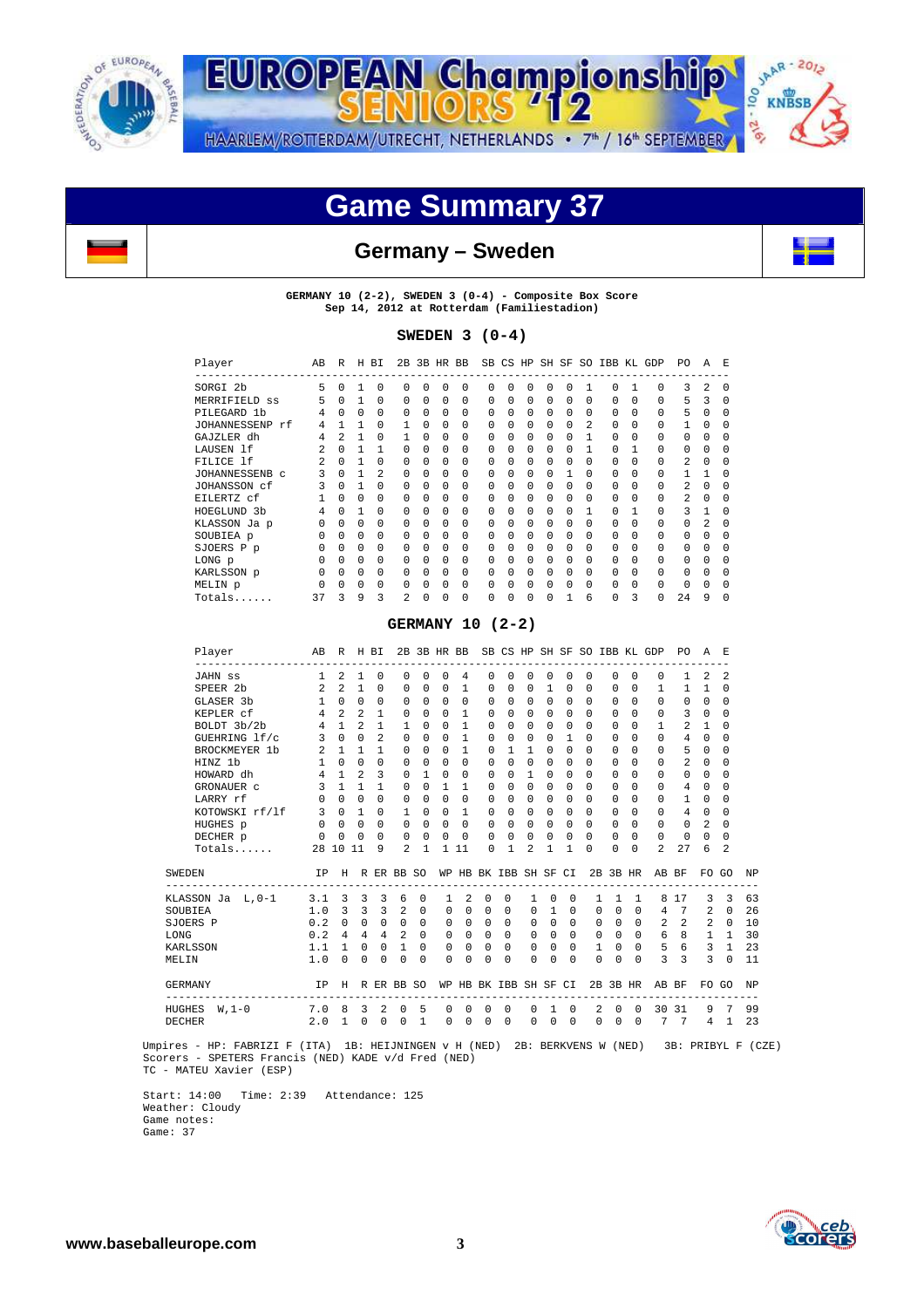

**SAAR-2012** EUROPEAN Championship oo KNBSB  $-2^{6}$ HAARLEM/ROTTERDAM/UTRECHT, NETHERLANDS . 7<sup>th</sup> / 16<sup>th</sup> SEPTEMBER

# **Game Summary 38**





**NETHERLANDS 2 (3-1), SPAIN 0 (2-2) - Composite Box Score Sep 14, 2012 at Rotterdam (Familiestadion)** 

## **SPAIN 0 (2-2)**

| Player                      | AВ             | R        | H        | BI       | 2B           | 3B           | HR BB    |          |              |              | SB CS HP | SH SF    |              | SO.      | IBB KL   |                | GDP          | PO.           | A              | E.       |
|-----------------------------|----------------|----------|----------|----------|--------------|--------------|----------|----------|--------------|--------------|----------|----------|--------------|----------|----------|----------------|--------------|---------------|----------------|----------|
| MARTINEZ 1f                 | 4              | U        |          | $\Omega$ | 0            | 0            | 0        | $\Omega$ | 0            | O            | 0        | 0        | <sup>0</sup> |          | 0        | 0              | 0            |               | $\Omega$       | $\Omega$ |
| TAVAREZ rf                  | 4              | U        |          | $\Omega$ | $\Omega$     | <sup>n</sup> | 0        | $\Omega$ | $\Omega$     | $\Omega$     | $\Omega$ | $\Omega$ | <sup>0</sup> |          | $\Omega$ | $\Omega$       | $\Omega$     |               |                | $\Omega$ |
| FIGUEROA F<br>.cf           | 4              | 0        |          | $\Omega$ | $\Omega$     | $\Omega$     | 0        | $\Omega$ | $\Omega$     | $\Omega$     | $\Omega$ | 0        | $\Omega$     | $\Omega$ | $\Omega$ | $\Omega$       | $\Omega$     | $\mathcal{L}$ | $\Omega$       | $\Omega$ |
| NAVARRO dh                  | 4              | U        |          | $\Omega$ | $\Omega$     | U            | 0        | $\Omega$ | $\Omega$     | <sup>0</sup> | $\Omega$ | 0        | <sup>0</sup> | $\Omega$ | $\Omega$ | $\Omega$       | $\Omega$     | $\Omega$      | $\Omega$       | n        |
| GOLINDANO<br>3 <sub>b</sub> | 4              | U        | U        | $\Omega$ | $\Omega$     | U            | $\Omega$ | $\Omega$ | $\Omega$     | <sup>0</sup> | $\Omega$ | $\Omega$ | <sup>n</sup> |          | $\Omega$ | $\Omega$       | $\Omega$     | $\Omega$      | 4              |          |
| RIERA 1b                    |                | 0        | 0        | $\Omega$ | $\Omega$     | 0            | 0        |          | $\Omega$     | U            | $\Omega$ | 0        | <sup>n</sup> | 3        | $\Omega$ |                | 0            |               | 2              |          |
| FLORES C                    | 3              | $\Omega$ |          | $\Omega$ | $\Omega$     | U            | $\Omega$ | $\Omega$ | $\Omega$     | $\Omega$     | $\Omega$ | $\Omega$ | $\Omega$     |          | $\Omega$ | $\Omega$       | $\Omega$     | 7             |                |          |
| PEREZ ss                    | $\mathfrak{D}$ | $\Omega$ | $\Omega$ | $\Omega$ | $\Omega$     | $\Omega$     | $\Omega$ | $\Omega$ | $\Omega$     | $\Omega$     | $\Omega$ |          | <sup>n</sup> |          | $\Omega$ | $\Omega$       | $\Omega$     |               | 5              | $\Omega$ |
| SALAZAR 2b                  | ર              | $\Omega$ | $\Omega$ | $\Omega$ | $\Omega$     | $\Omega$     | $\Omega$ | $\Omega$ | $\Omega$     | $\Omega$     | $\Omega$ | $\Omega$ | $\Omega$     | 3        | $\Omega$ |                | $\Omega$     |               |                |          |
| HERNANDEZ R p               | $\Omega$       | $\Omega$ | $\Omega$ | $\Omega$ | $\Omega$     | $\Omega$     | $\Omega$ | $\Omega$ | $\Omega$     | $\Omega$     | $\Omega$ | $\Omega$ | $\Omega$     | $\Omega$ | $\Omega$ | $\Omega$       | $\Omega$     | $\Omega$      | $\mathfrak{D}$ | $\Omega$ |
| BALBOA p                    | 0              | U        | 0        | $\Omega$ | $\Omega$     | U            | 0        | $\Omega$ | $\Omega$     | <sup>0</sup> | $\Omega$ | 0        | <sup>n</sup> | $\Omega$ | $\Omega$ | $\Omega$       | $\Omega$     | $\Omega$      | $\Omega$       | $\Omega$ |
| Totals.                     | 31             | U        | 5        | $\Omega$ | <sup>0</sup> | U            | U        |          | <sup>n</sup> | U            | O        |          |              | 11       | 0        | $\mathfrak{D}$ | <sup>n</sup> | 2.4           | 16             | 4        |

## **NETHERLANDS 2 (3-1)**

| Player                                | AB                            | R H BI         |                |                |              |                | 2B 3B HR BB  |              |              |                    |              |          |          |                |            |              | SB CS HP SH SF SO IBB KL GDP      | PO.            | A              | E,       |           |
|---------------------------------------|-------------------------------|----------------|----------------|----------------|--------------|----------------|--------------|--------------|--------------|--------------------|--------------|----------|----------|----------------|------------|--------------|-----------------------------------|----------------|----------------|----------|-----------|
| DUURSMA 3b                            | 3                             | $\Omega$       | 1              | $\Omega$       | $\Omega$     | $\Omega$       | $\Omega$     | $\Omega$     | $\Omega$     | $\Omega$           | 0            | 1.       | $\Omega$ | $\mathbf{1}$   | $\Omega$   | $\mathbf{1}$ | $\Omega$                          | $\Omega$       | $\mathfrak{D}$ | $\Omega$ |           |
| STATIA SS                             | 4                             | $\Omega$       | $\mathbf{1}$   | $\Omega$       | $\Omega$     | $\Omega$       | $\Omega$     | $\Omega$     | $\Omega$     | $\Omega$           | $\Omega$     | $\Omega$ | $\Omega$ | $\Omega$       | $\Omega$   | <sup>0</sup> | <sup>0</sup>                      | $\mathfrak{D}$ | $\mathfrak{D}$ | $\Omega$ |           |
| SMITH 1b                              | 3                             | $\mathbf{1}$   | $\Omega$       | <sup>n</sup>   | <sup>n</sup> | $\Omega$       | $\Omega$     | $\mathbf{1}$ | $\Omega$     | $\Omega$           | $\Omega$     | $\Omega$ | $\Omega$ | $\Omega$       | $\Omega$   | $\Omega$     | $\Omega$                          | 8              | $\Omega$       | $\Omega$ |           |
| SAMS cf                               | 3                             | $\mathbf{1}$   | $\mathbf{1}$   | <sup>n</sup>   | <sup>n</sup> | $\Omega$       | $\Omega$     | $\mathbf{1}$ | $\mathbf{1}$ | $\Omega$           | $\Omega$     | $\Omega$ | $\Omega$ | $\mathbf{1}$   | $\Omega$   | <sup>n</sup> | $\Omega$                          | $\Omega$       | 0              | 0        |           |
| CONNOR 1f                             | 4                             | $\Omega$       | 1              | 1              | <sup>n</sup> | $\Omega$       | $\Omega$     | $\Omega$     | $\Omega$     | $\Omega$           | $\Omega$     | $\Omega$ | $\Omega$ | $\mathcal{L}$  | $\Omega$   | U            | <sup>0</sup>                      | $\mathfrak{D}$ | $\Omega$       | $\Omega$ |           |
| KEMP dh                               | ς                             | $\Omega$       | 1              | $\Omega$       | $\Omega$     | $\Omega$       | $\Omega$     | $\Omega$     | $\Omega$     | $\Omega$           | $\Omega$     | $\Omega$ | $\Omega$ | $\Omega$       | $\Omega$   | <sup>0</sup> | <sup>0</sup>                      | $\Omega$       | <sup>n</sup>   | $\Omega$ |           |
| HEYDOORN VAN C                        | 3                             | $\Omega$       | $\Omega$       | $\Omega$       | $\Omega$     | $\Omega$       | $\Omega$     | $\Omega$     | $\Omega$     | $\Omega$           | $\Omega$     | $\Omega$ | $\Omega$ | $\mathfrak{D}$ | $\Omega$   | 0            | $\mathbf{1}$                      | 10             | 0              | $\Omega$ |           |
| CUBA DE C                             | $\Omega$                      | $\Omega$       | $\Omega$       | $\Omega$       | <sup>n</sup> | $\Omega$       | $\Omega$     | $\Omega$     | $\Omega$     | $\Omega$           | $\Omega$     | $\Omega$ | $\Omega$ | $\Omega$       | $\Omega$   | <sup>0</sup> | $\Omega$                          | $\mathfrak{D}$ | $\Omega$       | $\Omega$ |           |
| ROMBLEY rf                            | $\overline{a}$                | $\Omega$       | $\Omega$       | $\Omega$       | $\Omega$     | $\Omega$       | $\Omega$     | 1            | $\Omega$     | $\mathbf{1}$       | $\Omega$     | $\Omega$ | $\Omega$ | $\cap$         | $\Omega$   | <sup>0</sup> | $\Omega$                          | $\mathfrak{D}$ | 0              | $\Omega$ |           |
| URBANUS <sub>2b</sub>                 | 3                             | $\Omega$       | $\mathbf{1}$   | $\Omega$       | 0            | $\Omega$       | $\Omega$     | $\Omega$     | $\Omega$     | $\Omega$           | $\Omega$     | $\Omega$ | $\Omega$ | 1              | $\Omega$   | <sup>0</sup> | 0                                 | 1              | 1              | $\Omega$ |           |
| CORDEMANS p                           | $\Omega$                      | $\Omega$       | $\Omega$       | $\Omega$       | $\Omega$     | $\Omega$       | $\Omega$     | <sup>n</sup> | $\Omega$     | $\Omega$           | $\Omega$     | $\Omega$ | $\Omega$ | $\cap$         | $\Omega$   | <sup>n</sup> | $\Omega$                          | $\Omega$       | 3              | 0        |           |
| STUIFBERGEN p                         | $\Omega$                      | $\Omega$       | $\Omega$       | $\Omega$       | $\Omega$     | $\Omega$       | $\Omega$     | $\Omega$     | $\Omega$     | $\Omega$           | $\Omega$     | $\Omega$ | $\Omega$ | $\Omega$       | $\Omega$   | $\Omega$     | $\Omega$                          | $\cap$         | $\mathbf{1}$   | $\Omega$ |           |
| MIL VAN p                             | $\Omega$                      | $\Omega$       | $\Omega$       | $\Omega$       | $\Omega$     | $\Omega$       | $\Omega$     | $\Omega$     | $\Omega$     | $\Omega$           | $\Omega$     | $\Omega$ | $\Omega$ | $\Omega$       | $\Omega$   | $\Omega$     | $\Omega$                          | $\Omega$       | <sup>n</sup>   | $\Omega$ |           |
| $Totals$                              | 28                            | $\mathfrak{D}$ | 6              | 1              | $\Omega$     | $\Omega$       | $\Omega$     | 3            | 1            | 1                  | <sup>0</sup> | 1        | $\Omega$ | 7              | $\Omega$   | 1            | $\mathbf{1}$                      | 2.7            | 9              | $\Omega$ |           |
| SPAIN                                 | TP                            | H              |                |                | R ER BB SO   |                | WP           |              |              | HB BK IBB SH SF CI |              |          |          |                | 2B 3B HR   |              |                                   | AB BF          |                | FO GO    | <b>NP</b> |
| HERNANDEZ R L, 0-1                    | ----------------------<br>7.0 | -6             | $\mathfrak{D}$ | $\overline{1}$ | 3            | -6             | $\Omega$     | $\Omega$     | $\Omega$     | $\Omega$           | $\mathbf{1}$ | $\Omega$ | $\Omega$ | $\Omega$       | $\Omega$   | $\Omega$     | -------------------------------   | 24 28          | 4              |          | 8 1 1 4   |
| BALBOA                                | 1.0                           | $\Omega$       | $\Omega$       | $\Omega$       | $\Omega$     | $\overline{1}$ | <sup>0</sup> | $\Omega$     | $\Omega$     | $\Omega$           | $\Omega$     | $\Omega$ | $\Omega$ | $\Omega$       | $\Omega$   | $\Omega$     | 4                                 | $\overline{4}$ | $\Omega$       | $2^{1}$  | <b>14</b> |
| <b>NETHERLANDS</b>                    | IP                            | H              |                |                | R ER BB SO   |                | WP           |              |              | HB BK IBB SH SF CI |              |          |          |                | 2B 3B HR   |              |                                   | AB BF          |                | FO GO    | NP        |
| -----------------<br>CORDEMANS W, 1-0 | 7.0                           | $\overline{2}$ | $\Omega$       | $\Omega$       | $\mathbf{1}$ | 9              | <sup>n</sup> | $\Omega$     | $\Omega$     | $\Omega$           | $\Omega$     | $\Omega$ | $\Omega$ | $\Omega$       | $\Omega$   | $\cap$       | ---------------------------<br>23 | 2.4            | 5              | 7        | 101       |
| STUIFBERGEN                           | 1.0                           | $\mathbf{1}$   | $\mathbf 0$    | 0              | $\mathbf 0$  | 1              | 0            | $\mathbf 0$  | 0            | $\mathbf 0$        | 1            | 0        | $\Omega$ | 0              | $^{\circ}$ | $\mathbf 0$  | 3                                 | $\overline{4}$ | $\mathbf{1}$   | 1        | 15        |
| MIL VAN S.1                           | 1.0                           | $\mathcal{L}$  | $\Omega$       | 0              | $\Omega$     | 1              | $\Omega$     | 0            | $\Omega$     | $\Omega$           | $\Omega$     | $\Omega$ | $\Omega$ | $\Omega$       | 0          | $\Omega$     | 5                                 | 5              | 1              | 1        | 23        |

 Umpires - HP: BESZCZYNSKI D (AUT) 1B: LEONE P (ITA) 2B: BAYENS P (BEL) 3B: JONES T (FIN) Scorers - BANNINK Dieks (NED) HOUTKAMP Maaike (NED) TC - ELSISHANS Jurgen (GER) FANARA Angelo (ITA)

 Start: 19:30 Time: 2:36 Attendance: 1415 Weather: Cloudy Game notes: Game: 38

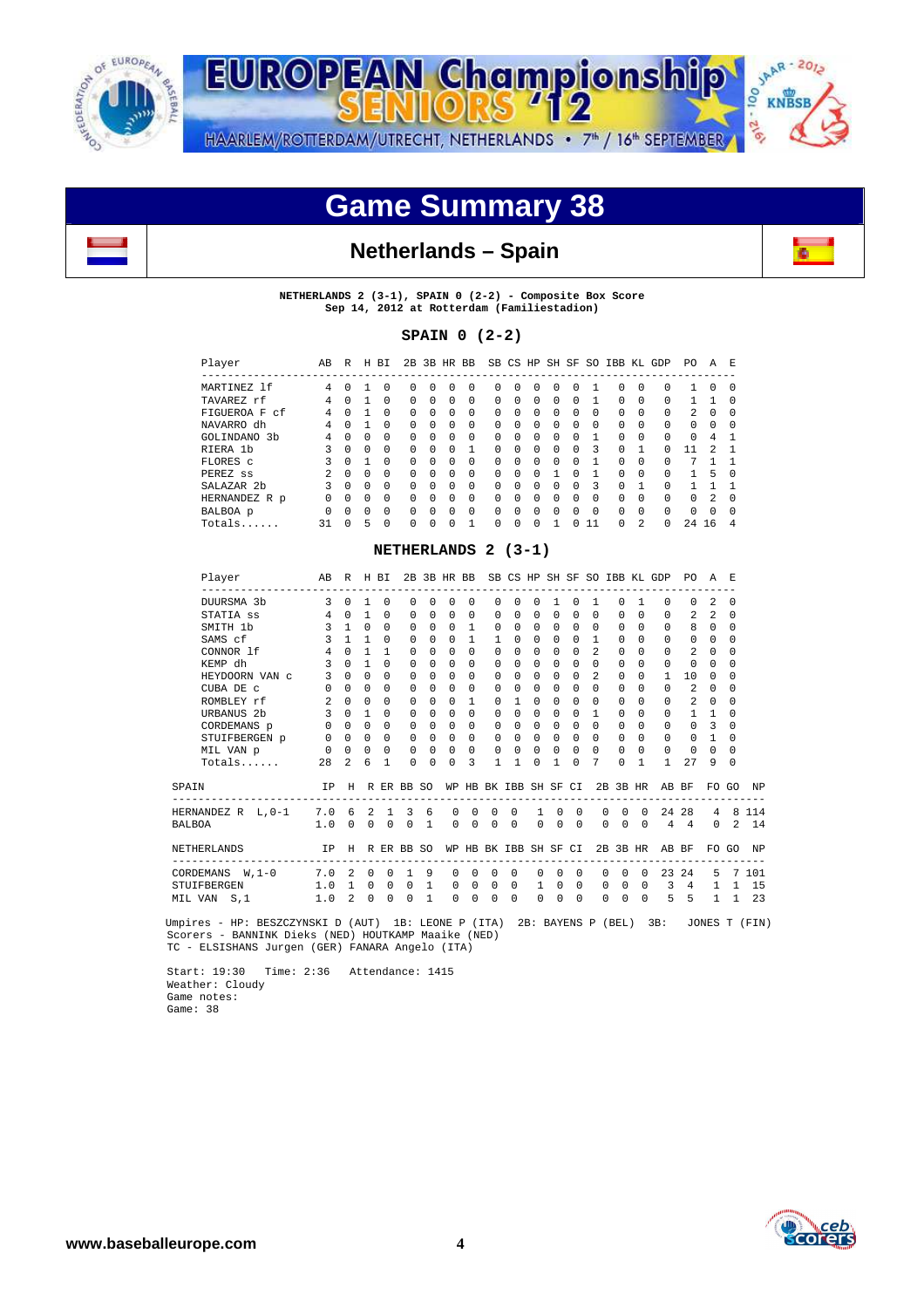

**SAAR-2012 EUROPEAN Championship** 00 **KNBSB**  $-256$ HAARLEM/ROTTERDAM/UTRECHT, NETHERLANDS . 7<sup>th</sup> / 16<sup>th</sup> SEPTEMBER

# **Game Summary 39**

## **Czech Republic – Italy**



**ITALY 3 (4-0), CZECH REPUBLIC 0 (1-3) - Composite Box Score Sep 14, 2012 at Haarlem (Pim Mulier)** 

## **ITALY 3 (4-0)**

| Player                 | AВ | R            | Н        | BI           |                |              | 2B 3B HR BB |              |              |                |              |          |          |                | SB CS HP SH SF SO IBB KL GDP |              |          | PO.            | Α              | E            |
|------------------------|----|--------------|----------|--------------|----------------|--------------|-------------|--------------|--------------|----------------|--------------|----------|----------|----------------|------------------------------|--------------|----------|----------------|----------------|--------------|
| INFANTE 3b             | 4  | n            | 2.       |              |                | <sup>n</sup> | 0           | <sup>n</sup> | O.           |                | n            |          | 0        |                | 0                            |              | 0        | 0              |                | $\cap$       |
| ERMINI dh              | 4  | U            | $\Omega$ | <sup>n</sup> | U              | 0            | $\Omega$    | $\Omega$     | <sup>0</sup> | 0              |              | U        | 0        |                | U.                           |              | 0        | 0              | $\Omega$       |              |
| GRANATO SS             | 3  |              | ı        | <sup>0</sup> | <sup>n</sup>   | $\Omega$     | $\Omega$    |              | <sup>0</sup> | $\Omega$       | $\Omega$     | 0        | $\Omega$ | $\mathfrak{D}$ | $\Omega$                     | 2            | $\Omega$ | $\mathcal{L}$  | 3              | $\Omega$     |
| LATORRE C              | 3  |              | 2        | 1            | $\Omega$       | U            |             |              | <sup>0</sup> | 0              | $\Omega$     | 0        | $\Omega$ | $\Omega$       | $\Omega$                     | $\Omega$     | U        | 11             | <sup>n</sup>   | $\cap$       |
| CHIARINI rf            | 3  | 0            | $\Omega$ | 0            | 0              | 0            | 0           |              | 0            | 0              | $\Omega$     | 0        | $\Omega$ | 0              | $\Omega$                     | $\Omega$     | 0        | $\mathfrak{D}$ | $\Omega$       | $\Omega$     |
| AVAGNINA lf            | 4  | U            |          |              |                | $\Omega$     | $\Omega$    | $\Omega$     | $\Omega$     | 0              | $\Omega$     | U.       | $\Omega$ | $\Omega$       | $\Omega$                     | $\Omega$     | $\Omega$ | 0              | $\Omega$       | $\Omega$     |
| PANTALEONI 1b          | 4  |              | $\Omega$ | 0            | 0              | $\Omega$     | $\Omega$    | $\Omega$     | 0            | 0              | $\Omega$     | 0        | 0        |                | 0                            | $\Omega$     | 0        | 9              |                | $\cap$       |
| DESIMONI cf            | 4  | U            |          | $\Omega$     | <sup>n</sup>   | <sup>0</sup> | $\Omega$    | $\Omega$     | $\Omega$     |                | $\Omega$     | U.       | 0        | 0              | U.                           | $\Omega$     | 0        |                | <sup>n</sup>   | $\Omega$     |
| SANTORA <sub>2</sub> b | 3  | 0            | $\Omega$ | $\Omega$     | <sup>n</sup>   | 0            | $\Omega$    |              | <sup>0</sup> | 0              | <sup>n</sup> | 0        | $\Omega$ | $\Omega$       | 0                            | $\Omega$     | 0        |                | $\mathfrak{D}$ | $\Omega$     |
| PANERATI p             | U  | U            | $\Omega$ | $\Omega$     | <sup>n</sup>   | $\Omega$     | $\Omega$    | $\Omega$     | <sup>0</sup> | $\Omega$       | $\Omega$     | U.       | $\Omega$ | <sup>0</sup>   | $\Omega$                     | <sup>0</sup> | $\Omega$ |                | $\mathfrak{D}$ | $\Omega$     |
| D'AMICO p              |    | U            | $\Omega$ | <sup>n</sup> | U              | $\Omega$     | $\Omega$    | $\Omega$     | <sup>0</sup> | 0              | $\Omega$     | 0        | $\Omega$ | $\Omega$       | $\Omega$                     | $\Omega$     | 0        | 0              | $\Omega$       | <sup>0</sup> |
| GRIFANTINI p           | U  | <sup>n</sup> | $\Omega$ | $\Omega$     | <sup>n</sup>   | $\Omega$     | $\Omega$    | $\cap$       | $\Omega$     | $\Omega$       | $\Omega$     | $\Omega$ | $\Omega$ | 0              | $\Omega$                     | <sup>0</sup> | U        | <sup>0</sup>   | <sup>n</sup>   | $\Omega$     |
| Totals                 | 32 | 3            |          | २            | $\mathfrak{D}$ | U            |             | 4            | U            | $\mathfrak{D}$ |              |          | U        | 5              | U                            |              | U        | 2.7            | 9              | $\cap$       |
|                        |    |              |          |              |                |              |             |              |              |                |              |          |          |                |                              |              |          |                |                |              |

## **CZECH REPUBLIC 0 (1-3)**

| Player                                                   | AB             | R H BI         |              |                         |                |              |              |                |             |                                              |              |          |                | 2B 3B HR BB SB CS HP SH SF SO IBB KL GDP |          |                | ------------                               | PO.            | A              | F.           |           |
|----------------------------------------------------------|----------------|----------------|--------------|-------------------------|----------------|--------------|--------------|----------------|-------------|----------------------------------------------|--------------|----------|----------------|------------------------------------------|----------|----------------|--------------------------------------------|----------------|----------------|--------------|-----------|
| HAJTMAR 2b                                               | 4              | $\Omega$       | $\mathbf{1}$ | $\Omega$                | $\Omega$       | 0            | $\Omega$     | $\Omega$       | $\Omega$    | $\Omega$                                     | $\Omega$     | 0        | 0              | $\mathbf{1}$                             | 0        | $\Omega$       | $\Omega$                                   | $\mathfrak{D}$ | $\mathfrak{D}$ | $\Omega$     |           |
| SCHNEIDER ss                                             | 4              | $\Omega$       | $\Omega$     | $\Omega$                | $\Omega$       | U            | $\Omega$     | $\Omega$       | $\Omega$    | $\Omega$                                     | <sup>n</sup> | $\Omega$ | $\Omega$       | $\mathfrak{D}$                           | 0        | 1              | $\Omega$                                   | $\mathbf{1}$   | 3              | $\Omega$     |           |
| MALIK 1f                                                 | 3              | $\Omega$       | $\Omega$     | $\Omega$                | $\Omega$       | $\Omega$     | $\Omega$     | $\Omega$       | $\Omega$    | $\Omega$                                     | $\Omega$     | $\Omega$ | $\Omega$       | $\overline{1}$                           | $\Omega$ | $\Omega$       | $\Omega$                                   | $\mathfrak{D}$ | $\Omega$       | $\Omega$     |           |
| BUDSKY 1b                                                | 3              | $\cap$         | $\Omega$     | $\Omega$                | $\Omega$       | <sup>n</sup> | $\Omega$     | $\Omega$       | $\Omega$    | $\Omega$                                     | $\Omega$     | $\Omega$ | $\Omega$       | $\mathfrak{D}$                           | $\Omega$ | $\mathfrak{D}$ | $\Omega$                                   | 9              | $\mathbf{1}$   | $\Omega$     |           |
| HEJMA cf                                                 | 3              | $\Omega$       | $\Omega$     | $\Omega$                | $\Omega$       | U.           | $\Omega$     | $\Omega$       | $\Omega$    | $\Omega$                                     | $\Omega$     | $\Omega$ | $\Omega$       | $\Omega$                                 | U        | $\Omega$       | $\Omega$                                   | $\mathbf{1}$   | $\Omega$       | $\Omega$     |           |
| DRONG dh                                                 | 3              | $\Omega$       | $\mathbf{1}$ | $\Omega$                | $\Omega$       | $\Omega$     | $\Omega$     | $\Omega$       | $\Omega$    | $\mathbf{1}$                                 | $\Omega$     | $\Omega$ | $\Omega$       | $\overline{1}$                           | $\Omega$ | $\Omega$       | $\Omega$                                   | $\Omega$       | $\Omega$       | $\Omega$     |           |
| CECH c                                                   | 3              | $\cap$         | $\mathbf{1}$ | $\Omega$                | $\Omega$       | 0            | $\Omega$     | $\Omega$       | $\Omega$    | $\Omega$                                     | $\Omega$     | $\Omega$ | $\Omega$       | $\overline{1}$                           | 0        | $\Omega$       | $\Omega$                                   | 5              | $\mathfrak{D}$ | 0            |           |
| BAROCH pr                                                | $\Omega$       | $\Omega$       | $\Omega$     | $\Omega$                | $\Omega$       | 0            | $\Omega$     | $\Omega$       | $\Omega$    | $\Omega$                                     | $\Omega$     | $\Omega$ | $\Omega$       | $\Omega$                                 | 0        | $\Omega$       | $\Omega$                                   | $\Omega$       | $\Omega$       | $\Omega$     |           |
| ONDRACEK rf                                              | $\mathfrak{D}$ | $\cap$         | $\Omega$     | $\Omega$                | $\Omega$       | <sup>n</sup> | $\Omega$     | $\Omega$       | $\Omega$    | $\Omega$                                     | $\Omega$     | $\Omega$ | $\Omega$       | $\mathbf{1}$                             | U        | $\Omega$       | $\Omega$                                   | 3              | $\Omega$       | $\Omega$     |           |
| VESELY ph                                                | $\mathbf{1}$   | $\Omega$       | $\Omega$     | $\Omega$                | $\Omega$       | <sup>n</sup> | $\Omega$     | $\Omega$       | $\Omega$    | $\Omega$                                     | $\Omega$     | $\Omega$ | $\Omega$       | $\overline{1}$                           | 0        | $\Omega$       | $\Omega$                                   | $\Omega$       | $\Omega$       | $\Omega$     |           |
| HERNANDEZ 3b                                             | $2 \quad 0$    |                | $\Omega$     | $\Omega$                | $\Omega$       | $\Omega$     | $\Omega$     | $\Omega$       | $\Omega$    | 0                                            | $\Omega$     | $\Omega$ | $\Omega$       | $\Omega$                                 | 0        | $\Omega$       | $\Omega$                                   | 3              | 3              | $\Omega$     |           |
| SLADEK ph                                                | $\mathbf{1}$   | $\cap$         | $\Omega$     | $\bigcirc$              | $\Omega$       | $\Omega$     | $\Omega$     | $\Omega$       | $\Omega$    | $\Omega$                                     | $\Omega$     | $\Omega$ | $\Omega$       | $\overline{1}$                           | $\Omega$ | $\mathbf{1}$   | $\Omega$                                   | $\Omega$       | $\Omega$       | $\Omega$     |           |
| CERVENKA Mrk p                                           |                | $0\quad 0$     | $\Omega$     | $\bigcirc$              | $\Omega$       | $\Omega$     | $\Omega$     | $\Omega$       | $\Omega$    | $\Omega$                                     | $\Omega$     | $\Omega$ | $\Omega$       | $\overline{0}$                           | $\Omega$ | $\Omega$       | $\Omega$                                   | $\mathbf{1}$   | $\Omega$       | 0            |           |
| MINARIK P p                                              | $\mathbf 0$    | $\Omega$       | $\mathbf 0$  | $\bigcirc$              | $\Omega$       | $\Omega$     | $\Omega$     | $\Omega$       | $\mathbf 0$ | $\mathbf 0$                                  | $\Omega$     | $\Omega$ | 0              | $\Omega$                                 | 0        | $\Omega$       | $\Omega$                                   | $\Omega$       | $\mathbf{1}$   | 1            |           |
| $Totals$                                                 | 29             | $\Omega$       | 3            | $\Omega$                | $\Omega$       | U            | $\Omega$     | $\Omega$       | $\Omega$    | 1                                            | $\Omega$     | U        | 0              | 11                                       | $\Omega$ | 4              | $\Omega$                                   | 2.7            | 12             | $\mathbf{1}$ |           |
| <b>ITALY</b>                                             | IP             | $_{\rm H}$     |              |                         | R ER BB SO     |              |              |                |             | WP HB BK IBB SH SF CI                        |              |          |                |                                          |          | 2B 3B HR       | AB BF                                      |                | FO GO          |              | <b>NP</b> |
| --------------------<br>PANERATI W.2-0                   | 7.0            | $\overline{1}$ |              | $0\quad 0$              | $^{\circ}$     | 6            | $\Omega$     | $\Omega$       | $\Omega$    | --------------------------------<br>$\Omega$ | $\Omega$     | $\Omega$ | $\Omega$       | $\Omega$                                 | $\Omega$ | $\Omega$       | ------------------------------             | 2121           | 7              | 7            | 70        |
| D'AMICO                                                  | 1.0            | $\Omega$       |              | $0\quad 0$              | $\overline{0}$ | 2            | $\mathbf{0}$ | $\overline{0}$ | $\circ$     | $\overline{0}$                               | $\mathbf{0}$ | $\Omega$ | $\overline{0}$ | $\mathbf 0$                              | $\Omega$ | $\Omega$       | 3                                          | $\overline{3}$ | $\mathbf{1}$   | 0            | 16        |
| GRIFANTINI S.1                                           | 1.0            | $\overline{2}$ | $\Omega$     | $\Omega$                | $\Omega$       | 3            | $\Omega$     | $\Omega$       | $\Omega$    | $\Omega$                                     | $\Omega$     | $\Omega$ | $\Omega$       | $\Omega$                                 | $\Omega$ | $\Omega$       | 5                                          | 5              | $\Omega$       | $\Omega$     | 18        |
| CZECH REPUBLIC<br>IP<br>-------------------------------- |                | H              |              |                         | R ER BB SO     |              |              |                |             | WP HB BK IBB SH SF CI                        |              |          |                |                                          |          | 2B 3B HR       | AB BF<br>--------------------------------- |                |                | FO GO        | <b>NP</b> |
| CERVENKA Mrk L,0-1 4.0                                   |                | 5              | 3            | $\overline{\mathbf{3}}$ | 4              | 4            | $\Omega$     | $\Omega$       | $\Omega$    | $\Omega$                                     | $\mathbf{1}$ | $\Omega$ | $\Omega$       | $\mathfrak{D}$                           | $\Omega$ | $\mathbf{1}$   | 17 22                                      |                | 3              | 5            | 92        |
| MINARIK P                                                | 5.0            | 2              | 0            | $\mathbf 0$             | $\Omega$       | 1            | $\Omega$     | 1              | 0           | $\Omega$                                     | $\Omega$     | 0        | $\Omega$       | $\Omega$                                 | $\Omega$ | $\Omega$       | 15 16                                      |                | 5              | 6            | 57        |

 Umpires - HP: GROENEWEGEN F (NED) 1B: LAUTIER F (FRA) 2B: BIEHL D (GER) 3B: MORENO J (ESP) Scorers - HAMERS Rienette (NED) WINKLER Stephanie (GER) TC - MEURANT Jean Marie (FRA) STROM Peter (SWE)

 Start: 19:30 Time: 2:31 Attendance: 100 Weather: overcast Game notes: CERVENKA Mrk faced 2 batters in the 5th. Game: 39

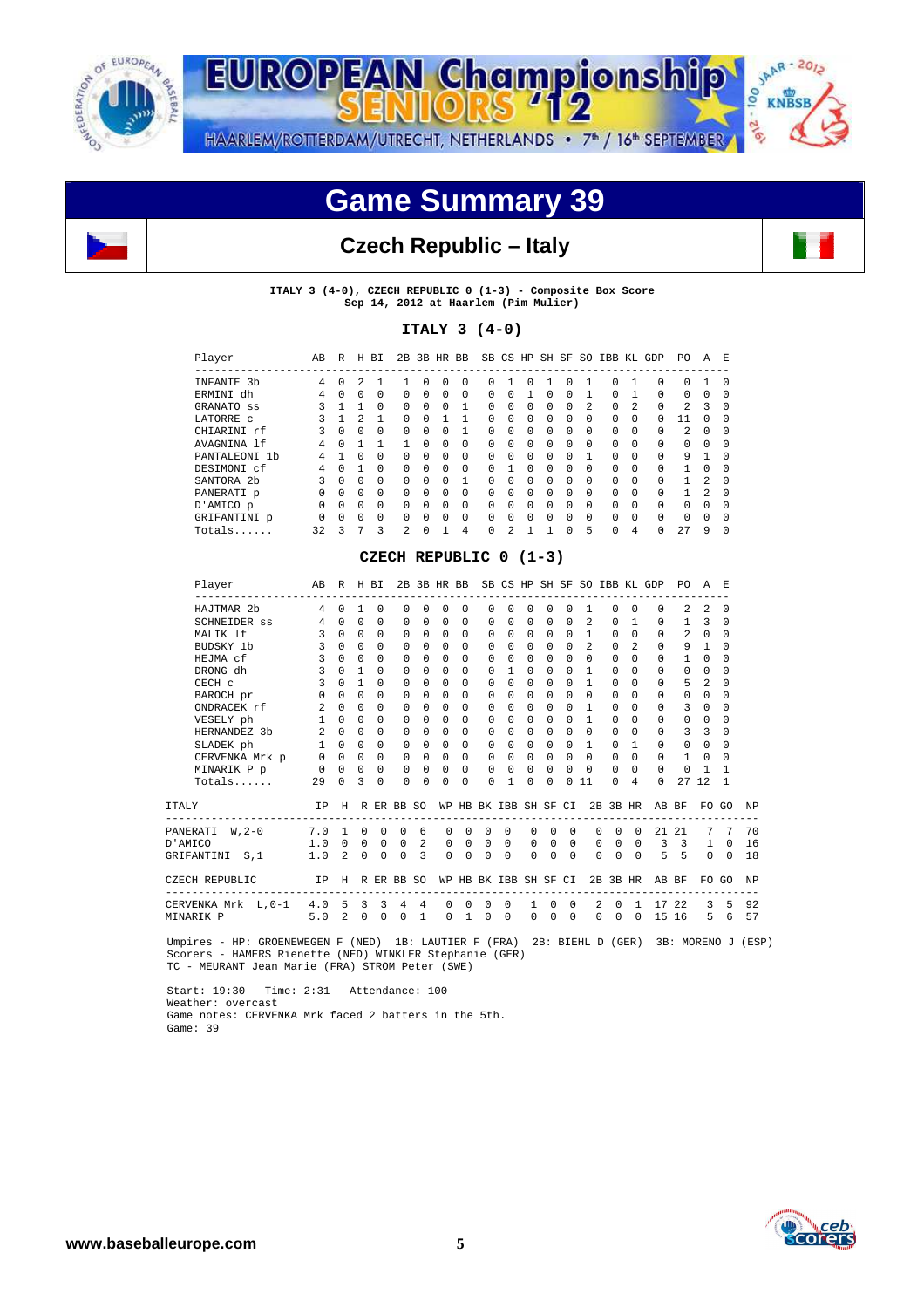



# **Teams' stats – pool C**

# Czech Republic **CZE**

Overall Statistics for CZECH REPUBLIC (as of Sep 14, 2012) (All games Sorted by Batting avg)

## record: 1-3 **Player AVG GP-GS AB R H 2B 3B HR RBI TB SLG% BB HBP SO GDP OB% SF SH SB-ATT PO A E FLD%**  71 CECH Petr........ .385 4-4 13 1 5 1 0 0 1 6 .462 2 0 1 0 .467 0 0 0-0 20 4 0 1.000 2 HAJTMAR Jakub.... .375 4-4 16 1 6 0 0 0 0 6 .375 1 0 4 0 .412 0 1 0-0 7 9 1 .941 7 HEJMA Matej...... .333 4-4 15 2 5 1 0 1 2 9 .600 0 1 3 1 .375 0 0 0-1 13 0 0 1.000 48 MALIK Jakub...... .294 4-4 17 0 5 0 1 0 3 7 .412 1 0 4 0 .316 1 0 0-0 11 0 0 1.000 24 BUDSKY Pavel..... .278 4-4 18 2 5 2 0 0 2 7 .389 0 0 6 2 .278 0 0 0-0 32 6 0 1.000 3 DRONG Martin..... .273 4-3 11 1 3 0 0 0 0 3 .273 1 0 4 0 .333 0 0 0-1 0 0 0 .000<br>26 DRABEK Jan...... .200 3-3 15 0 3 0 0 0 2 3 .200 1 1 3 1 .294 0 0 0 -0 6 5 01.000<br>13 SCHNEIDER Martin. .150 4-4 20 1 3 0 0 0 1 3 .150 0 0 --------------<br>17 SLADEK Jakub..... .250 3-1 4 0 1 0 0 0 1 .250 2 0 1 0 .500 0 0 0 0 0 0 25 ONDRACEK Michal.. .000 4-3 9 1 0 0 0 0 0 0 .000 0 0 4 0 .000 0 0 0-0 9 1 0 1.000 39 VESELY Martin.... .000 4-1 5 0 0 0 0 0 0 0 .000 0 0 3 0 .000 0 1 0-0 1 1 0 1.000 32 HERNANDEZ Basilio .000 2-1 2 0 0 0 0 0 0 0 .000 0 0 0 0 .000 0 0 0-0 4 3 0 1.000 16 BAROCH Petr...... .000 4-0 2 3 0 0 0 0 0 0 .000 0 0 2 0 .000 0 0 0-0 0 1 0 1.000 **Totals.............. .245 4-4 147 12 36 4 1 1 11 45 .306 8 2 43 4 .291 1 3 0-2 116 47 5 .970 Opponents........... .259 4-4 139 16 36 6 0 2 15 48 .345 13 9 15 2 .352 4 2 1-5 117 47 6 .965**

LOB - Team (38), Opp (41). DPs turned - Team (3), Opp (4). IBB - Team (1), HAJTMAR 1. Picked off - DRONG 1.

## (All games Sorted by Earned run avg)

| Player               | ERA  | W-L     | APP | GS         |              | CG SHO/CBO SV |            | IP    | н      | R      | ER       | вв       | so       | 2B               | 3B       | HR         |          | AB B/Avq | WP HBP       |          | BK           | <b>SFA SHA</b> |        |
|----------------------|------|---------|-----|------------|--------------|---------------|------------|-------|--------|--------|----------|----------|----------|------------------|----------|------------|----------|----------|--------------|----------|--------------|----------------|--------|
| 47 SOBOTKA Michal    | 0.00 | $0 - 0$ |     |            | 0            | 0/0           | $^{\circ}$ | 8.0   | 8      |        | 0        |          |          |                  |          | 0          | 31       | .258     | 0            |          |              |                |        |
| 46 MINARIK Petr.     | 0.00 | $0 - 0$ |     | 0          | 0            | 0/0           | $\Omega$   | 5.0   |        |        | $^{(1)}$ | 0        |          |                  | 0        | $^{(1)}$   | 15.      | .133     | 0.           |          |              |                |        |
| 18 MINARIK Marek     | 3.86 | $1 - 1$ |     | 0          | 0            | 0/0           | $\Omega$   | 4.2   | 5.     | 5.     |          |          |          |                  | 0        | 0          |          | . 294    | $\Omega$     |          |              |                |        |
| 12 BLAZEK Jan        | 3.95 | $0 - 0$ |     |            | n.           | 0/0           | $\Omega$   | 3.2   | 1 ?    | 6.     | 6.       | 4        | 4        |                  |          |            | 49       | .265     |              | 4        |              | 2              |        |
| 15 CERVENKA Marek    | 6.75 | $0 - 1$ |     |            |              | 0/0           | $\Omega$   | 4.0   | 5.     | 3      |          | 4        | 4        |                  | 0        |            |          | .294     | 0            |          |              | 0              |        |
| -------------        |      |         |     |            |              |               |            |       |        |        |          |          |          |                  |          |            |          |          |              |          |              |                |        |
| 28 HOMOLKA Jan       | 0.00 | $0 - 0$ | 2   | $^{\circ}$ | 0            | 0/0           |            | . . 2 |        | - 0    | $\Omega$ |          |          | $\left( \right)$ | 0        | $^{\circ}$ | 6.       | . 333    | 0            | $\Omega$ |              |                |        |
| 13 SCHNEIDER Martin. | 0.00 | $0 - 1$ |     | $\Omega$   | $\Omega$     | 0/0           | $\Omega$   |       |        |        | 0        | $\Omega$ |          | $\Box$           | $\Omega$ | $\Omega$   | 4        | 250      | $\cap$       |          | <sup>n</sup> | n.             |        |
| 22 REHACEK Jan       | 0.00 | $0 - 0$ |     | $\Omega$   | $\cap$       | 0/0           | $\Omega$   | 0.0   | $\cap$ | $\cap$ | 0        | $\cap$   | $\Omega$ | $\cap$           | $\Omega$ | 0          | $\Omega$ |          | <sup>n</sup> |          | $\Omega$     | $\Omega$       | $\cap$ |
| Totals               | 2.56 | $1 - 3$ | 4   | 4          | <sup>0</sup> | 0/0           |            | 38.2  | 36     | 16     | 11       | 13       | 15       | 6                | $\Omega$ | 2          | 139      | .259     |              | q        | $^{\circ}$   | 4              |        |
| Opponents            | 1.15 | $3 - 1$ | 4   | 4          |              | 1/1           |            | 39.0  | 36     | 12     | 5        | я        | 43       | 4                |          |            | 147      | .245     | 2            | 2        | $\Omega$     |                |        |

PB-Team (0), Opp (2). Pickoffs-Team (2), BLAZEK 1, MINARIK P 1, Opp (1). SBA/ATT-CECH (1-5), BLAZEK (1-2), MINARIK P(0-2), SOBOTKA (0-1).

## (All games Sorted by Fielding pct)

|     | Player            | C              | PO       | A                       | Е            | FLD%  | $_{\rm DPS}$            | SBA CSB      |              | $SBA$ <sup>%</sup> | PВ       | CI       |
|-----|-------------------|----------------|----------|-------------------------|--------------|-------|-------------------------|--------------|--------------|--------------------|----------|----------|
|     | 24 BUDSKY Pavel   | 38             | 32       | 6                       | 0            | 1,000 | 3                       | 0            | 0            | $- - -$            | $\Omega$ | $\Omega$ |
| 71  | CECH Petr         | 24             | 2.0      | 4                       | 0            | 1,000 | 0                       | 1.           | 4            | .200               | 0        | $\Omega$ |
|     | HEJMA Matej       | 13             | 13       | $\Omega$                | 0            | 1,000 | 0                       | <sup>n</sup> | <sup>0</sup> | $-- -$             | $\Omega$ | $\Omega$ |
|     | 26 DRABEK Jan     | 11             | 6        | 5                       | $\Omega$     | 1,000 | $\mathfrak{D}$          | <sup>n</sup> | <sup>0</sup> | $- - -$            | $\Omega$ | $\Omega$ |
| 48  | MALIK Jakub       | 11             | 11       | $\Omega$                | 0            | 1,000 | <sup>n</sup>            | <sup>n</sup> | 0            | $- - -$            | $\Omega$ | $\Omega$ |
| 25  | ONDRACEK Michal   | 10             | 9        | 1                       | U            | 1,000 | n                       | U            | <sup>0</sup> | $- - -$            | 0        | $\Omega$ |
| 32  | HERNANDEZ Basilio | 7              | 4        | 3                       | 0            | 1,000 | 0                       | <sup>n</sup> | 0            | $- - -$            | $\Omega$ | $\Omega$ |
| 18  | MINARIK Marek     | 3              | 0        | 3                       | 0            | 1,000 | 0                       | 0            | 0            | $- - -$            | 0        | $\Omega$ |
| 39  | VESELY Martin     | $\mathfrak{D}$ | 1        | 1                       | 0            | 1,000 | 0                       | 0            | 0            | $- - -$            | $\Omega$ | $\Omega$ |
|     | SOBOTKA Michal    | 1              | 1        | $\Omega$                | 0            | 1,000 | 0                       | 0            | 1            | .000               | 0        | $\Omega$ |
| 16. | BAROCH Petr       | 1              | 0        | 1                       | <sup>0</sup> | 1,000 | <sup>n</sup>            | <sup>n</sup> |              | $- - -$            | 0        | $\Omega$ |
| 15  | CERVENKA Marek    |                | 1        | $\Omega$                | 0            | 1,000 | $\Omega$                | <sup>n</sup> | 0            | $- - -$            | $\Omega$ | $\Omega$ |
|     | 2 HAJTMAR Jakub   | 17             | 7        | 9                       | 1            | .941  | 2                       | 0            | 0            | $- - -$            | 0        | $\Omega$ |
| 13. | SCHNEIDER Martin. | 2.2.           | 9        | 11                      | 2            | .909  | $\overline{\mathbf{c}}$ | $\Omega$     | 0            | $- - -$            | $\Omega$ | $\Omega$ |
| 12. | BLAZEK Jan        | 5              | 2        | $\overline{\mathbf{c}}$ | 1            | .800  | U                       |              |              | .500               | 0        | $\Omega$ |
|     | 46 MINARIK Petr   | 2.             | $\Omega$ | 1                       | 1            | .500  | 0                       | <sup>n</sup> | 2.           | .000               | 0        | $\Omega$ |
|     | 22 REHACEK Jan    | 0              | 0        | $\Omega$                | 0            | .000  | <sup>n</sup>            | <sup>n</sup> | <sup>0</sup> | $- - -$            | $\Omega$ | $\Omega$ |
|     | 3 DRONG Martin    |                | 0        | $\Omega$                | 0            | .000  | <sup>n</sup>            | 0            | 0            | $--$               | 0        | $\Omega$ |
|     | 28 HOMOLKA Jan    | $\Omega$       | 0        | $\Omega$                | 0            | .000  | 0                       | 0            | <sup>0</sup> | $- - -$            | $\Omega$ | $\Omega$ |
| 17  | $SLADEK$ $Jakub$  |                | 0        | $\Omega$                | 0            | .000  | 0                       | $\Omega$     | 0            | $- - -$            | 0        | $\Omega$ |
|     | $Totals$          | 168            | 116      | 47                      | 5            | .970  | 3                       |              | 4            | .200               | 0        | $\Omega$ |
|     | Opponents         | 170            | 117      | 47                      | 6            | .965  | 4                       | 0            | 2            | .000               | 2        | $\Omega$ |

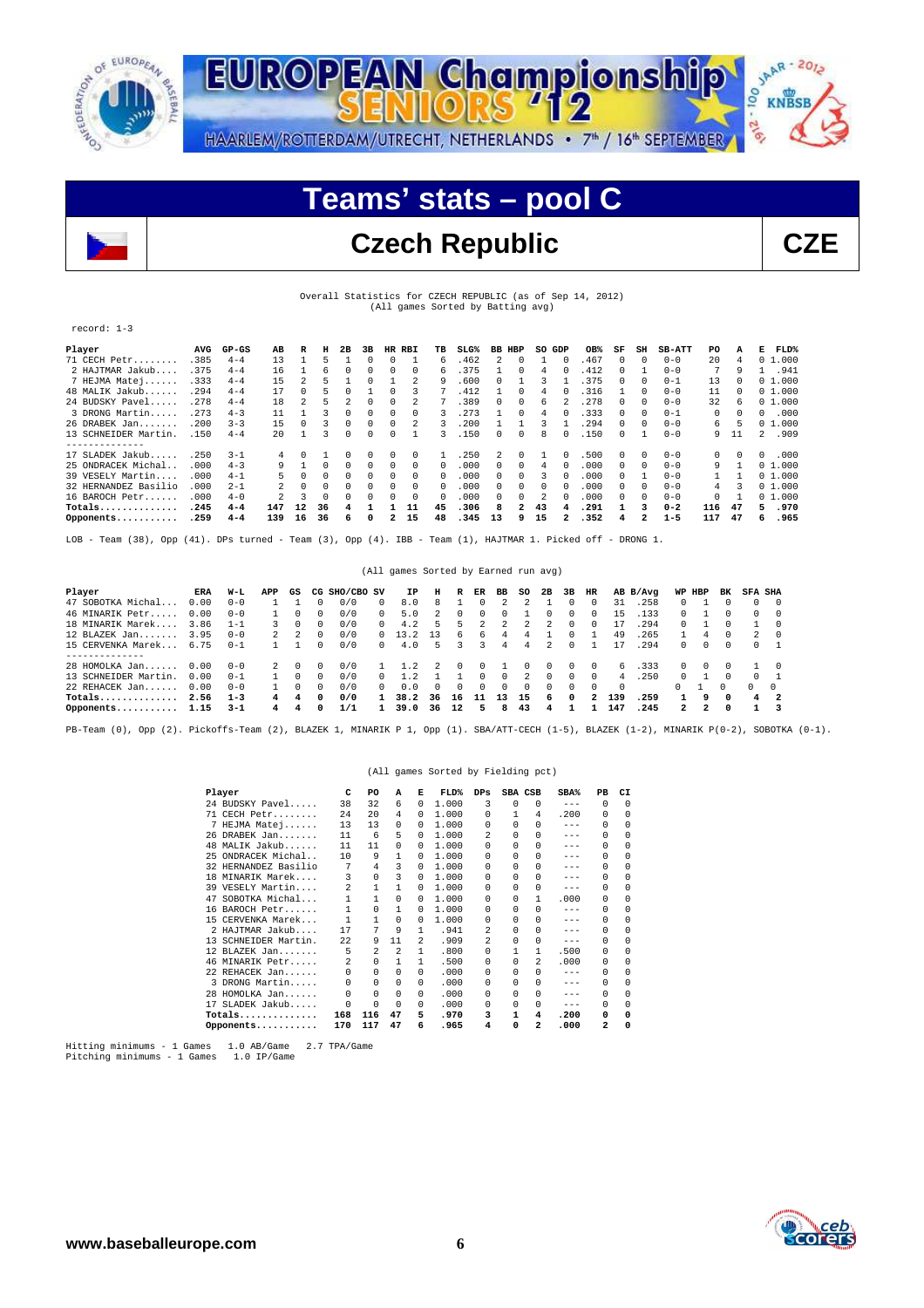



# **Teams' stats – pool C**

# **Germany**

| ×<br>۰, |  |
|---------|--|

## Overall Statistics for GERMANY (as of Sep 14, 2012) (All games Sorted by Batting avg)

### record: 2-2

| Player               | AVG  | $GP-GS$ | AB  | R  | н  | 2B       | 3B |              | HR RBI   | TВ | $SLG\%$ | <b>BB</b> | HBP      | SO GDP   |                      | OB%  | SF           | SH             | <b>SB-ATT</b> | PO  | А        | Е              | FLD%   |
|----------------------|------|---------|-----|----|----|----------|----|--------------|----------|----|---------|-----------|----------|----------|----------------------|------|--------------|----------------|---------------|-----|----------|----------------|--------|
| 20 KOTOWSKI Kevin    | .667 | $4 - 4$ | 12  | 3  | 8  |          | 0  | $\Omega$     | $\Omega$ | 9  | .750    |           | $\Omega$ |          | $\Omega$             | .692 |              |                | $0 - 0$       | 5.  | $\Omega$ |                | 01.000 |
| 2 BOLDT Max.<br>.    | .545 | $3 - 3$ | 11  |    | 6  |          |    | $\Omega$     |          | 9  | 818     |           | $\Omega$ |          |                      | 583  |              |                | $0 - 0$       | 2.  | 4        |                | 01.000 |
| $1$ JAHN Lukas       | .400 | $4 - 4$ | 10  |    |    |          |    | $\Omega$     |          | ъ  | 500     | 5.        | $\Omega$ |          |                      | .600 |              |                | $0 - 0$       |     | 10       | 4              | .810   |
| 14 SPEER Jendrick.   | .273 | $4 - 4$ | 11  |    |    |          |    |              |          |    | 273     |           |          |          |                      | 357  |              |                | $0 - 0$       | 4   | 12       |                | 01.000 |
| 21 KEPLER Maximilian | .250 | $4 - 4$ | 16  |    |    |          |    |              |          |    | .438    |           | O        |          |                      | .294 |              |                | $0 - 0$       | 10  | $\Omega$ |                | 01.000 |
| 28 GLASER Ludwig     | .091 | $4 - 3$ | 11  |    |    |          |    |              |          |    | .182    | 0         | 0        |          |                      | .083 |              | $\Omega$       | $0 - 0$       | 16  |          |                | .952   |
| 16 GUEHRING Simon    | .000 | $4 - 4$ | 12  |    |    |          |    | $\Omega$     | 2        | 0  | .000    | 2.        | $\Omega$ |          |                      | .133 |              |                | $0 - 0$       | 21  | 0        |                | .955   |
| --------------       |      |         |     |    |    |          |    |              |          |    |         |           |          |          |                      |      |              |                |               |     |          |                |        |
| 24 HOWARD Christophe | .286 | $2 - 2$ |     |    |    | 0        |    | $\Omega$     | 3        | 4  | 571     | 0.        |          | $\Omega$ |                      | 375  | $\mathbf{r}$ | $\Omega$       | $0 - 0$       | 0   | $\Omega$ | 0              | .000   |
| 15 BROCKMEYER Sascha | .250 | $4 - 2$ | 8   |    |    | $\Omega$ | 0  | $\Omega$     |          |    | 250     |           |          |          |                      | .400 | $\Omega$     | $\Omega$       | $0 - 2$       | 6   |          |                | 01.000 |
| 33 FRANKE Michael.   | .125 | $3 - 2$ | 8   |    |    |          |    |              |          |    | 125     |           |          | 4        |                      | 222  |              |                | $1 - 1$       | 11  |          |                | 01.000 |
| 19 GRONAUER Kai      | .125 | $3 - 3$ |     |    |    |          |    |              |          | 4  | 500     |           | 0        | 4        |                      | .300 |              |                | $0 - 0$       | 11  |          |                | .923   |
| 23 LARRY Shawn       | .000 | $4 - 1$ | Б.  |    |    | 0        |    | $\Omega$     | 0        | 0  | .000    |           | 0        | 0        |                      | .167 |              |                | $0 - 0$       | 4   |          |                | 01.000 |
| 26 HINZ Daniel       | .000 | $1 - 0$ |     |    |    | $\Omega$ | 0  | $\Omega$     | $\Omega$ | 0  | .000    | 0         | $\Omega$ | $\Omega$ | $\Omega$             | .000 | $\Omega$     |                | $0 - 0$       | 2.  | $\Omega$ |                | 01.000 |
| Totals               | .267 | $4 - 4$ | 120 | 15 | 32 | 6        |    | $\mathbf{2}$ | 14       | 46 | .383    | 15        | 4        | 18       |                      | .359 |              | $\overline{a}$ | $1 - 3$       | 99  | 38       | 7              | .951   |
| Opponents            | .286 | $4 - 4$ | 140 | 20 | 40 | 10       |    |              | 19       | 57 | .407    | 6         | ٦        | 26       | $\mathbf{2}^{\circ}$ | .327 |              |                | $2 - 2$       | 102 | 42       | $\overline{a}$ | .986   |

LOB - Team (29), Opp (35). DPs turned - Team (2), Opp (5). Picked off - KEPLER 1, JAHN 1.

### (All games Sorted by Earned run avg)

| Player                    | ERA          | W-L     | APP            | GS             |            | CG SHO/CBO SV |              | IP             | н  |       | R ER     | вв         | so  | 2B    | 3B       | HR             |                | AB B/Avq | WP HBP     |                | вĸ         | SFA SHA |                          |
|---------------------------|--------------|---------|----------------|----------------|------------|---------------|--------------|----------------|----|-------|----------|------------|-----|-------|----------|----------------|----------------|----------|------------|----------------|------------|---------|--------------------------|
| 31 DECHER Christian.      | 0.00         | $0 - 0$ |                |                | 0          | 0/0           | $^{\circ}$   | 4.0            |    |       | $\Omega$ |            |     |       |          |                | 15             | .200     | $\Omega$   |                |            |         | $\overline{0}$           |
| 32 SOMMER Luke            | 2.51         | $0 - 1$ | $\mathbf{2}$   | $\overline{2}$ | $\Omega$   | 0/0           |              | $0 \quad 14.1$ |    | 4     | 4        |            | 10  | 5     |          | $^{\circ}$     | 59             | .288     | $\Omega$   |                |            |         | $\overline{0}$           |
| 29 HUGHES André           | 2.57         | $1 - 0$ |                |                | 0          | 0/0           | $\Omega$     | 7.0            | 8  | 3     | 2        | $\circ$    | .5. | 2     | $\Omega$ | $^{\circ}$     | 30             | .267     | $\Omega$   | $^{\circ}$     | $\Omega$   |         | 1 0                      |
|                           |              |         |                |                |            |               |              |                |    |       |          |            |     |       |          |                |                |          |            |                |            |         |                          |
| 5 DEWALD Martin           | $2.45$ $1-0$ |         | 2              | $\Omega$       | 0          | 0/0           | $\mathbf{0}$ | 3.2            | 5  | 3     |          |            | 3   |       | 0        | $\circ$        | 15             | .333     |            |                |            |         | $\sim$ 1                 |
| 11 GLYNNE Harry           | 6.00         | $0 - 1$ |                |                | 0          | 0/0           | $^{\circ}$   | 3.0            | 5  |       | 2        | $^{\circ}$ | 4   | 2     |          | $^{\circ}$     | 16             | .313     | $^{\circ}$ |                | $\Omega$   |         | $\sim$ 1                 |
| 8 HARTINGER Dominik 27.00 |              | $0 - 0$ |                |                | $\Omega$   | 0/0           | $\Omega$     | 1.0            |    |       |          |            |     |       | 0        |                | $\overline{2}$ | .400     | $\Omega$   |                |            | n.      | $\overline{0}$           |
| Totals                    | 2.45         | $2 - 2$ | 4              | -4             | $^{\circ}$ | 0/0           |              | 0, 33.0        | 40 | 20    | 9        | -6         |     | 26 10 | -2       |                | 140            | .286     |            |                | $^{\circ}$ |         | $\overline{\phantom{0}}$ |
| Opponents $3.44$ 2-2      |              |         | $\overline{4}$ | 4              | $\Omega$   | 2/2           | $\mathbf{1}$ | 34.0 32        |    | 15 13 |          | 15         | 18  | - 6   |          | $\overline{2}$ | 120            | .267     |            | $\overline{4}$ | $\Omega$   |         | $3 \quad 2$              |

PB - Team (1), GRONAUER 1. Pickoffs - Team (0), Opp (2). SBA/ATT - GRONAUER (2-2), GLYNNE (1-1), SOMMER (1-1).

## (All games Sorted by Fielding pct)

|    | Player               | c                       | PO.            | A              | Е            | FLD%  | $_{\rm DPS}$   | SBA CSB        |          | SBA%    | PB | CI |
|----|----------------------|-------------------------|----------------|----------------|--------------|-------|----------------|----------------|----------|---------|----|----|
|    | 14 SPEER Jendrick    | 16                      | 4              | 12             | 0            | 1,000 | $\mathfrak{D}$ | 0              | $\Omega$ | $- - -$ | 0  |    |
|    | 33 FRANKE Michael    | 11                      | 11             | 0              | 0            | 1,000 | $\mathfrak{D}$ | 0              | $\Omega$ | $- - -$ | 0  |    |
|    | 21 KEPLER Maximilian | 10                      | 10             | 0              | U            | 1,000 | 0              | 0              | $\Omega$ | $- - -$ | 0  |    |
|    | $2$ BOLDT $Max$      | 6                       | $\mathfrak{D}$ | 4              | <sup>n</sup> | 1.000 | 0              | 0              | $\Omega$ | $- - -$ | 0  |    |
|    | 15 BROCKMEYER Sascha | 6                       | 6              | $\Omega$       | 0            | 1,000 | 0              | 0              |          | $- - -$ | 0  |    |
|    | 20 KOTOWSKI Kevin    | 5                       | 5              | 0              | 0            | 1,000 | $\Omega$       | 0              | O        | $- - -$ | 0  |    |
|    | 32 SOMMER Luke       | 4                       | 0              | 4              | 0            | 1,000 | 0              | 1              | $\Omega$ | 1,000   | 0  |    |
|    | 23 LARRY Shawn       | 4                       | 4              | $\Omega$       | <sup>n</sup> | 1,000 | 0              | 0              | $\Omega$ | $- - -$ | 0  |    |
|    | 29 HUGHES André      | $\overline{\mathbf{c}}$ | 0              | $\mathfrak{D}$ | 0            | 1,000 | 0              | 0              | $\Omega$ | $- - -$ | 0  |    |
|    | 26 HINZ Daniel       | $\mathfrak{D}$          | $\mathfrak{D}$ | $\Omega$       | <sup>n</sup> | 1,000 | 0              | 0              | $\Omega$ | $- - -$ | 0  |    |
|    | 5 DEWALD Martin      | 1                       | $\Omega$       |                | <sup>n</sup> | 1,000 | 0              | 0              | $\Omega$ | $- - -$ | 0  |    |
| 16 | GUEHRING Simon       | 2.2                     | 2.1            | 0              | 1            | .955  | 0              | 0              | $\Omega$ | $- - -$ | 0  |    |
|    | 28 GLASER Ludwig     | 21                      | 16             | 4              |              | .952  | 0              | 0              | $\Omega$ | $- - -$ | 0  |    |
| 19 | GRONAUER Kai         | 13                      | 11             |                |              | .923  | 0              | $\mathfrak{D}$ | $\Omega$ | 1,000   | 1  |    |
|    | JAHN Lukas           | 2.1                     | 7              | 10             | 4            | .810  | $\mathfrak{D}$ | 0              | O        | $- - -$ | 0  |    |
|    | 24 HOWARD Christophe | 0                       | 0              | $\Omega$       | $\Omega$     | .000  | 0              | 0              | $\Omega$ | $- - -$ | 0  |    |
|    | 11 GLYNNE Harry      | 0                       | 0              | $\Omega$       | 0            | .000  | 0              | 1              | $\Omega$ | 1,000   | 0  |    |
|    | 31 DECHER Christian. | 0                       | $\Omega$       | $\Omega$       | $\Omega$     | .000  | 0              | 0              | O        | $- - -$ | 0  |    |
|    | 8 HARTINGER Dominik  | 0                       | $\Omega$       | $\Omega$       | $\Omega$     | .000  | 0              | 0              | O        | $- - -$ | 0  |    |
|    | $Totals$             | 144                     | 99             | 38             | 7            | .951  | 2              | $\overline{a}$ | O        | 1,000   | 1  | n  |
|    | Opponents            | 146                     | 102            | 42             | 2            | .986  | 5              | 1              | 2        | .333    | 0  | n  |

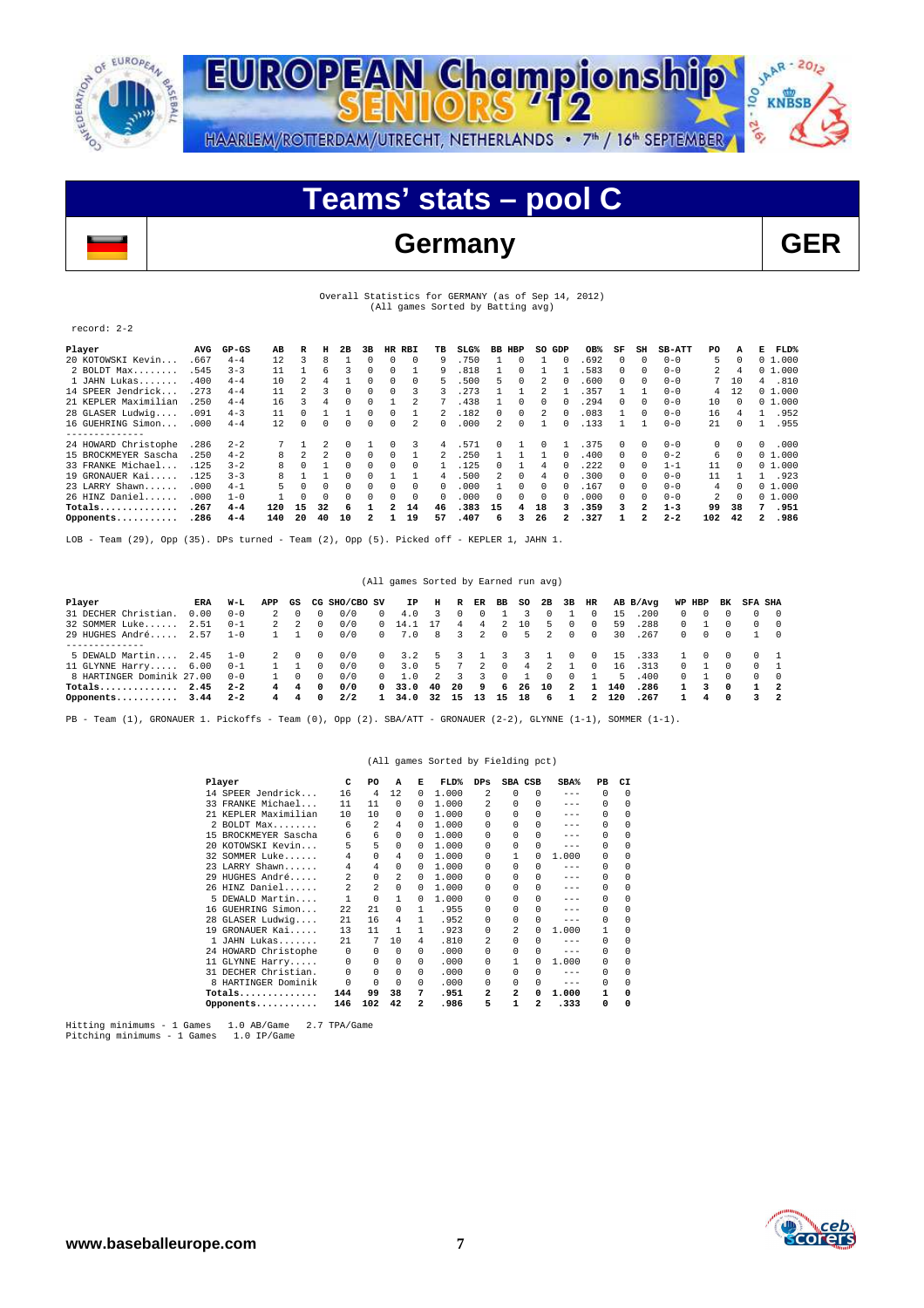



## Overall Statistics for ITALY (as of Sep 14, 2012) (All games Sorted by Batting avg)

record: 4-0

| Player               | AVG  | $GP-GS$ | AB  | R  | н        | 2B | 3B       | HR       | RBI      | TВ       | $SLG\%$ | BB HBP         |              | SO GDP   |              | OB%  | SF           | SH       | <b>SB-ATT</b> | PO       | A        | Е<br>FLD%  |
|----------------------|------|---------|-----|----|----------|----|----------|----------|----------|----------|---------|----------------|--------------|----------|--------------|------|--------------|----------|---------------|----------|----------|------------|
| 32 LATORRE Tyler     | .538 | $4 - 4$ | 13  |    |          |    | 0        |          | 3        | 13 1     | .000    | 3              | $\Omega$     |          | 0            | 625  | 0            | $\Omega$ | $0 - 0$       | 37       |          | 01.000     |
| 4 DESIMONI Stefano.  | .400 | $3 - 3$ | 10  |    |          |    | 0        | U        |          | 4        | 400     |                | $\Omega$     |          | 0            | 455  |              |          | $1 - 2$       | 3        | $\Omega$ | 01.000     |
| 3 GRANATO Anthony    | .313 | $4 - 4$ | 16  |    | 5        |    | 0        | $\Omega$ |          |          | .438    |                | $\Omega$     | 4        | 0            | 353  | 0            | $\Omega$ | $0 - 0$       | 3        | 10       | .722<br>5. |
| 25 COLABELLO Christo | .300 | $3 - 3$ | 10  |    |          |    | 0        | $\Omega$ |          | ٦        | 300     | 3              | $\Omega$     |          | 0            | .462 | $^{\circ}$   | $\Omega$ | $0 - 0$       | 32       | 3        | 01.000     |
| 6 INFANTE Juan Carl  | .235 | $4 - 4$ | 17  |    | 4        |    | O        |          | 5        | 8        | .471    |                | $\Omega$     |          | 0            | 278  | 0            |          | $1 - 2$       | 2        | 1 ດ      | 01.000     |
| 30 ERMINI Gabriele.  | .200 | $4 - 4$ | 15  | 2  |          | 0  | 0        | $\Omega$ |          |          | 200     | $\mathcal{D}$  |              | ર        | $\Omega$     | 333  | $\Omega$     | $\Omega$ | $0 - 0$       | $\Omega$ | $\Omega$ | .000<br>0  |
| 45 CHIARINI Mario    | .143 | $4 - 4$ | 14  |    |          |    | O        | $\Omega$ | $\Omega$ |          | 143     | $\mathfrak{D}$ | $\Omega$     |          |              | 250  | <sup>0</sup> | $\Omega$ | $0 - 0$       | 4        |          | 01.000     |
| . <u>.</u> .         |      |         |     |    |          |    |          |          |          |          |         |                |              |          |              |      |              |          |               |          |          |            |
| 10 AVAGNINA Lorenzo. | .375 | $4 - 3$ | R   |    |          |    | O        | $\Omega$ |          | 4        | 500     |                |              |          |              | 500  | $\Omega$     | $\Omega$ | $0 - 0$       | 2        | $\Omega$ | 01.000     |
| 18 VAGLIO Alessandro | .200 | $3 - 2$ | 5   |    |          |    | $\Omega$ | $\Omega$ | $\Omega$ |          | 200     | 0              | $\Omega$     | $\Omega$ |              | 200  |              |          | $0 - 0$       | 5        | a        | 0, 1, 000  |
| 22 AMBROSINO Paolino | .167 | $3 - 1$ | 6.  |    |          |    | 0        | $\Omega$ | $\Omega$ |          | 167     | 0              | $\Omega$     |          |              | 167  |              |          | $0 - 0$       | 0        | 0        | .000<br>0  |
| 1 SANTORA Jack       | .167 | $4 - 2$ | 6   |    |          | 0  | 0        | $\Omega$ | 3        |          | 167     |                | $\Omega$     | $\Omega$ |              | 333  |              |          | $1 - 1$       | 6.       |          | 01.000     |
| 8 PANTALEONI Giovan  | .143 | $4 - 2$ |     |    |          |    | 0        | $\Omega$ | $\Omega$ |          | 286     |                | $\Omega$     |          |              | .250 |              | $\Omega$ | $0 - 0$       | 9        |          | 01.000     |
| 12 REGINATO Mattia   | .000 | $1 - 0$ |     |    | $\Omega$ |    | $\Omega$ | $\Omega$ | $\Omega$ | $\Omega$ | .000    | 0              | $\Omega$     | $\Omega$ |              | .000 | $\Omega$     | $\Omega$ | $0 - 0$       | 3        | $\Omega$ | 01.000     |
| $Totals$             | .273 | $4 - 4$ | 128 | 18 | 35       | 8  | 0        | 2        | 18       | 49       | .383    | 17             | 2            | 17       | <sup>n</sup> | .365 |              | 4        | $3 - 5$       | 108      | 48       | .969<br>5. |
| Opponents            | .146 | $4 - 4$ | 123 | 4  | 18       |    | $\Omega$ | $\Omega$ | 4        | 20       | .163    | 2              | <sup>n</sup> | 41       |              | .160 | <sup>0</sup> |          | $0 - 2$       | 99       | 42       | .979<br>3  |
|                      |      |         |     |    |          |    |          |          |          |          |         |                |              |          |              |      |              |          |               |          |          |            |

LOB - Team (35), Opp (17). DPs turned - Team (1). Picked off - ERMINI 1.

## (All games Sorted by Earned run avg)

| Player               | ERA  | W-L     | APP            | GS |          | CG SHO/CBO SV |            | IP.  | н            | R          | ER             | вв           | so | 2B           | 3B           | HR         |     | AB B/Avq | WP           | HBP        | вĸ       | <b>SFA SHA</b> |          |
|----------------------|------|---------|----------------|----|----------|---------------|------------|------|--------------|------------|----------------|--------------|----|--------------|--------------|------------|-----|----------|--------------|------------|----------|----------------|----------|
| 34 PANERATI Luca     | 0.00 | $2 - 0$ |                |    |          | 0/1           | 0          | 3.0  |              |            |                |              |    |              |              |            | 41  | .073     |              |            |          |                |          |
| 35 DA SILVA Tiago    | 0.00 | $1 - 0$ |                |    |          | 0/1           | 0          | 8.0  | <sub>b</sub> |            |                |              | 10 |              |              |            | 29  | .207     | 0.           |            |          |                |          |
| 33 MARIOTTI John     | 3.38 | $0 - 0$ |                |    | 0        | 0/0           | $\Omega$   | 5.1  | 5.           | 3.         | $\mathcal{L}$  | $\Omega$     |    |              |              | $^{\circ}$ | 21  | .238     |              |            | 0        | ∩.             |          |
|                      |      |         |                |    |          |               |            |      |              |            |                |              |    |              |              |            |     |          |              |            |          |                |          |
| 42 D'AMICO Yovani    | 0.00 | $0 - 0$ |                |    |          | 0/1           | 0          | 3.2  |              |            | $\Omega$       | $\Omega$     | 6  | 0            |              |            |     | .091     | 0.           |            |          |                | $\Omega$ |
| 11 CICATELLO Justin. | 0.00 | $1 - 0$ |                |    | 0        | 0/0           | $\Omega$   | 2.0  | 0            | $^{\circ}$ | 0              | <sup>n</sup> | 4  | $\Omega$     |              | $^{\circ}$ | 6   | .000     | $^{\circ}$   | $\Omega$   |          |                | $\Omega$ |
| 28 PUGLIESE Nicholas | 0.00 | $0 - 0$ |                |    | 0        | 0/1           | 2          | 2.0  | 0            | 0          | 0              |              |    | $\Omega$     | 0            | $\Omega$   | 6.  | . 000    | $\Omega$     | $^{\circ}$ | 0        | <sup>n</sup>   |          |
| 16 GRIFANTINI Marco. | 0.00 | $0 - 0$ | $\overline{2}$ |    | 0        | 0/1           |            | 2.0  |              | $\cap$     | $\Omega$       | $\Omega$     |    | $\Omega$     | <sup>n</sup> | $\Omega$   | 9   | .333     |              |            | $\cap$   | <sup>n</sup>   | $\Omega$ |
| Totals               | 0.50 | $4 - 0$ | 4              |    | $\Omega$ | 2/2           | 3          | 36.0 | 18           | 4          | $\overline{a}$ | $\mathbf{2}$ | 41 | $\mathbf{2}$ |              | 0          | 123 | .146     | $\mathbf{2}$ | $\Omega$   | $\Omega$ | <sup>0</sup>   | 4        |
| Opponents $4.36$     |      | $0 - 4$ | 4              | 4  | 0        | 0/0           | $^{\circ}$ | 33.0 | 35           | 18         | 16             | 17           | 17 | 8            |              |            | 128 | .273     | 2            |            | $\Omega$ |                |          |

PB-Team (1), LATORRE 1, Opp (1). Pickoffs-Team (2), DA SILVA 1, PANERATI 1, Opp (1). SBA/ATT-D'AMICO (0-1), LATORRE(0-1), PANERATI (0-1).

|     |                      |     |                |              |          | (All games Sorted by Fielding pct) |            |          |                |                    |              |          |
|-----|----------------------|-----|----------------|--------------|----------|------------------------------------|------------|----------|----------------|--------------------|--------------|----------|
|     | Player               | c   | PO             | A            | Е        | FLD%                               | <b>DPs</b> | SBA CSB  |                | $SBA$ <sup>%</sup> | PB           | CI       |
|     | 32 LATORRE Tyler     | 38  | 37             | 1            | $\Omega$ | 1,000                              | 0          | $\Omega$ | 1              | .000               | 1            | 0        |
|     | 25 COLABELLO Christo | 35  | 32             | 3            | $\Omega$ | 1,000                              | 1          | $\Omega$ | $\Omega$       | $-- -$             | 0            | $\Omega$ |
| 18  | VAGLIO Alessandro    | 14  | 5              | 9            | $\Omega$ | 1,000                              | 1          | $\Omega$ | $\Omega$       | $-- -$             | $\Omega$     | $\Omega$ |
|     | INFANTE Juan Carl    | 12  | $\mathfrak{D}$ | 10           | $\Omega$ | 1,000                              | 1          | $\Omega$ | $\Omega$       | $- - -$            | $\Omega$     | 0        |
|     | SANTORA Jack         | 11  | 6              | 5            | $\Omega$ | 1,000                              | 0          | $\Omega$ | $\Omega$       | $- - -$            | $\Omega$     | 0        |
|     | PANTALEONI Giovan    | 10  | 9              | 1            | $\Omega$ | 1,000                              | 0          | 0        | 0              | $- - -$            | 0            | 0        |
| 45  | CHIARINI Mario       | 5   | 4              | $\mathbf{1}$ | $\Omega$ | 1,000                              | 0          | $\Omega$ | 0              | $- - -$            | 0            | 0        |
|     | 34 PANERATI Luca     | 4   | 1              | 3            | $\Omega$ | 1,000                              | 0          | 0        | 1              | .000               | $\Omega$     | 0        |
|     | 35 DA SILVA Tiago    | 3   | 0              | 3            | $\Omega$ | 1,000                              | 0          | $\Omega$ | $\Omega$       | $-- -$             | 0            | 0        |
|     | 4 DESIMONI Stefano.  | 3   | 3              | 0            | $\Omega$ | 1.000                              | 0          | $\Omega$ | 0              | $-- -$             | 0            | $\Omega$ |
|     | 12 REGINATO Mattia   | 3   | 3              | 0            | $\Omega$ | 1,000                              | 0          | $\Omega$ | 0              | $- - -$            | $\Omega$     | $\Omega$ |
| 10. | AVAGNINA Lorenzo.    | 2   | 2              | $\mathbf 0$  | $\Omega$ | 1,000                              | 0          | 0        | 0              | $- - -$            | 0            | 0        |
| 11  | CICATELLO Justin.    |     | 0              | $\mathbf{1}$ | $\Omega$ | 1,000                              | 0          | $\Omega$ | $\Omega$       | $- - -$            | 0            | 0        |
| 28  | PUGLIESE Nicholas    |     | 0              | $\mathbf{1}$ | $\Omega$ | 1,000                              | 0          | $\Omega$ | 0              | $- - -$            | 0            | 0        |
|     | 42 D'AMICO Yovani    |     | 1              | 0            | $\Omega$ | 1,000                              | 0          | 0        | 1              | .000               | 0            | 0        |
|     | 3 GRANATO Anthony    | 18  | 3              | 10           | 5        | .722                               | 0          | $\Omega$ | 0              | $-- -$             | 0            | 0        |
|     | 33 MARIOTTI John     | 0   | 0              | 0            | $\Omega$ | .000                               | 0          | $\Omega$ | $\Omega$       | $-- -$             | 0            | 0        |
| 16  | GRIFANTINI Marco.    | 0   | 0              | 0            | $\Omega$ | .000                               | 0          | 0        | $\Omega$       | $- - -$            | $\Omega$     | 0        |
| 30. | ERMINI Gabriele      | 0   | $\Omega$       | $\Omega$     | $\Omega$ | .000                               | 0          | $\Omega$ | $\Omega$       | $- - -$            | $\Omega$     | 0        |
|     | 22 AMBROSINO Paolino | 0   | $\Omega$       | 0            | $\Omega$ | .000                               | 0          | 0        | $\Omega$       | $-- -$             | $\Omega$     | 0        |
|     | $Totals$             | 161 | 108            | 48           | 5        | .969                               | 1          | 0        | 2              | .000               | $\mathbf{1}$ | 0        |
|     | Opponents            | 144 | 99             | 42           | з        | .979                               | 0          | 3        | $\overline{a}$ | .600               | 1            | $\Omega$ |

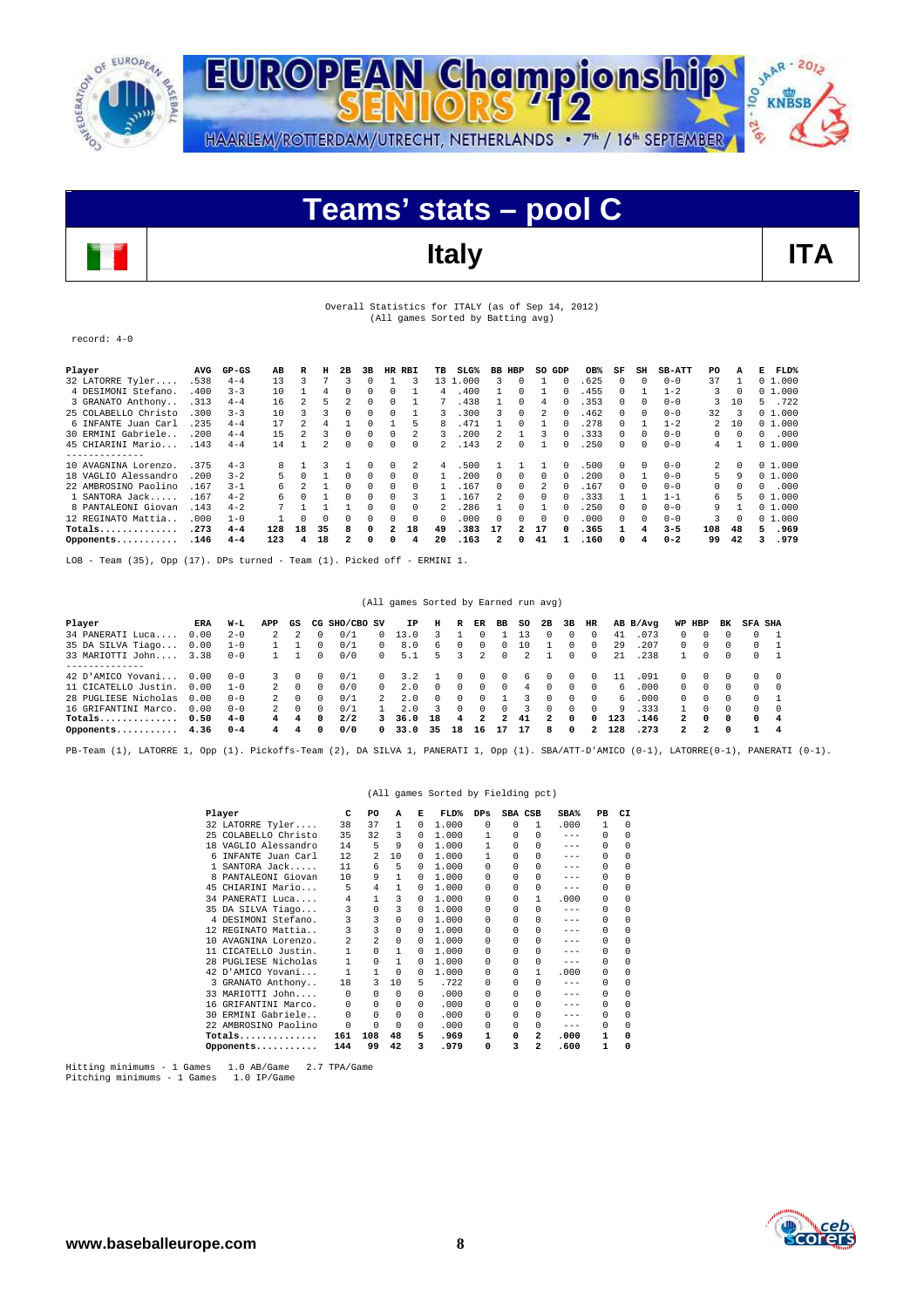



# **Teams' stats – pool C**

# Netherlands NED

## **Overall Statistics for NETHERLANDS (as of Sep 14, 2012) (All games Sorted by Batting avg)**

## record: 3-1

| Player               | <b>AVG</b> | $GP-GS$ | AВ  | R      | н        | 2B       | 3B |              | HR RBI       | TВ       | SLG <sup>8</sup> |    | BB HBP       | SO GDP       |              | OB%   | SF       | SH           | <b>SB-ATT</b> | PO       | А            | Е        | FLD%   |
|----------------------|------------|---------|-----|--------|----------|----------|----|--------------|--------------|----------|------------------|----|--------------|--------------|--------------|-------|----------|--------------|---------------|----------|--------------|----------|--------|
| 15 URBANUS Nick      | .636       | $4 - 4$ | 11  | 4      |          |          |    | $\Omega$     | 5            |          | 12 1.091         | 3. | $\cap$       |              | $\Omega$     | .714  | 0        | $\Omega$     | $0 - 0$       | 8        | 8            |          | 01.000 |
| 14 CONNOR Wesley     | .500       | $4 - 4$ | 14  | 5      |          |          | 0  | $\Omega$     |              | 9        | .643             |    |              | 4            | 0            | .563  | 0        | $\Omega$     | $0 - 0$       | 4        | 0            |          | 01.000 |
| 21 CUBA DE Quintin.  | .375       | $4 - 3$ | 8   |        |          |          |    |              |              |          | 375              | 4  |              |              |              | 583   | 0        | 0            | $1 - 1$       | 16       |              |          | .944   |
| 4 STATIA Hainley     | .333       | $4 - 4$ | 12. |        |          |          |    |              | 5            | 6.       | 500              |    |              | 0            |              | .444  |          | $\Omega$     | $0 - 0$       | 10       |              |          | .955   |
| 35 SAMS Kalian       | .267       | $4 - 4$ | 15  |        |          |          |    |              | 4            | 8        | .533             |    |              |              |              | .353  | $\Omega$ | $\Omega$     | $1 - 1$       | 5.       | 0            |          | 01.000 |
| 8 DUURSMA Michael    | .250       | $4 - 4$ | 16  |        |          |          |    | 0            | 4            |          | 250              |    | $\cap$       | 4            |              | .333  | $\Omega$ |              | $1 - 1$       |          |              |          | 01.000 |
| 30 SMITH Curt        | .200       | $4 - 4$ | 15  |        |          |          |    |              | 3            | 6.       | .400             | 2. |              | 2            | 0            | .333  | $\Omega$ | $\Omega$     | $0 - 0$       | 2.8      |              |          | 01.000 |
| --------------       |            |         |     |        |          |          |    |              |              |          |                  |    |              |              |              |       |          |              |               |          |              |          |        |
| 7 KEMP Dwayne        | .167       | $2 - 2$ | б.  |        |          |          |    | <sup>n</sup> |              |          | 167              |    | $\cap$       | <sup>n</sup> | $\Omega$     | 286   | $\Omega$ | $^{\circ}$   | $0 - 0$       | 0        | 0            | $\Omega$ | .000   |
| 22 HEYDOORN VAN Rudy | .143       | $4 - 2$ | 7   | $\cap$ |          | $\Omega$ |    |              |              |          | 143              |    | $\cap$       | 5            |              | 250   | $\Omega$ | $\Omega$     | $0 - 0$       | 15       | <sup>n</sup> |          | .938   |
| 37 ENGELHARDT Bryan. | .000       | $2 - 2$ | 9   |        |          |          |    |              | <sup>n</sup> | 0        | . 000            | U. |              |              |              | . 000 | $\Omega$ | $\Omega$     | $0 - 0$       | 0        | 0            | O        | .000   |
| 27 ROMBLEY Danny     | .000       | $3 - 3$ | 8.  |        |          |          |    | $\Omega$     | <sup>n</sup> | 0        | .000             |    |              |              |              | 111   |          |              | $0 - 2$       | б.       | 0            |          | 01.000 |
| 2 ARRIBAS Danny      | .000       | $1 - 0$ |     | 0      |          |          | U  | $\Omega$     | 0            | 0        | .000             | 0. | $\cap$       |              |              | .000  | $\Omega$ | $\Omega$     | $0 - 0$       | $\Omega$ | $\Omega$     | O        | .000   |
| 23 DAANTJI Shaldimar | .000       | $1 - 0$ |     |        | $\Omega$ | $\Omega$ | 0  | $\Omega$     | $\Omega$     | $\Omega$ | .000             | 0  | 0            | $\Omega$     |              | .000  | $\Omega$ | $\Omega$     | $0 - 0$       | 0        | $\Omega$     | $\Omega$ | .000   |
| $Totals$             | .279       | $4 - 4$ | 122 | 31     | 34       |          | 4  |              | 26           | 50       | .410             | 18 | 5.           | 25           | $\mathbf{2}$ | .388  | 2        | $\mathbf{2}$ | $3 - 5$       | 96       | 37           | 4        | .971   |
| Opponents            | .176       | $4 - 4$ | 108 | 4      | 19       | 2        | n  | 0            | 4            | 21       | .194             | 6  | $\mathbf{2}$ | 29           | 4            | .231  |          | ٩            | $0 - 2$       | 90       | 33           | 11       | .918   |

LOB - Team (30), Opp (23). DPs turned - Team (4), Opp (2). CI - Team (1), HEYDOORN VAN 1.

## (All games Sorted by Earned run avg)

| Player               | ERA  | W-L     | APP            | GS           |              | CG SHO/CBO SV |              | IΡ   | н  | R            | ER       | вв       | so | 2B               | 3B       | HR           |     | AB B/Avq | WP HBP       |              | вĸ           | SFA SHA      |                         |
|----------------------|------|---------|----------------|--------------|--------------|---------------|--------------|------|----|--------------|----------|----------|----|------------------|----------|--------------|-----|----------|--------------|--------------|--------------|--------------|-------------------------|
| 33 SULBARAN Juan-Car | 0.00 | $0 - 0$ |                |              |              | 0/0           | 0            | 7.0  |    |              | 0        |          |    |                  |          | 0            | 23  | .087     |              |              |              |              | $\Omega$                |
| 19 CORDEMANS Robbie. | 0.00 | $1 - 0$ |                |              | 0            | 0/1           | 0            | 7.0  |    | 0            | 0        |          | ۹  | $\Omega$         |          | $\Omega$     | 23  | .087     | $\Omega$     | 0            | $\Omega$     | 0            | $\Omega$                |
| 39 MARTIS Shairon    | 0.00 | $1 - 0$ |                |              |              | 0/1           | 0            | 6.0  |    | 0            | 0        |          |    | $\Omega$         |          | 0            | 20  | .150     | 0            | 0            | 0            | 0            | $\Omega$                |
| 36 MARKWELL Diegomar | 1.80 | $1 - 0$ |                |              | 0            | 0/0           | $\Omega$     | 5.0  |    |              |          |          | 4  | $\Omega$         |          | 0            | 16  | .188     | 0            | 0            | $^{\circ}$   |              | $0 \quad 1$             |
| -------------        |      |         |                |              |              |               |              |      |    |              |          |          |    |                  |          |              |     |          |              |              |              |              |                         |
| 25 BERGMAN David     | 0.00 | $0 - 1$ |                | 0            | 0            | 0/0           | 0            | 2.0  | 4  | 3.           | 0        | 0        |    |                  |          | 0            | 10  | .400     | 0            | 0            | $\Omega$     |              |                         |
| 17 MIL VAN Loek      | 0.00 | $0 - 0$ |                | <sup>n</sup> | 0            | 0/1           |              | 2.0  |    | $\Omega$     | $\Omega$ | $\Omega$ |    | $\Omega$         |          | $\Omega$     |     | .429     | $\Omega$     | <sup>n</sup> | $\Omega$     |              | $\Omega$                |
| 42 ASJES Arshwin     | 0.00 | $0 - 0$ | $\overline{2}$ | <sup>n</sup> | 0            | 0/1           | <sup>n</sup> | 2.0  |    | $\cap$       | $\Omega$ | $\Omega$ |    |                  |          | $\Omega$     | 6.  | .167     | $\cap$       |              | $\cap$       | $\cap$       | $\bigcirc$              |
| 26 STUIFBERGEN Tom   | 0.00 | $0 - 0$ |                |              | 0            | 0/1           |              | - 0  |    | <sup>n</sup> | $\Omega$ | $\Omega$ |    |                  |          | $\Omega$     |     | . 333    | <sup>n</sup> | <sup>n</sup> | $\cap$       |              |                         |
| Totals               | 0.28 | $3 - 1$ | 4              |              | <sup>0</sup> | 2/2           |              | 32.0 | 19 | 4            |          | 6        | 29 | $\boldsymbol{z}$ | $\Omega$ | <sup>0</sup> | 108 | .176     | $\Omega$     | $\mathbf{z}$ | $\Omega$     |              | $\overline{\mathbf{3}}$ |
| Opponents            | 5.10 | $1 - 3$ | 4              |              | <sup>0</sup> | 0/0           |              | 30.0 | 34 | 31           | 17       | 18       | 25 | 5                | 4        |              | 122 | .279     |              | 5            | <sup>0</sup> | $\mathbf{2}$ | $\overline{\mathbf{2}}$ |

PB - Team (1), CUBA DE 1, Opp (4). Pickoffs - Team (1), MARKWELL 1. SBA/ATT - MARKWELL (0-1), SULBARAN (0-1), CUBA DE (0-1).

### (All games Sorted by Fielding pct)

| Player | c                          | PO             | Α            | Е        | FLD%  | $_{\rm DPS}$ | SBA CSB  |                | SBA%    | PВ       | CI       |
|--------|----------------------------|----------------|--------------|----------|-------|--------------|----------|----------------|---------|----------|----------|
|        | 31<br>30 SMITH Curt        | 28             | 3            | 0        | 1,000 | 4            | $\Omega$ | $\Omega$       | $---$   | $\Omega$ | 0        |
|        | 16<br>15 URBANUS Nick      | 8              | 8            | 0        | 1,000 | 3            | 0        | 0              | $- - -$ | 0        | n        |
|        | 8<br>8 DUURSMA Michael     | 1              | 7            | $\Omega$ | 1.000 | $\Omega$     | 0        | 0              | $- - -$ | $\Omega$ | n        |
|        | 6<br>27 ROMBLEY Danny      | 6              | 0            | 0        | 1,000 | 0            | 0        | 0              | $- - -$ | $\Omega$ | 0        |
|        | 5<br>35 SAMS Kalian        | 5              | 0            | 0        | 1,000 | <sup>n</sup> | 0        | 0              | $- - -$ | 0        | 0        |
|        | 4<br>14 CONNOR Wesley      | 4              | 0            | 0        | 1,000 | <sup>n</sup> | 0        |                |         | 0        | 0        |
|        | 19 CORDEMANS Robbie.<br>3  | 0              | 3            | $\Omega$ | 1,000 | 0            | 0        | 0              | $- - -$ | 0        | 0        |
|        | 3<br>36 MARKWELL Diegomar  | $\mathfrak{D}$ | $\mathbf{1}$ | $\Omega$ | 1,000 | 0            | 0        | 1              | .000    | 0        | 0        |
| 33     | 2<br>SULBARAN Juan-Car     | 1              | 1            | 0        | 1,000 | 0            | 0        |                | .000    | 0        | 0        |
|        | 1<br>39 MARTIS Shairon     | $\Omega$       | $\mathbf{1}$ | $\Omega$ | 1,000 | 0            | 0        | 0              | $- - -$ | 0        | 0        |
|        | 26 STUIFBERGEN Tom         | $\Omega$       | 1            | 0        | 1,000 | 0            | 0        |                | $- - -$ | $\Omega$ | $\Omega$ |
|        | 22<br>4 STATIA Hainley     | 10             | 11           | 1.       | .955  | 4            | 0        | 0              | $- - -$ | $\Omega$ | 0        |
|        | 21 CUBA DE Quintin<br>18   | 16             | 1            | 1        | .944  | 0            | 0        | 1              | .000    |          | $\Omega$ |
|        | 22 HEYDOORN VAN Rudy<br>16 | 15             | 0            | 1        | .938  | 0            | 0        | 0              | $---$   | 0        |          |
|        | 25 BERGMAN David<br>1      | 0              | 0            | 1        | .000  | 0            | 0        | 0              | $- - -$ | 0        | $\Omega$ |
|        | 42 ASJES Arshwin<br>0      | 0              | 0            | $\Omega$ | .000  | $\Omega$     | 0        | 0              | $- - -$ | 0        | 0        |
| 23     | DAANTJI Shaldimar<br>0     | 0              | $\Omega$     | $\Omega$ | .000  | $\Omega$     | 0        | 0              | $- - -$ | 0        | 0        |
|        | 0<br>37 ENGELHARDT Bryan.  | 0              | $\mathbf 0$  | 0        | .000  | 0            | 0        | 0              | $- - -$ | 0        | $\Omega$ |
|        | 17 MIL VAN Loek<br>0       | 0              | $\mathbf 0$  | $\Omega$ | .000  | $\Omega$     | 0        | 0              | $- - -$ | 0        | 0        |
|        | 0<br>2 ARRIBAS Danny       | 0              | $\Omega$     | 0        | .000  | 0            | 0        | 0              | $- - -$ | $\Omega$ | $\Omega$ |
|        | 7 KEMP Dwayne<br>0         | 0              | $\Omega$     | 0        | .000  | <sup>n</sup> | 0        | 0              | $- - -$ | $\Omega$ | n        |
|        | 137<br>Totals              | 96             | 37           | 4        | .971  | 4            | 0        | $\overline{a}$ | .000    |          |          |
|        | 134<br>Opponents           | 90             | 33           | 11       | .918  | 2            | 3        | 2              | .600    | 4        | 0        |

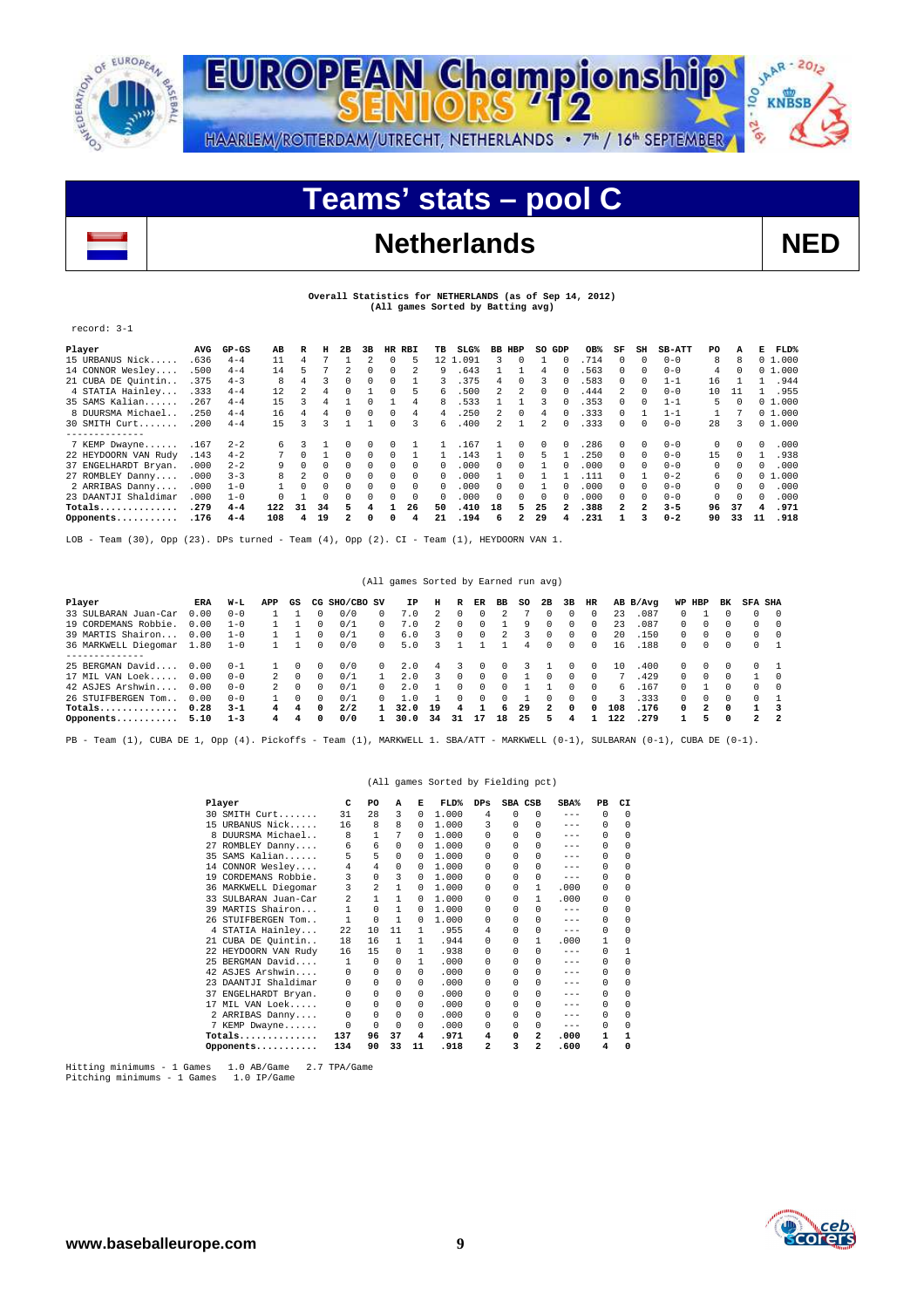



## Overall Statistics for SPAIN (as of Sep 14, 2012) (All games Sorted by Batting avg)

record: 2-2

| Player               | AVG   | $GP-GS$ | AВ  | R        | н  | 2B | 3В | HR | RBI | TВ            | $SLG\%$ |    | BB HBP       | so | GDP      | OB%  | SF       | SH       | <b>SB-ATT</b> | PO  | А        | Е | FLD%   |
|----------------------|-------|---------|-----|----------|----|----|----|----|-----|---------------|---------|----|--------------|----|----------|------|----------|----------|---------------|-----|----------|---|--------|
| 11 FIGUEROA Francisc | . 545 | $4 - 4$ | 11  | 4        | 6. |    | 0  |    | 4   | 8             | 727     | 0  |              |    |          | 529  |          | $\Omega$ | $0 - 0$       | 7   | 3        |   | 01.000 |
| 19 GOLINDANO Jesus   | .375  | $4 - 4$ | 16  |          | 6  |    | 0  |    | 5   |               | .438    |    |              | 3  | 0        | .412 | 0        |          | $0 - 0$       | 5   | 8        |   | .929   |
| 9 NAVARRO Dewis      | .375  | $4 - 4$ | 16  |          | 6  |    | 0  |    |     |               | .438    |    |              |    |          | 412  | 0        | $\Omega$ | $0 - 0$       | 0   | 0        | 0 | .000   |
| 22 MONTIEL Richard.  | .364  | $3 - 3$ | 11  |          |    |    |    |    |     | 10            | .909    |    |              |    |          | .462 | 0        | $\Omega$ | $0 - 0$       | 19  |          |   | 01.000 |
| 4 PEREZ Nestor.      | .250  | $4 - 4$ | 12  |          |    |    |    |    |     |               | 250     |    |              |    |          | 357  |          |          | $0 - 1$       | 7   | ٩        |   | .941   |
| 24 MARTINEZ Daniel   | .214  | $4 - 4$ | 14  |          |    |    |    |    |     |               | 214     |    |              |    |          | 313  |          |          | 1-1           | 4   |          |   | .833   |
| 13 TAVAREZ Franklin. | .133  | $4 - 4$ | 15  |          |    |    | 0  |    |     |               | 133     |    |              |    |          | 235  |          |          | $0 - 0$       | 3   |          |   | 01.000 |
| 30 HERNANDEZ Leonard | .000  | $3 - 3$ | 1 O |          |    |    | 0  |    |     |               | 000     |    |              |    |          | .083 |          |          | $0 - 0$       | 25  |          |   | 01.000 |
| --------------       |       |         |     |          |    |    |    |    |     |               |         |    |              |    |          |      |          |          |               |     |          |   |        |
| 7 FLORES Javier      | .500  | $3 - 1$ |     | $\Omega$ |    |    | 0  |    |     | $\mathcal{L}$ | 500     | 0  |              |    | 0        | .500 | 0        | $\Omega$ | $0 - 0$       | 9   |          |   | .909   |
| 33 FELIZ Kelvin      | .333  | $3 - 0$ |     |          |    |    | 0  |    |     |               | 333     | 0  |              |    | $\Omega$ | .500 | $\Omega$ | $\Omega$ | $0 - 0$       | 0   | $\Omega$ | 0 | .000   |
| 3 SALAZAR Juan Manu  | .250  | $4 - 2$ | 8   | $\Omega$ |    |    | 0  |    | 0   |               | 250     |    |              |    | 0        | .333 | 0        | $\Omega$ | $0 - 0$       | 2   |          |   | .857   |
| 10 FIGUEROA Daniel   | .167  | $2 - 2$ | б.  |          |    |    | 0  |    |     |               | 167     |    |              |    | $\Omega$ | .444 | 0        | $\Omega$ | $0 - 1$       | 4   | 0        |   | 01.000 |
| 25 RIERA Jose Luis.  | .000  | $2 - 1$ |     |          |    |    |    |    |     | 0             | .000    |    |              |    | 0        | .400 | $\Omega$ | $\Omega$ | $0 - 0$       | 11  |          |   | .929   |
| $Totals$             | .279  | $4 - 4$ | 129 | 22       | 36 |    |    |    | 22  | 46            | .357    | 14 |              | 26 |          | .370 | 4        | 4        | $1 - 3$       | 99  | 46       | 7 | .954   |
| Opponents            | .248  | $4 - 4$ | 125 | 12       | 31 |    |    |    | 11  | 40            | 320     | 14 | <sup>0</sup> | 32 |          | .324 | 0        | 4        | $2 - 3$       | 104 | 48       | 6 | .962   |

LOB - Team (34), Opp (34). DPs turned - Team (1), Opp (4). IBB - Team (0), Opp (1).

### (All games Sorted by Earned run avg)

| Player               | ERA   | W-L     | APP           | GS       |          | CG SHO/CBO SV |          | ΙP   | н  | R  | ER             | вв           | so | 2B       | 3В           | HR         |     | AB B/Avq | WP HBP   |              | вĸ       | SFA          | SHA            |
|----------------------|-------|---------|---------------|----------|----------|---------------|----------|------|----|----|----------------|--------------|----|----------|--------------|------------|-----|----------|----------|--------------|----------|--------------|----------------|
| 34 MORLAN Eduardo.   | 0.00  | $1 - 1$ |               |          | 0        | 0/0           | 0        | 5.0  | h  | 4  | 0              |              | 6  | 0        | 0            | 0          | 19  | 263      | $\Omega$ |              |          | $\Omega$     | $\overline{2}$ |
| 21 HERNANDEZ Ricardo | 1.29  | $0 - 1$ |               |          | n        | 0/0           | 0        | 7.0  | 6. |    |                |              | 6  | $\Omega$ | 0            | $^{\circ}$ | 2.4 | .250     | 0        | 0            | 0        | $\Omega$     |                |
| 15 NOGUERA Antonio   | 1.80  | $1 - 0$ |               |          |          | 0/0           | 0        | 5.0  |    |    |                |              | h  |          | 0            | $^{\circ}$ | 19  | .158     | 0        |              | 0        | 0            | $\Omega$       |
| 31 NACAR Leslie      | 2.70  | $0 - 0$ |               |          |          | 0/0           | 0        | 6.2  |    |    |                |              |    |          |              |            | 27  | 296      |          |              |          | 0            | $\Omega$       |
| 26 GONZALEZ Eric     | 3.18  | $0 - 0$ |               |          | $\Omega$ | 0/0           | $\cap$   | 5.2  | 4  |    | $\mathfrak{D}$ | 4            | 4  |          | 0            | $\Omega$   | 19  | .211     |          |              | $\Omega$ | n            |                |
|                      |       |         |               |          |          |               |          |      |    |    |                |              |    |          |              |            |     |          |          |              |          |              |                |
| 23 BALBOA Jorge      | 0.00  | $0 - 0$ |               |          | 0        | 0/0           | $\Omega$ | 2.0  |    | n. | $^{\circ}$     |              |    |          | O.           | $\Omega$   | 8.  | .125     | ∩.       |              | $\Omega$ | $\Omega$     | $\Omega$       |
| 29 DE LOS SANTOS Sam | 0.00  | $0 - 0$ |               |          | $\Omega$ | 0/0           | 0        | 1.0  |    | O. | $\Omega$       | <sup>n</sup> |    | 0        | <sup>n</sup> | $\Omega$   | 4   | 250      | $\cap$   |              | $\Omega$ | n            | $\Omega$       |
| 27 LEAL Remigio      | 0.00  | $0 - 0$ | $\mathcal{L}$ |          | n        | 0/0           | 0        | 0.2  |    | 0  | $^{\circ}$     |              |    | 0        |              | $\Omega$   | 4   | .500     | O.       | 0            | $\Omega$ | $\Omega$     | $\Omega$       |
| 16 OLIVERA Manuel    | 99.00 | $0 - 0$ | $\mathcal{L}$ | $\Omega$ | $\Omega$ | 0/0           | $\cap$   | 0.0  |    |    |                |              |    | $\cap$   | $\cap$       | $\Omega$   |     | .000.    | 0        | $\Omega$     | $\cap$   | $\cap$       | $\Omega$       |
| Totals               | 1.91  | $2 - 2$ | 4             |          | $\Omega$ | 0/0           | n.       | 33.0 | 31 | 12 |                | 14           | 32 | 4        |              |            | ⊥25 | .248     | 2        | <sup>0</sup> | 0        | <sup>0</sup> | 4              |
| Opponents            | 5.19  | $2 - 2$ | 4             |          | $\Omega$ | 1/1           | 2        | 34.2 | 36 | 22 | 20             | 14           | 26 | 5.       |              |            | 129 | .279     | 4        |              | 0        | 4            | 4              |

PB - Team (2), HERNANDEZ L 2, Opp (1). SBA/ATT - HERNANDEZ R (1-2), FLORES (1-1), HERNANDEZ L (1-1), GONZALEZ (1-1).

### (All games Sorted by Fielding pct)

|    | Player               | C    | PO.                       | А              | Е            | FLD <sup>%</sup> | $_{\rm DPS}$ | SBA CSB |          | $SBA$ <sup>%</sup> | PB                      | CI |  |
|----|----------------------|------|---------------------------|----------------|--------------|------------------|--------------|---------|----------|--------------------|-------------------------|----|--|
|    | 30 HERNANDEZ Leonard | 26   | 25                        | 1              | 0            | 1,000            | $\Omega$     | 1       | $\Omega$ | 1,000              | $\overline{\mathbf{c}}$ | 0  |  |
|    | 22 MONTIEL Richard   | 2.2. | 19                        | 3              | 0            | 1.000            | 0            | 0       | $\Omega$ | $- - -$            | 0                       | 0  |  |
| 11 | FIGUEROA Francisc    | 10   | 7                         | 3              | 0            | 1.000            | 0            | 0       | $\Omega$ | $- - -$            | 0                       | 0  |  |
| 13 | TAVAREZ Franklin.    | 6    | 3                         | 3              | 0            | 1.000            | 0            | 0       | $\Omega$ | $- - -$            | 0                       | 0  |  |
|    | 31 NACAR Leslie      | 5    | $\overline{a}$            | 3              | 0            | 1,000            | 0            | 0       | 0        | $- - -$            | 0                       |    |  |
|    | 10 FIGUEROA Daniel   | 4    | 4                         | 0              | <sup>n</sup> | 1,000            | 0            | 0       | O        | $- - -$            | 0                       | U  |  |
|    | 26 GONZALEZ Eric     | 3    | $\Omega$                  | 3              | 0            | 1,000            | 0            | 1       | $\Omega$ | 1,000              | 0                       | O. |  |
|    | 15 NOGUERA Antonio   | 2    | 1                         | 1              | $\Omega$     | 1,000            | 0            | 0       | $\Omega$ | $- - -$            | 0                       | 0  |  |
| 21 | HERNANDEZ Ricardo    | 2    | 0                         | 2              | $\Omega$     | 1,000            | 0            | 1       | 1        | .500               | 0                       | 0  |  |
|    | 4 PEREZ Nestor       | 17   | 7                         | 9              | 1            | .941             | 0            | 0       | $\Omega$ | $---$              | 0                       | 0  |  |
| 19 | GOLINDANO Jesus      | 14   | 5                         | 8              | 1.           | .929             | 1            | 0       | $\Omega$ | $- - -$            | 0                       |    |  |
|    | 25 RIERA Jose Luis   | 14   | 11                        | 2.             | 1            | .929             | 1            | 0       | $\Omega$ | $- - -$            | 0                       | O. |  |
|    | 7 FLORES Javier      | 11   | 9                         | 1              | 1            | .909             | 0            | 1       | $\Omega$ | 1.000              | 0                       | O. |  |
|    | 3 SALAZAR Juan Manu  | 7    | $\overline{\mathfrak{L}}$ | 4              | 1            | .857             | 1            | 0       | $\Omega$ | $- - -$            | 0                       | U  |  |
|    | 24 MARTINEZ Daniel   | 6    | 4                         | 1              | 1            | .833             | 0            | 0       | $\Omega$ | $- - -$            | 0                       | 0  |  |
|    | 34 MORLAN Eduardo    | 3    | 0                         | $\mathfrak{D}$ | 1            | .667             | 0            | 0       | $\Omega$ | $- - -$            | 0                       | U  |  |
|    | 27 LEAL Remigio      | 0    | $\Omega$                  | $\Omega$       | $\Omega$     | .000             | 0            | 0       | $\Omega$ | $- - -$            | 0                       |    |  |
|    | 23 BALBOA Jorge      | 0    | $\Omega$                  | 0              | $\Omega$     | .000             | 0            | 0       | $\Omega$ | $- - -$            | 0                       | O. |  |
|    | 29 DE LOS SANTOS Sam | 0    | $\Omega$                  | 0              | 0            | .000             | 0            | 0       | $\Omega$ | $- - -$            | 0                       | O. |  |
|    | 9 NAVARRO Dewis      | 0    | 0                         | $\Omega$       | $\Omega$     | .000             | $\Omega$     | 0       | 0        | $- - -$            | 0                       | 0  |  |
|    | 33 FELTZ Kelvin      | 0    | 0                         | 0              | $\Omega$     | .000             | 0            | 0       | $\Omega$ | $- - -$            | 0                       | U  |  |
|    | 16 OLIVERA Manuel    | 0    | $\Omega$                  | $\Omega$       | $\Omega$     | .000             | 0            | 0       | $\Omega$ | $- - -$            | 0                       | O. |  |
|    | Totals               | 152  | 99                        | 46             | 7            | .954             | 1            | 2       | 1        | .667               | 2                       | 0  |  |
|    | Opponents            | 158  | 104                       | 48             | 6            | .962             | 4            | 1       | 2        | .333               | 1                       | 0  |  |

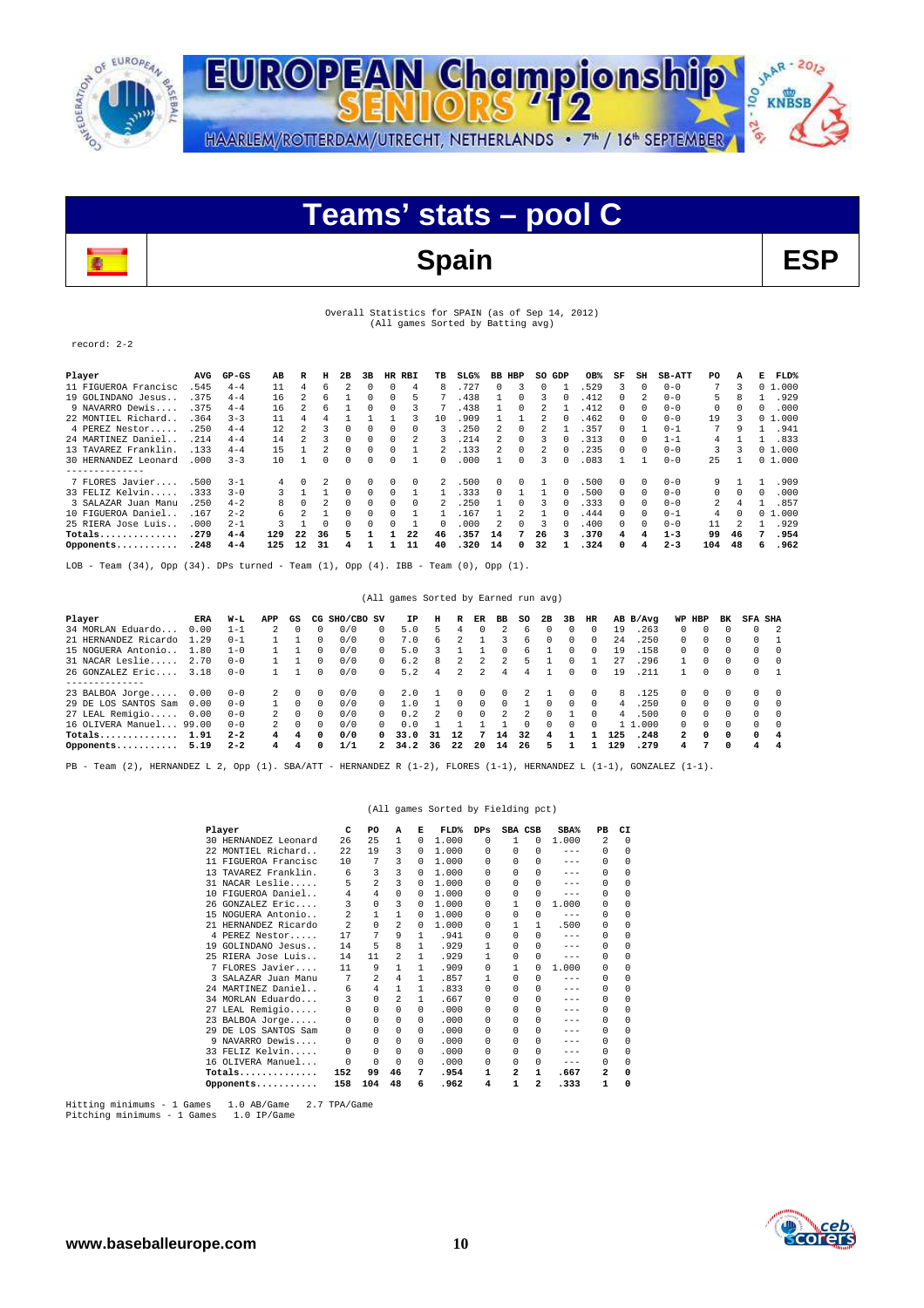



**Teams' stats – pool C**



## Sweden SWE

### Overall Statistics for SWEDEN (as of Sep 14, 2012) (All games Sorted by Batting avg)

### record: 0-4

| Player               | AVG   | $GP-GS$ | AB             | R            | н            | 2B       | 3B |          | HR RBI   | тв       | $SLG\%$ | вв | HBP      | SO GDP       |              | OB%   | SF           | SH             | <b>SB-ATT</b> | PO | А        | Е | FLD%   |
|----------------------|-------|---------|----------------|--------------|--------------|----------|----|----------|----------|----------|---------|----|----------|--------------|--------------|-------|--------------|----------------|---------------|----|----------|---|--------|
| 20 JOHANSSON Christo | .273  | $4 - 4$ | 11             |              |              |          | 0  | $\Omega$ | $\Omega$ | 4        | 364     | 0. | 0        | 4            | $\Omega$     | 273   |              | $\Omega$       | $0 - 0$       | 9  | 0        |   | 01.000 |
| 5 JOHANNESSEN Björn  | .222  | $4 - 4$ | 9              |              |              | 0        | 0  | $\Omega$ | 4        | 2        | 222     | 0  | $\Omega$ |              | $\Omega$     | 200   |              | $\Omega$       | $0 - 0$       | 12 |          | 2 | .882   |
| $7$ SORGI Adam       | . 214 | $4 - 4$ | 14             |              |              |          |    | $\Omega$ |          | 4        | 286     | 0  | 0        | ٦            |              | .214  |              | $\Omega$       | $0 - 0$       | 7  | 6        |   | 01.000 |
| 11 JOHANNESSEN Peter | .167  | $4 - 4$ | 12.            | 3            |              |          |    | $\Omega$ |          |          | 250     |    | $\Omega$ | 4            |              | .286  |              | 0              | $0 - 0$       | 2  |          |   | .750   |
| 25 GAJZLER Philip    | .154  | $4 - 4$ | 13             |              |              |          |    | $\Omega$ |          |          | .231    | 0. | $\Omega$ | 4            |              | .154  |              | 0              | $0 - 0$       | 0  | 0        | 0 | .000   |
| 8 PILEGARD Magnus    | .143  | $4 - 4$ | 14             |              |              | 0        | 0  | $\Omega$ | $\Omega$ |          | .143    | 0  | 0        |              |              | .143  |              | $\Omega$       | $0 - 0$       | 16 |          |   | 01.000 |
| 4 MERRIFIELD Matthe  | .077  | $4 - 4$ | 13             |              |              |          |    | $\Omega$ | 0        |          | .077    | 0  |          |              |              | .143  |              | $\Omega$       | $0 - 0$       | 13 | 6.       |   | .950   |
| --------------       |       |         |                |              |              |          |    |          |          |          |         |    |          |              |              |       |              |                |               |    |          |   |        |
| 24 HOEGLUND Johan    | .375  | $4 - 2$ |                |              |              |          |    | $\Omega$ | $\Omega$ | 3        | 375     | 0. | $\Omega$ | 3            | $^{\circ}$   | .375  | $^{\circ}$   | $\Omega$       | $0 - 1$       | 5. |          |   | .889   |
| 17 FILICE Nicholas   | .167  | $4 - 1$ | б.             | <sup>n</sup> |              | $\Omega$ | 0  | $\Omega$ | $\Omega$ |          | .167    | 0  | $\Omega$ |              | $^{\circ}$   | .167  | $\mathbf{r}$ | $\Omega$       | $0 - 0$       | 5  | $\Omega$ |   | 01.000 |
| 37 LAUSEN Robin      | .125  | $4 - 4$ |                |              |              |          | 0  | $\Omega$ |          |          | .125    | 0. | $\Omega$ |              | $\mathbf{0}$ | .125  | 0            | 2              | $0 - 0$       | 11 |          |   | 01.000 |
| 13 EILERTZ Nils      | .000. | $3 - 0$ | $\mathbf{2}$   | $\Omega$     |              | $\Omega$ | 0  | $\Omega$ | $\Omega$ | 0        | .000    | 0. | $\Omega$ |              | $^{\circ}$   | . 000 | 0            | $\Omega$       | $0 - 0$       | 2  | $\Omega$ |   | 01.000 |
| 12 LEANDER Rikard    | . 000 | $1 - 1$ | $\mathfrak{D}$ | $\Omega$     | <sup>0</sup> | $\Omega$ | 0  | $\Omega$ | $\Omega$ | 0        | .000    | 0. | $\Omega$ | <sup>n</sup> | $\mathbf{v}$ | . 000 | 0            | $\Omega$       | $0 - 0$       | 2  |          |   | 01.000 |
| 16 SJOERS Eric       | .000. | $1 - 0$ | $\cap$         |              |              |          | 0  | $\Omega$ | 0        | 0        | .000    | 0. | $\Omega$ | <sup>n</sup> | $\mathbf{v}$ | .000  | 0            | 0              | $0 - 0$       | 2  | $\Omega$ |   | 01.000 |
| 19 LONG David        | .000. | $1 - 0$ | $\cap$         |              | $\Omega$     |          | 0  | $\Omega$ | 0        | $\Omega$ | .000    | 0. | $\Omega$ | $\Omega$     | $\mathbf{v}$ | .000  | 0            | 0              | $0 - 0$       | 0  | $\Omega$ | 0 | .000   |
| Totals               | .179  | $4 - 4$ | 112            | 6            | 20           | 4        | 0  | $\Omega$ | 6        | 24       | .214    | 2  |          | 29           |              | .198  |              | 2              | $0 - 1$       | 87 | 27       | 5 | .958   |
| Opponents            | .398  | $4 - 4$ | 123            | 48           | 49           | 8        | 4  | ٩        | 44       | 74       | .602    | 33 | 7        | 15           |              | .527  | б.           | $\overline{a}$ | $3 - 5$       | 93 | 31       | 5 | .961   |

LOB - Team (20), Opp (36). DPs turned - Team (5), Opp (1). CI - Team (0), Opp (1). Picked off - HOEGLUND 1.

## (All games Sorted by Earned run avg)

| Player                     | ERA   | W-L     | APP            | GS         |              | CG SHO/CBO SV |        | IΡ   | н   | R                    | ER            | вв | so           | 2B       | 3B           | HR         |     | AB B/Avq | WP     | HBP      | вĸ       | <b>SFA SHA</b> |                         |
|----------------------------|-------|---------|----------------|------------|--------------|---------------|--------|------|-----|----------------------|---------------|----|--------------|----------|--------------|------------|-----|----------|--------|----------|----------|----------------|-------------------------|
| 18 MELIN Nicklas           | 10.38 | $0 - 1$ |                |            | 0            | 0/0           | 0      | 4.1  |     | 5.                   |               |    |              |          |              |            | 15  | .267     | 0      | 0        |          |                |                         |
| 12 LEANDER Rikard          | 15.75 | $0 - 1$ |                |            | 0            | 0/0           | ∩.     | 4.0  |     | 10                   |               | R  | h            |          |              |            |     | 294      |        |          |          |                | $\Omega$                |
| 23 KARLSSON Kent 19.80     |       | $0 - 0$ | 4              | $^{\circ}$ | 0            | 0/0           | ∩.     | 5.0  | 1 ດ |                      |               | 4  | 0            | 2        |              |            | 25  | .400     |        | 0        | $\Omega$ |                | $\Omega$                |
| . <u>.</u> .               |       |         |                |            |              |               |        |      |     |                      |               |    |              |          |              |            |     |          |        |          |          |                |                         |
| 27 WRIGHT John             | 3.00  | $0 - 0$ | $2^{\circ}$    | $\Omega$   | 0            | 0/0           | 0      | 3.0  |     |                      |               |    |              |          | 0            | $\Omega$   | 13  | .385     | $\cap$ | $\Omega$ | $\cap$   | <sup>n</sup>   | $\Omega$                |
| 29 SIVARD Albin            | 6.75  | $0 - 0$ | $\overline{2}$ | $\Omega$   | $\Omega$     | 0/0           | $\cap$ | 2.2  | 5   | $\mathbf{2}^{\circ}$ | $\mathcal{L}$ |    |              |          | <sup>n</sup> | $^{\circ}$ | 13  | .385     | $\cap$ |          | $\Omega$ | <sup>n</sup>   | $\Omega$                |
| 31 KLASSON Jakob           | 8.10  | $0 - 1$ |                |            | 0            | 0/0           | 0.     | 3.1  |     |                      |               | h  |              |          |              |            | 8   | .375     |        |          | $\Omega$ | 0              |                         |
| 33 SJOERS Per              | 8.10  | $0 - 0$ | $\overline{2}$ | $\Omega$   | $\Omega$     | 0/0           | $\Box$ | 31   | Б   |                      |               |    |              |          |              | $^{\circ}$ | 14  | .429     | 2      | $\Omega$ | $\Omega$ | $\mathcal{L}$  | $\Omega$                |
| 15 SOUBIEA Nicholas, 27.00 |       | $0 - 0$ |                | $\Omega$   | <sup>n</sup> | 0/0           | n.     | 1 O  |     |                      | ર             |    | $\mathbf{r}$ | $\cap$   | <sup>n</sup> | $\Omega$   | 4   | 750      | $\cap$ | $\Omega$ | $\Omega$ |                | $\sqrt{ }$              |
| 36 CARLSTEDT Oscar         | 32.40 | $0 - 1$ |                |            | <sup>n</sup> | 0/0           |        | 1.2  |     | h                    | 6.            |    |              |          | U.           | $^{\circ}$ | я   | .500     | $\cap$ | 4        | 0        | U.             | $\Omega$                |
| $19$ LONG David            | 54.00 | $0 - 0$ |                | $\Omega$   | 0            | 0/0           | 0      | 0.2  | 4   | 4                    | 4             |    | 0            | $\Omega$ | 0            | $\Omega$   | 6   | . 667    | ∩.     | $\Omega$ | $\Omega$ | $\cap$         | $\Omega$                |
| Totals 13.97               |       | $0 - 4$ | 4              | 4          | 0            | 0/0           | n.     | 29.0 | 49  | 48                   | 45            | 33 | 15           | 8        | 4            |            | 123 | .398     | 5.     |          | $\Omega$ | б.             | $\overline{\mathbf{2}}$ |
| Opponents                  | 1.16  | $4 - 0$ | 4              | 4          | <sup>0</sup> | 0/0           |        | 31.0 | 20  |                      |               | 2  | 29           | 4        | <sup>0</sup> |            | 112 | .179     |        |          | $\Omega$ |                | - 2                     |

PB - Team (4), JOHANNESSENB 3, LAUSEN 1, Opp (1). Pickoffs - Team (0), Opp (1). SBA/ATT - JOHANNESSENB (3-5), SIVARD (1-1), SJOERS P (1-1),<br>LEANDER (1-1), KLASSON Ja (0-1), CARLSTEDT (0-1).

## (All games Sorted by Fielding pct)

|     | Player              | c       | PO             | Α        | Е        | FLD%  | $_{\rm DPS}$ | SBA CSB  |          | SBA%    | PВ       | CI       |
|-----|---------------------|---------|----------------|----------|----------|-------|--------------|----------|----------|---------|----------|----------|
|     | 8 PILEGARD Magnus   | 17      | 16             | 1        | $\Omega$ | 1,000 | 3            | $\Omega$ | $\Omega$ | $-- -$  | $\Omega$ | $\Omega$ |
|     | $SORGI$ $Adam$      | 13      | 7              | 6        | $\Omega$ | 1,000 | 3            | $\Omega$ | 0        | ---     | 0        | $\Omega$ |
| 37  | LAUSEN Robin        | $12 \,$ | 11             | 1        | $\Omega$ | 1,000 | O.           | 0        | $\Omega$ | $- - -$ | 1        | $\Omega$ |
| 20  | JOHANSSON Christo   | 9       | 9              | 0        | $\Omega$ | 1,000 | 0            | 0        | 0        | ---     | 0        | 0        |
|     | 17 FILICE Nicholas  | 5       | 5              | $\Omega$ | $\Omega$ | 1,000 | 0            | 0        | $\Omega$ | $- - -$ | $\Omega$ | 0        |
|     | 23 KARLSSON Kent    | 3       | $\mathbf{1}$   | 2        | $\Omega$ | 1,000 | <sup>n</sup> | $\Omega$ | 0        | $- - -$ | $\Omega$ | 0        |
|     | 12 LEANDER Rikard   | 3       | 2              | 1        | $\Omega$ | 1,000 | 0            |          | 0        | 1,000   | $\Omega$ | 0        |
|     | 16 SJOERS Eric      | 2       | 2              | 0        | $\Omega$ | 1,000 | 0            | 0        | 0        | $- - -$ | $\Omega$ | 0        |
|     | 13 EILERTZ Nils     | 2       | $\overline{a}$ | 0        | $\Omega$ | 1,000 | 0            | 0        | $\Omega$ | $- - -$ | 0        | 0        |
|     | 31 KLASSON Jakob    | 2       | 0              | 2        | $\Omega$ | 1,000 |              | 0        |          | .000    | $\Omega$ | 0        |
|     | 18 MELIN Nicklas    |         | 0              | 1        | $\Omega$ | 1,000 | 0            |          | 0        | $- - -$ | 0        | 0        |
|     | 4 MERRIFIELD Matthe | 20      | 13             | 6        |          | .950  | 4            | $\Omega$ | 0        | $- - -$ | 0        | 0        |
|     | 24 HOEGLUND Johan   | 9       | 5              | 3        | 1        | .889  |              | $\Omega$ | 0        | $- - -$ | 0        | 0        |
|     | JOHANNESSEN Björn   | 17      | 12             | 3        | 2        | .882  | 0            | 3        | 2.       | .600    | 3        | 0        |
| 11  | JOHANNESSEN Peter   | 4       | $\mathfrak{D}$ | 1        | 1        | .750  | 0            | 0        | 0        | $-- -$  | 0        | 0        |
| 36. | CARLSTEDT Oscar     | 0       | 0              | 0        | $\Omega$ | .000  | 0            | 0        | 1        | .000    | 0        | 0        |
| 33. | SJOERS Per          | 0       | 0              | 0        | $\Omega$ | .000  | 0            | 1        | O        | 1,000   | 0        | 0        |
| 15  | SOUBIEA Nicholas.   | 0       | 0              | 0        | $\Omega$ | .000  | 0            | 0        | 0        | $---$   | 0        | 0        |
| 27  | WRIGHT John         | 0       | 0              | 0        | $\Omega$ | .000  | 0            | 0        | 0        | $- - -$ | 0        | 0        |
| 29  | SIVARD Albin        | 0       | 0              | 0        | $\Omega$ | .000  | 0            |          | O        | 1,000   | 0        | 0        |
|     | 19 LONG David       | 0       | 0              | 0        | $\Omega$ | .000  | <sup>n</sup> | 0        | 0        | $- - -$ | $\Omega$ | 0        |
|     | 25 GAJZLER Philip   | 0       | 0              | 0        | $\Omega$ | .000  | U            |          | 0        | $- - -$ | $\Omega$ | 0        |
|     | $\verb Totals $     | 119     | 87             | 27       | 5        | .958  | 5            | 3        | 2        | .600    | 4        | 0        |
|     | Opponents           | 129     | 93             | 31       | 5        | .961  | 1            | 0        | 1        | .000    | 1        | 1        |

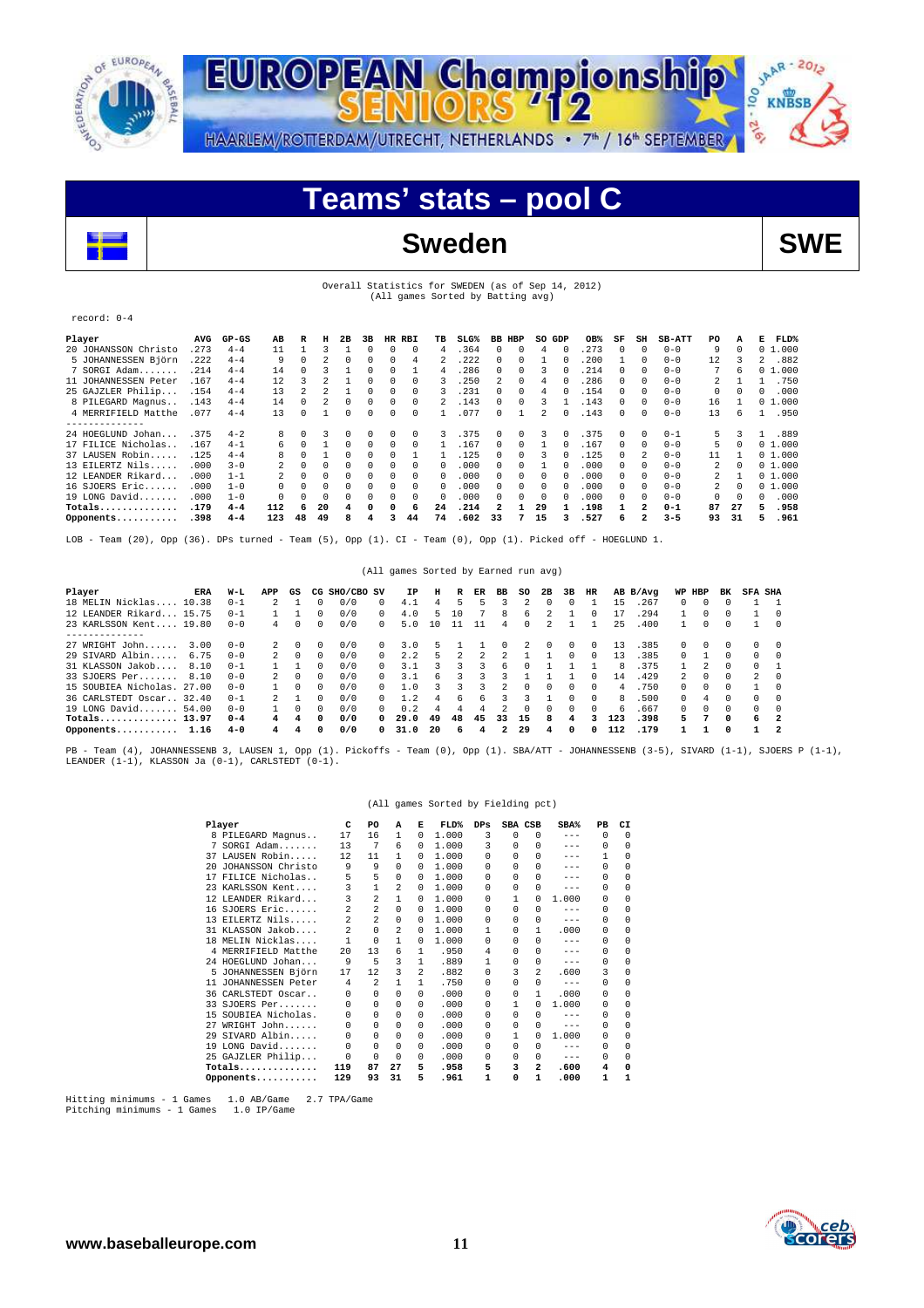



# **Leaders Summary – pool C**

**Batting Leaders (as of Sep 14, 2012) (All games)** 

| Hitting minimums - 1 Games<br>Pitching minimums - 1 Games 1.0 IP/Game | 1.0 AB/Game 2.7 TPA/Game |             |
|-----------------------------------------------------------------------|--------------------------|-------------|
| Batting avg                                                           |                          | Slugging pc |

| 1. KOTOWSKI Kevin, GER . 667    | 1. URBANUS Nick, NED 1.091      | 1. URBANUS Nick, NED 714        |
|---------------------------------|---------------------------------|---------------------------------|
| 2. URBANUS Nick, NED .636       | 2. LATORRE Tyler, ITA 1.000     | 2. KOTOWSKI Kevin, GER .692     |
| 3. FIGUEROA Francisco, ESP .545 | 3. MONTIEL Richard, ESP . 909   | 3. LATORRE Tyler, ITA .625      |
| BOLDT Max, GER .545             | 4. BOLDT Max, GER .818          | 4. JAHN Lukas, GER .600         |
| 5. LATORRE Tyler, ITA .538      | 5. KOTOWSKI Kevin, GER .750     | 5. BOLDT Max, GER .583          |
| 6. CONNOR Wesley, NED .500      | 6. FIGUEROA Francisco, ESP .727 | CUBA DE Quintin, NED 583        |
| 7. JAHN Lukas, GER . 400        | 7. CONNOR Wesley, NED .643      | 7. CONNOR Wesley, NED 563       |
| DESIMONI Stefano, ITA .400      | 8. HEJMA Matej, CZE .600        | 8. FIGUEROA Francisco, ESP .529 |
| 9. CECH Petr, CZE .385          | 9. SAMS Kalian, NED .533        | 9. CECH Petr, CZE . 467         |

| 1. CONNOR Wesley, NED      | 5. |
|----------------------------|----|
| 2. FIGUEROA Francisco, ESP | 4  |
| DUURSMA Michael, NED       | 4  |
| CUBA DE Quintin, NED       | 4  |
| MONTIEL Richard, ESP       | 4  |
| URBANUS Nick, NED          | 4  |
| 7. 9 tied at               | ર  |

### Doubles

| 1. BOLDT Max, GER       |   |
|-------------------------|---|
| LATORRE Tyler, ITA      | 3 |
| 3. GRANATO Anthony, ITA | 2 |
| FIGUEROA Francisco, ESP | 2 |
| CONNOR Wesley, NED      | 2 |
| BUDSKY Pavel, CZE       | 2 |
| 7. 18 tied at           | 1 |

## Total bases

| -----------            |  |
|------------------------|--|
| 1. LATORRE Tyler, ITA. |  |
| 2 URANTIS Nick NED     |  |

| 2. URBANUS Nick, NED       | 12 |
|----------------------------|----|
|                            |    |
| 3. MONTIEL Richard, ESP    | 10 |
| 4. CONNOR Wesley, NED      | 9  |
| BOLDT Max, GER             | 9  |
| HEJMA Matej, CZE           | 9  |
| KOTOWSKI Kevin, GER        | 9  |
| 8. INFANTE Juan Carlo, ITA | R  |
| SAMS Kalian, NED           | 8  |
| FIGUEROA Francisco, ESP    | R  |

### Sac bunts

| -------- |                     |                      |  |
|----------|---------------------|----------------------|--|
|          |                     | 1. LAUSEN Robin, SWE |  |
|          | COLINDANO Jesus FCD |                      |  |

|  |  | GOLINDANO Jesus, ESP |  |
|--|--|----------------------|--|
|  |  | $3. 13$ tied at      |  |

| Batting avg                     | Slugging pct                    | On base pct                     |  |
|---------------------------------|---------------------------------|---------------------------------|--|
| 1. KOTOWSKI Kevin, GER .667     | 1. URBANUS Nick, NED 1.091      | 1. URBANUS Nick, NED .714       |  |
| 2. URBANUS Nick, NED .636       | 2. LATORRE Tyler, ITA 1.000     | 2. KOTOWSKI Kevin, GER 692      |  |
| 3. FIGUEROA Francisco, ESP .545 | 3. MONTIEL Richard, ESP .909    | 3. LATORRE Tyler, ITA .625      |  |
| BOLDT Max, GER 545              | 4. BOLDT Max, GER .818          | 4. JAHN Lukas, GER .600         |  |
| 5. LATORRE Tyler, ITA .538      | 5. KOTOWSKI Kevin, GER .750     | 5. BOLDT Max, GER .583          |  |
| 6. CONNOR Wesley, NED .500      | 6. FIGUEROA Francisco, ESP .727 | CUBA DE Quintin, NED .583       |  |
| 7. JAHN Lukas, GER .400         | 7. CONNOR Wesley, NED . 643     | 7. CONNOR Wesley, NED .563      |  |
| DESIMONI Stefano, ITA .400      | 8. HEJMA Matej, CZE .600        | 8. FIGUEROA Francisco, ESP .529 |  |
| 9. CECH Petr, CZE .385          | 9. SAMS Kalian, NED .533        | 9. CECH Petr, CZE . 467         |  |
| 10.NAVARRO Dewis, ESP .375      | $10.$ STATIA Hainley, NED .500  | 10. MONTIEL Richard, ESP . 462  |  |

|                        | 1. CONNOR Wesley, NED      5            1. KOTOWSKI Kevin, GER     8             1. GOLINDANO J |   |                |
|------------------------|-------------------------------------------------------------------------------------------------|---|----------------|
|                        | 2. FIGUEROA Francisco, ESP 4 2. CONNOR Wesley, NED 7                                            |   | INFANTE Jua    |
|                        | DUURSMA Michael, NED 4 LATORRE Tyler, ITA 7                                                     |   | URBANUS Nic    |
|                        | CUBA DE Quintin, NED 4 CURBANUS Nick, NED 7 STATIA Hain                                         |   |                |
| MONTIEL Richard, ESP 4 | 5. GOLINDANO Jesus, ESP 6                                                                       |   | 5. JOHANNESSEN |
|                        | URBANUS Nick, NED 4 HAJTMAR Jakub, CZE 6                                                        |   | FIGUEROA Fr    |
| 7. 9 tied at  3        | NAVARRO Dewis, ESP 6                                                                            |   | SAMS Kalian    |
|                        | BOLDT Max, GER 6 DUURSMA Mic                                                                    |   |                |
|                        | FIGUEROA Francisco, ESP 6 9.8 tied at                                                           |   |                |
|                        | 10.5 tied at                                                                                    | 5 |                |
|                        |                                                                                                 |   |                |

| ------- |                           |  |                           |  |                |
|---------|---------------------------|--|---------------------------|--|----------------|
|         | 1. BOLDT Max, GER 3       |  | 1. URBANUS Nick, $NED$ 2  |  | 1. MONTIEL     |
|         | LATORRE Tyler, ITA 3      |  | 2. STATIA Hainley, NED 1  |  | LATORRE        |
|         | 3. GRANATO Anthony, ITA 2 |  | SMITH $Curt, NED$ 1       |  | SAMS Ka        |
|         | FIGUEROA Francisco, ESP 2 |  | MONTIEL Richard, ESP 1    |  | INFANTE        |
|         | CONNOR Wesley, NED 2      |  | MALIK Jakub, CZE 1        |  | KEPLER         |
|         | BUDSKY Pavel, CZE 2       |  | HOWARD Christopher, GER 1 |  | <b>GRONAUE</b> |

| --------                   |                              |               |
|----------------------------|------------------------------|---------------|
| 1. LATORRE Tyler, ITA 13   | $1.$ JAHN Lukas, GER 5       | 1. FIGUEROA F |
| 2. URBANUS Nick, NED 12    | 2. CUBA DE Quintin, NED 4    | 2. STATIA Hai |
| 3. MONTIEL Richard, ESP 10 | 3. COLABELLO Christop, ITA 3 | FIGUEROA D    |
| 4. CONNOR Wesley, NED 9    | LATORRE Tyler, ITA 3         | 4. 14 tied at |
| BOLDT Max, GER 9           | URBANUS Nick, NED 3          |               |
| HEJMA Matej, CZE 9         | 6. 15 tied at 2              |               |
| KOTOWSKI Kevin, GER 9      |                              |               |

| 1. LAUSEN Robin, SWE 2 | 1. FIGUEROA Francisco, ESP 3 | 1. FRANKE Michael, GER 1  |  |
|------------------------|------------------------------|---------------------------|--|
| GOLINDANO Jesus, ESP 2 | 2. STATIA Hainley, NED 2     | MARTINEZ Daniel, ESP 1    |  |
| 3. 13 tied at 1        | 3. JOHANNESSEN Björn, SWE 1  | SAMS Kalian, NED 1        |  |
|                        | GLASER Ludwig, GER 1         | CUBA DE Quintin, NED 1    |  |
|                        | SPEER Jendrick, GER 1        | DUURSMA Michael, NED 1    |  |
|                        | SANTORA Jack, ITA 1          | SANTORA Jack, ITA 1       |  |
|                        | HERNANDEZ Leonardo, ESP 1    | DESIMONI Stefano, ITA 1   |  |
|                        | GUEHRING Simon, GER 1        | INFANTE Juan Carlo, ITA 1 |  |
|                        | MALIK Jakub, CZE 1           |                           |  |

| 1. KOTOWSKI Kevin, GER .667     | 1. URBANUS Nick, NED 1.091      | 1. URBANUS Nick, NED 714        |  |
|---------------------------------|---------------------------------|---------------------------------|--|
| 2. URBANUS Nick, NED .636       | 2. LATORRE Tyler, ITA 1.000     | 2. KOTOWSKI Kevin, GER .692     |  |
| 3. FIGUEROA Francisco, ESP .545 | 3. MONTIEL Richard, ESP . 909   | 3. LATORRE Tyler, ITA .625      |  |
| BOLDT Max, GER .545             | 4. BOLDT Max, GER .818          | 4. JAHN Lukas, GER .600         |  |
| 5. LATORRE Tyler, ITA .538      | 5. KOTOWSKI Kevin, GER .750     | 5. BOLDT Max, GER 583           |  |
| 6. CONNOR Wesley, NED .500      | 6. FIGUEROA Francisco, ESP .727 | CUBA DE Quintin, NED .583       |  |
| 7. JAHN Lukas, GER .400         | 7. CONNOR Wesley, NED .643      | 7. CONNOR Wesley, NED 563       |  |
| DESIMONI Stefano, ITA .400      | 8. HEJMA Matej, CZE .600        | 8. FIGUEROA Francisco, ESP .529 |  |
| 9. CECH Petr, CZE .385          | 9. SAMS Kalian, NED .533        | 9. CECH Petr, CZE . 467         |  |
| $10$ NNUADDO Douis FCD $275$    | 10 CTATLE Uninlow NFD 500       | 10 MONTIFI Bigbord FCD 462      |  |

## **Runs scored and Hits Runs batted in Runs batted in**

| 1. CONNOR Wesley, NED 5      |  | 1. KOTOWSKI Kevin, GER 8  |  | 1. GOLINDANO Jesus, ESP 5   |  |
|------------------------------|--|---------------------------|--|-----------------------------|--|
| 2. FIGUEROA Francisco, ESP 4 |  | 2. CONNOR Wesley, NED 7   |  | INFANTE Juan Carlo, ITA 5   |  |
| DUURSMA Michael, NED 4       |  | LATORRE Tyler, ITA 7      |  | URBANUS Nick, NED 5         |  |
| CUBA DE Quintin, NED 4       |  | URBANUS Nick, NED 7       |  | STATIA Hainley, NED 5       |  |
| MONTIEL Richard, ESP 4       |  | 5. GOLINDANO Jesus, ESP 6 |  | 5. JOHANNESSEN Björn, SWE 4 |  |
| URBANUS Nick, NED 4          |  | HAJTMAR Jakub, CZE 6      |  | FIGUEROA Francisco, ESP 4   |  |
| 7. 9 tied at  3              |  | NAVARRO Dewis, ESP 6      |  | SAMS Kalian, NED 4          |  |
|                              |  | BOLDT Max, GER 6          |  | DUURSMA Michael, NED 4      |  |
|                              |  | FIGUEROA Francisco, ESP 6 |  |                             |  |
|                              |  |                           |  |                             |  |

### **Doubles Triples Home runs**

| 1. BOLDT Max, GER 3       | 1. URBANUS Nick, NED 2                                 | 1. MONTIEL Richard, ESP 1 |  |
|---------------------------|--------------------------------------------------------|---------------------------|--|
| LATORRE Tyler, ITA 3      | 2. STATIA Hainley, NED 1                               | LATORRE Tyler, ITA 1      |  |
| 3. GRANATO Anthony, ITA 2 | SMITH $\texttt{Curt}, \texttt{NED}, \ldots, \ldots, 1$ | SAMS Kalian, NED 1        |  |
| FIGUEROA Francisco, ESP 2 | MONTIEL Richard, ESP 1                                 | INFANTE Juan Carlo, ITA 1 |  |
| CONNOR Wesley, NED 2      | MALIK Jakub, CZE 1                                     | KEPLER Maximilian, GER 1  |  |
| BUDSKY Pavel, CZE 2       | HOWARD Christopher, GER 1                              | GRONAUER Kai, GER 1       |  |
| 7. 18 tied at    1        |                                                        | HEJMA Matej, CZE 1        |  |
|                           |                                                        |                           |  |

## **The Walks Walks Walks Hit by pitch**

| -----------                | -----                              |                              |  |
|----------------------------|------------------------------------|------------------------------|--|
| 1. LATORRE Tyler, ITA 13   | $1.$ JAHN Lukas, GER 5             | 1. FIGUEROA Francisco, ESP 3 |  |
| 2. URBANUS Nick, NED 12    | 2. CUBA DE Quintin, NED 4          | 2. STATIA Hainley, NED 2     |  |
| 3. MONTIEL Richard, ESP 10 | 3. COLABELLO Christop, ITA 3       | FIGUEROA Daniel, ESP 2       |  |
| 4. CONNOR Wesley, NED 9    | LATORRE Tyler, ITA                 | 4. 14 tied at 1              |  |
| -------                    | comment and comment of the comment |                              |  |

## **SPECIES SECTION** Stolen bases

|  | 1. FRANKE Michael, GER  | $\mathbf{1}$ |
|--|-------------------------|--------------|
|  | MARTINEZ Daniel, ESP    | 1            |
|  | SAMS Kalian, NED        | 1            |
|  | CUBA DE Quintin, NED    | $\mathbf{1}$ |
|  | DUURSMA Michael, NED    | 1            |
|  | SANTORA Jack, ITA       | 1            |
|  | DESIMONI Stefano, ITA   | 1            |
|  | INFANTE Juan Carlo, ITA | 1            |
|  |                         |              |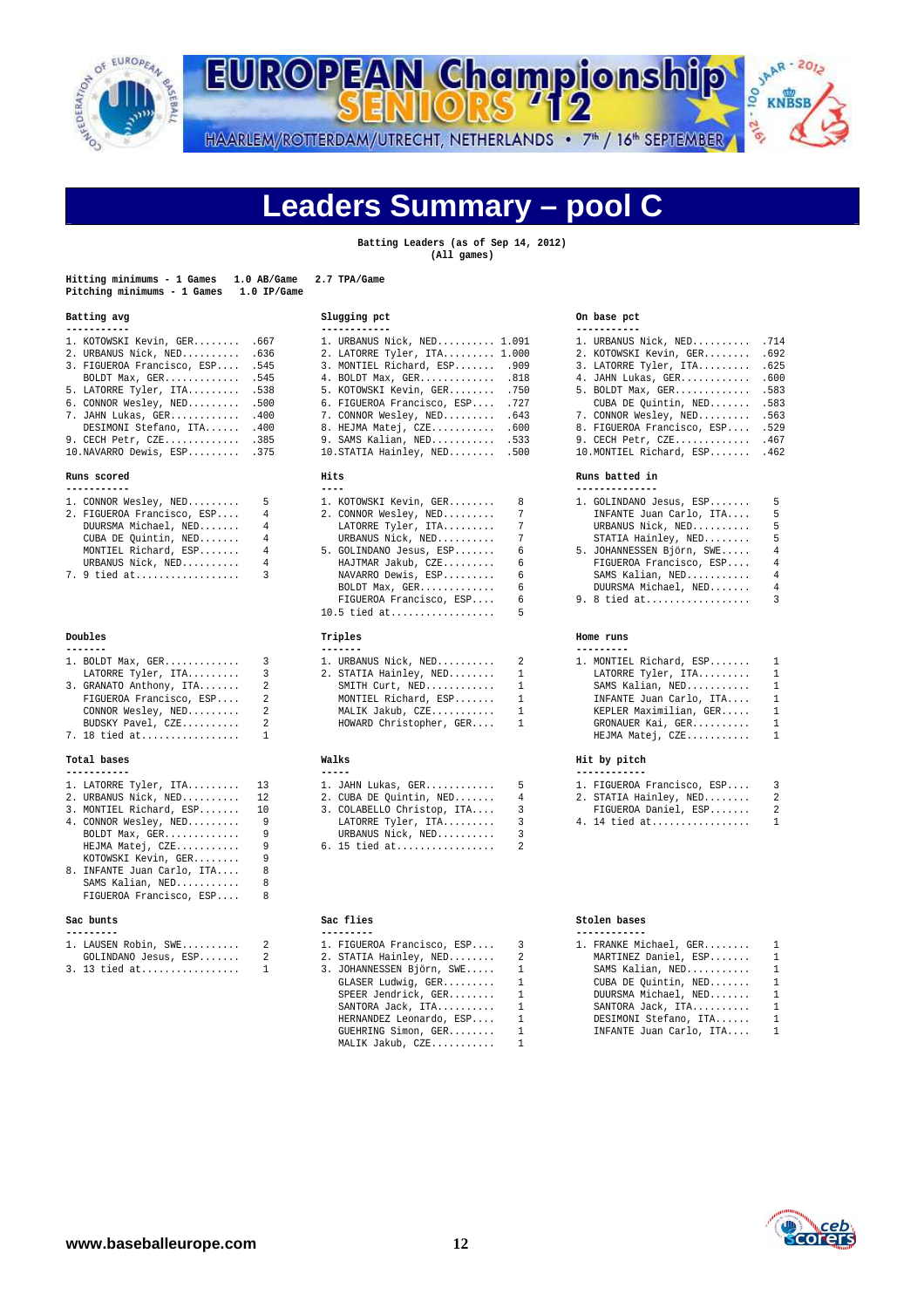

## **EUROPEAN Championship** 00  $-256$ HAARLEM/ROTTERDAM/UTRECHT, NETHERLANDS • 7<sup>th</sup> / 16<sup>th</sup> SEPTEMBER



## Total plate appearances **At bats**  $\overline{a}$  at bats  $\overline{b}$  steal attempts

| 1. SCHNEIDER Martin, CZE 21   | 1. SCHNEIDER Martin, CZE 20   | 1. BROCKMEYER Sascha, GER 2 |
|-------------------------------|-------------------------------|-----------------------------|
| 2. INFANTE Juan Carlo, ITA 19 | 2. BUDSKY Pavel, CZE 18       | INFANTE Juan Carlo, ITA 2   |
| DUURSMA Michael, NED 19       | 3. INFANTE Juan Carlo, ITA 17 | DESIMONI Stefano, ITA 2     |
| MALIK Jakub, CZE 19           | MALIK Jakub, CZE 17           | ROMBLEY Danny, NED 2        |
| GOLINDANO Jesus, ESP 19       | 5. NAVARRO Dewis, ESP 16      | 5. 11 tied at 1             |
| 6. BUDSKY Pavel, CZE 18       | GRANATO Anthony, ITA 16       |                             |
| STATIA Hainley, NED 18        | DUURSMA Michael, NED 16       |                             |
| $HAJTMAR Jakub. CZE.$ 18      | HAJTMAR Jakub, CZE 16         |                             |
| ERMINI Gabriele, ITA 18       | GOLINDANO Jesus, ESP 16       |                             |
| SMITH Curt, NED 18            | KEPLER Maximilian, GER 16     |                             |
|                               |                               |                             |

## Strikeouts

| 1. SCHNEIDER Martin, CZE 8  |  | 1. BROCKMEYER Sascha, GER 2 |  | 1. BUDSKY Pavel, CZE 2 |  |
|-----------------------------|--|-----------------------------|--|------------------------|--|
| 2. BUDSKY Pavel, CZE 6      |  |                             |  | 2. 11 tied at 1        |  |
| 3. HEYDOORN VAN Rudy, NED 5 |  | 3. HEJMA Matej, CZE 1       |  |                        |  |
| 4. 12 tied at 4             |  | HOEGLUND Johan, SWE 1       |  |                        |  |
|                             |  |                             |  |                        |  |

| -----------------------       |                                                         |                  |
|-------------------------------|---------------------------------------------------------|------------------|
|                               | 1. SCHNEIDER Martin, CZE 21 1. SCHNEIDER Martin, CZE 20 | 1. BROCKMEYER Sa |
| 2. INFANTE Juan Carlo, ITA 19 | 2. BUDSKY Pavel, CZE 18                                 | INFANTE Juan     |
| DUURSMA Michael, NED 19       | 3. INFANTE Juan Carlo, ITA 17                           | DESIMONI Stef    |
| MALIK Jakub, CZE 19           | MALIK Jakub, CZE 17                                     | ROMBLEY Danny    |
| GOLINDANO Jesus, ESP 19       | 5. NAVARRO Dewis, ESP 16                                | 5. 11 tied at    |
| 6. BUDSKY Pavel, CZE 18       | GRANATO Anthony, ITA 16                                 |                  |
| STATIA Hainley, NED 18        | DUURSMA Michael, NED 16                                 |                  |
| HAJTMAR Jakub, CZE 18         | HAJTMAR Jakub, CZE 16                                   |                  |
| ERMINI Gabriele, ITA 18       | GOLINDANO Jesus, ESP 16                                 |                  |
| SMITH Curt, NED 18            | KEPLER Maximilian, GER 16                               |                  |
| Strikeouts                    | Caught stealing                                         | Grounded into DP |

| 1. SCHNEIDER Martin, CZE 8 |       | 1. BROCKMEYER Sascha, GER 2 |  |
|----------------------------|-------|-----------------------------|--|
| 2. BUDSKY Pavel, CZE       | 6     | ROMBLEY Danny, NED 2        |  |
| 3. HEYDOORN VAN Rudy, NED  | 5 - 1 | $3.$ HEJMA Matej, $CZE$ 1   |  |
| 4. 12 tied at 4            |       | HOEGLUND Johan, $SWE$ 1     |  |
|                            |       | DRONG Martin, CZE 1         |  |
|                            |       | INFANTE Juan Carlo, ITA 1   |  |
|                            |       | DESIMONI Stefano, ITA 1     |  |
|                            |       | FIGUEROA Daniel, ESP 1      |  |
|                            |       | PEREZ Nestor, ESP           |  |

| 1. SCHNEIDER Martin, CZE 21   | 1. SCHNEIDER Martin, CZE 20   | 1. BROCKMEYER Sascha, GER 2 |  |
|-------------------------------|-------------------------------|-----------------------------|--|
| 2. INFANTE Juan Carlo, ITA 19 | 2. BUDSKY Pavel, CZE 18       | INFANTE Juan Carlo, ITA 2   |  |
| DUURSMA Michael, NED 19       | 3. INFANTE Juan Carlo, ITA 17 | DESIMONI Stefano, ITA 2     |  |
| MALIK Jakub, CZE 19           | MALIK Jakub, CZE 17           | ROMBLEY Danny, NED 2        |  |
| GOLINDANO Jesus, ESP 19       | 5. NAVARRO Dewis, ESP 16      | 5. 11 tied at 1             |  |

### **---------- --------------- ----------------**

|  | 1. BUDSKY Pavel, CZE |  |
|--|----------------------|--|
|  | 2. 11 tied at        |  |
|  |                      |  |

**Batting Analysis Leaders (as of Sep 14, 2012) (All games)** 

| Hitting minimums - 1 Games  | $1.0$ AB/Game |  |
|-----------------------------|---------------|--|
| Pitching minimums - 1 Games | $1.0$ IP/Game |  |

| 1. KEPLER Maximilian, GER 1.000         | 1. URBANUS Nick, NED .750      |  | 1. MALIK Jakub, CZE 1.000       |  |  |
|-----------------------------------------|--------------------------------|--|---------------------------------|--|--|
| GOLINDANO Jesus, ESP 1.000              | 2. KOTOWSKI Kevin, GER .727    |  | NAVARRO Dewis, ESP 1.000        |  |  |
| BOLDT $Max, GER, \ldots, \ldots, 1.000$ | 3. LATORRE Tyler, ITA .556     |  | LATORRE Tyler, ITA 1.000        |  |  |
| JAHN Lukas, GER 1.000                   | 4. CONNOR Wesley, NED .545     |  | URBANUS Nick, NED 1.000         |  |  |
| 5. BUDSKY Pavel, CZE .600               | FIGUEROA Francisco, ESP .545   |  | DRONG Martin, CZE 1.000         |  |  |
| 6. GRANATO Anthony, ITA .500            | $6.$ HAJTMAR Jakub, $CZE$ .500 |  | JOHANNESSEN Björn, SWE 1.000    |  |  |
| LATORRE Tyler, ITA .500                 | BOLDT Max, GER .500            |  | 7. CONNOR Wesley, NED .750      |  |  |
| DRONG Martin, CZE .500                  | JOHANSSON Christof, SWE .500   |  | BOLDT Max, GER .750             |  |  |
| DESIMONI Stefano, ITA .500              | 9. HEJMA Matej, CZE . 444      |  | CUBA DE Quintin, NED .750       |  |  |
| 10. COLABELLO Christop, ITA . 400       | CECH Petr, CZE .444            |  | 10. TAVAREZ Franklin, ESP . 667 |  |  |

| 1. STATIA Hainley, NED 1.000<br>JAHN Lukas, GER 1.000 |      |
|-------------------------------------------------------|------|
|                                                       |      |
| 3. HAJTMAR Jakub, CZE .667                            |      |
| HEJMA Matej, CZE .667                                 |      |
| 5. NAVARRO Dewis, ESP                                 | .600 |
| JOHANSSON Christof, SWE                               | .600 |
| 7. SORGI Adam, SWE                                    | .500 |
| PEREZ Nestor, ESP                                     | .500 |
| URBANUS Nick, NED                                     | .500 |
| SPEER Jendrick, GER                                   | .500 |

| 1. DUURSMA Michael, NED 1.000                   |  | 1. HAJTMAR Jakub, CZE 1.000      | 1. URBANUS Nick, NED 1.000  |
|-------------------------------------------------|--|----------------------------------|-----------------------------|
| URBANUS Nick, NED 1.000                         |  | SORGI Adam, SWE $1.000$          | CUBA DE Quintin, NED 1.000  |
| BOLDT $Max, GER, \ldots, \ldots, \ldots, 1.000$ |  | CECH Petr, $CZE$ $1.000$         | 3. JAHN Lukas, GER .857     |
| AVAGNINA Lorenzo, ITA 1.000                     |  | CUBA DE Quintin, NED 1.000       | 4. SPEER Jendrick, GER .800 |
| HOWARD Christopher, GER 1.000                   |  | 5. FIGUEROA Francisco, ESP . 667 | JOHANNESSEN Björn, SWE .800 |
| 6 MALTK Takub, CZE 500                          |  | IRRANIS Nick NED 667             | 6 HAJTMAR Jakub, CZE 150    |

- 
- KEPLER Maximilian, GER..... .000 STATIA Hainley, NED........ .500 10.GOLINDANO Jesus, ESP....... .667

**Hitting minimums - 1 Games 1.0 AB/Game 2.7 TPA/Game** 

| 1. URBANUS Nick, NED    | .750 |
|-------------------------|------|
| 2. KOTOWSKI Kevin, GER  | .727 |
| 3. LATORRE Tyler, ITA   | .556 |
| 4. CONNOR Wesley, NED   | .545 |
| FIGUEROA Francisco, ESP | .545 |
| 6. HAJTMAR Jakub, CZE   | .500 |
| BOLDT Max, GER          | .500 |
| JOHANSSON Christof, SWE | .500 |
| 9. HEJMA Matej, CZE     | .444 |
| CECH Petr, CZE          | .444 |
|                         |      |

## Avg w/2 outs **Avg w/bases empty** Avg w/runners

| ------------                 |                              |                               |
|------------------------------|------------------------------|-------------------------------|
| 1. STATIA Hainley, NED 1.000 | 1. FELIZ Kelvin, ESP 1.000   | 1. CUBA DE Quintin, NED 1.000 |
| JAHN Lukas, GER 1.000        | 2. KOTOWSKI Kevin, GER .778  | 2. URBANUS Nick, NED .750     |
| 3. HAJTMAR Jakub, CZE .667   | 3. HOEGLUND Johan, SWE .750  | 3. HAJTMAR Jakub, CZE .571    |
| HEJMA Matej, CZE .667        | 4. BOLDT Max, GER .625       | CONNOR Wesley, NED .571       |
| 5. NAVARRO Dewis, ESP .600   | 5. LATORRE Tyler, ITA .600   | FIGUEROA Francisco, ESP .571  |
| JOHANSSON Christof, SWE .600 | COLABELLO Christop, ITA .600 | 6. HEJMA Matej, CZE .500      |
| 7. SORGI Adam, SWE .500      | 7. URBANUS Nick, NED 571     | $SORGI$ Adam, $SWE$ .500      |
| PEREZ Nestor, ESP .500       | 8. CECH Petr, CZE .500       | LATORRE Tyler, ITA .500       |
| URBANUS Nick, NED 500        | FIGUEROA Francisco, ESP .500 | SPEER Jendrick, GER .500      |
| SPEER Jendrick, GER .500     | JOHANSSON Christof, SWE .500 | JAHN Lukas, GER 500           |
| Avg w/bases loaded           | Avg w/RBI ops                | Pct adv runners               |

## **------------------ ------------- ---------------**

| 1. DUURSMA Michael, NED 1.000<br>URBANUS Nick, NED 1.000 |  | 1. HAJTMAR Jakub, CZE 1.000<br>SORGI Adam, SWE $1.000$ | 1. URBANUS Nick, NED 1.000<br>CUBA DE Quintin, NED 1.000 |  |
|----------------------------------------------------------|--|--------------------------------------------------------|----------------------------------------------------------|--|
| BOLDT Max, $GER$ $1.000$                                 |  | CECH Petr, $CZE$ $1.000$                               | 3. JAHN Lukas, GER .857                                  |  |
| AVAGNINA Lorenzo, ITA 1.000                              |  | CUBA DE Quintin, NED 1.000                             | 4. SPEER Jendrick, GER .800                              |  |
| HOWARD Christopher, GER 1.000                            |  | 5. FIGUEROA Francisco, ESP . 667                       | JOHANNESSEN Björn, SWE .800                              |  |
| 6. MALIK Jakub, CZE .500                                 |  | URBANUS Nick, NED .667                                 | 6. HAJTMAR Jakub, CZE .750                               |  |
| 7. DRABEK Jan, CZE .250                                  |  | 7. GOLINDANO Jesus, ESP .625                           | HEJMA Matej, CZE .750                                    |  |
| 8. SCHNEIDER Martin, CZE .000                            |  | 8. HEJMA Matej, CZE .500                               | 8. STATIA Hainley, NED .727                              |  |
| BUDSKY Pavel, CZE .000                                   |  | MARTINEZ Daniel, ESP .500                              | 9. FIGUEROA Francisco, ESP .700                          |  |
| Maritian CFD 000                                         |  | CTATTA Uninlow NED 500                                 | 10 COLUMNANO LOGUS FCD 667                               |  |

## Avg vs left **Avg vs right** Pct reach as leadoff **Property** and the Property of the Property of the Property of the Property of the Property of the Property of the Property of the Property of the Property of the Property of

| 1. KEPLER Maximilian, GER 1.000<br>GOLINDANO Jesus, ESP 1.000<br>BOLDT Max, GER 1.000 |  | 1. URBANUS Nick, NED .750<br>2. KOTOWSKI Kevin, GER .727<br>3. LATORRE Tyler, ITA .556 |  | 1. MALIK Jakub, CZE 1.000<br>NAVARRO Dewis, ESP 1.000<br>LATORRE Tyler, ITA 1.000 |
|---------------------------------------------------------------------------------------|--|----------------------------------------------------------------------------------------|--|-----------------------------------------------------------------------------------|
| JAHN Lukas, GER 1.000<br>5. BUDSKY Pavel, CZE .600                                    |  | 4. CONNOR Wesley, NED .545<br>FIGUEROA Francisco, ESP .545                             |  | URBANUS Nick, NED 1.000<br>DRONG Martin, CZE 1.000                                |
| 6. GRANATO Anthony, ITA .500<br>LATORRE Tyler, ITA .500                               |  | 6. HAJTMAR Jakub, CZE .500<br>BOLDT Max, GER .500                                      |  | JOHANNESSEN Björn, SWE 1.000<br>7. CONNOR Wesley, NED .750                        |
| DRONG Martin, CZE .500<br>DESIMONI Stefano, ITA .500                                  |  | JOHANSSON Christof, SWE .500<br>9. HEJMA Matej, CZE . 444                              |  | BOLDT Max, GER .750<br>CUBA DE Quintin, NED .750                                  |
| 10. COLABELLO Christop, ITA . 400                                                     |  | CECH Petr, CZE .444                                                                    |  | 10. TAVAREZ Franklin, ESP . 667                                                   |

| 1. CUBA DE Quintin, NED 1.000 |      |
|-------------------------------|------|
| 2. URBANUS Nick, NED          | .750 |
| 3. HAJTMAR Jakub, CZE         | .571 |
| CONNOR Wesley, NED            | .571 |
| FIGUEROA Francisco, ESP       | .571 |
| 6. HEJMA Matej, CZE           | .500 |
| SORGI Adam, SWE               | .500 |
| LATORRE Tyler, ITA            | .500 |
| SPEER Jendrick, GER           | .500 |
| JAHN Lukas, GER               | .500 |
|                               |      |

|  | 1. URBANUS Nick, NED 1.000 |  |
|--|----------------------------|--|
|  | CUBA DE Ouintin, NED 1.000 |  |
|  | 3. JAHN Lukas, GER .857    |  |

- 4. SPEER Jendrick, GER........ .800 JOHANNESSEN Björn, SWE..... .800
- 
- 
- 
- 

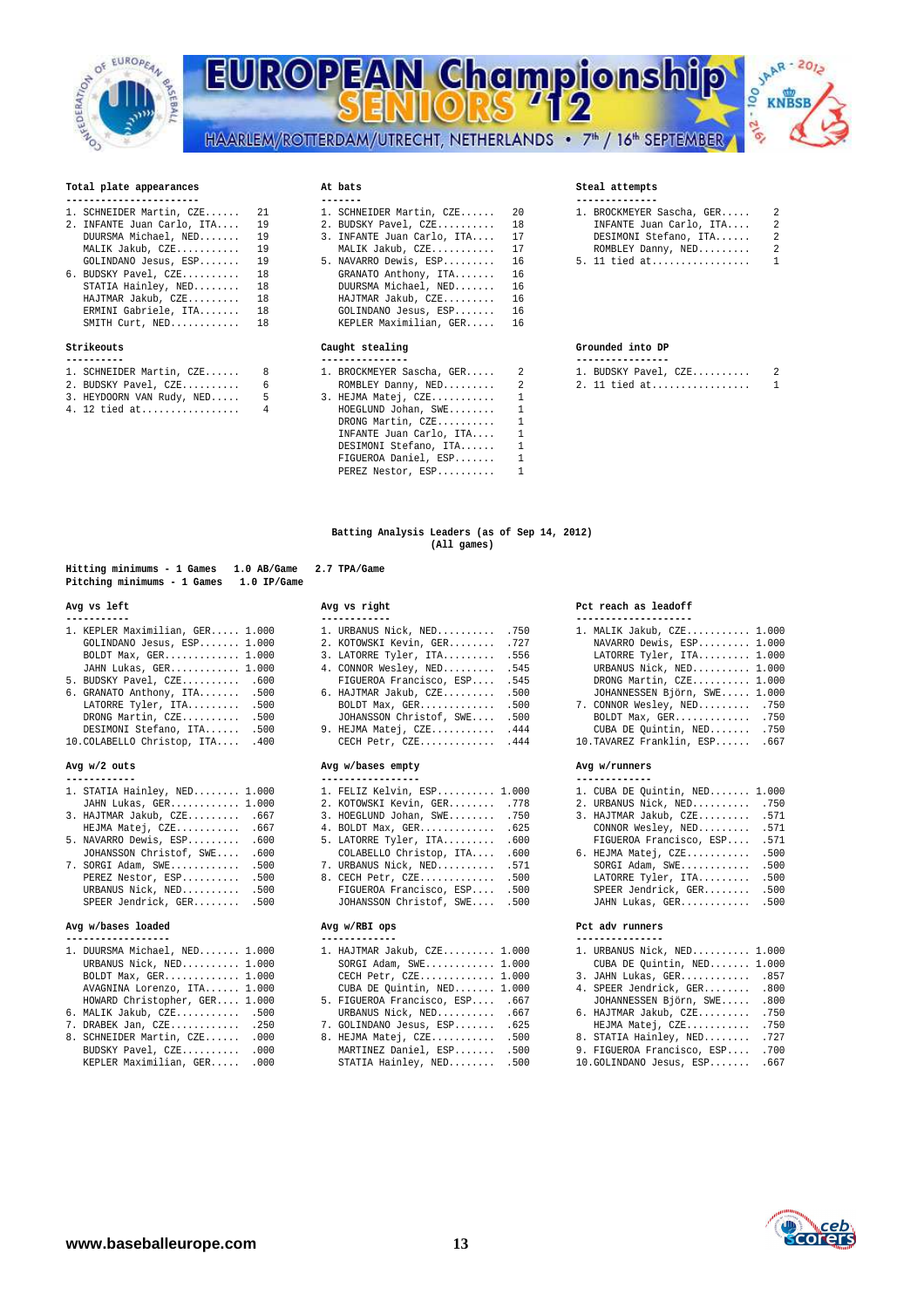

# EUROPEAN Championship oo HAARLEM/ROTTERDAM/UTRECHT, NETHERLANDS • 7<sup>th</sup> / 16<sup>th</sup> SEPTEMBER



## Pinch hitting avg

| 3. DRONG Martin, CZE 500 3.9 tied at 1 AMBROSINO Paolino, ITA 1 |  |  |  |  |
|-----------------------------------------------------------------|--|--|--|--|
| 4. VESELY Martin, CZE .000                                      |  |  |  |  |
| ARRIBAS Danny, NED .000                                         |  |  |  |  |
| FRANKE Michael, GER .000                                        |  |  |  |  |
| FELIZ Kelvin, ESP .000                                          |  |  |  |  |
| SALAZAR Juan Manue, ESP .000                                    |  |  |  |  |
| SANTORA Jack, ITA .000                                          |  |  |  |  |
| BROCKMEYER Sascha, GER .000                                     |  |  |  |  |

### $2$ -out RBTs

| INFANTE Juan Carlo, ITA |
|-------------------------|
| 3. STATIA Hainley, NED  |
| MONTIEL Richard, ESP    |
| 5. CONNOR Wesley, NED   |

- 
- 

- 
- 
- 
- 7. ENGELHARDT Bryan, NED...... 5 5 INFANTE Juan Carlo, ITA.... 6<br>SCHNEIDER Martin, CZE...... 5 8.9 tied at..................... 5 FIGUEROA Francisco, ESP.... TAVAREZ Franklin, ESP...... 5 DRONG Martin, CZE.......... 2.00

## **Ground outs/Fly outs**

- **--------------------**  1. CONNOR Wesley, NED......... 99.00
- 2. GOLINDANO Jesus, ESP....... 8.00
- 3. CECH Petr, CZE............. 5.00 JOHANNESSEN Björn, SWE..... 5.00
- 5. DRABEK Jan, CZE............ 3.50
- 6. BOLDT Max, GER............. 3.00
- JAHN Lukas, GER............ 3.00
- 8. PEREZ Nestor, ESP.......... 2.50
- 9. HAJTMAR Jakub, CZE......... 2.00 ERMINI Gabriele, ITA....... 2.00

## Pinch hit at bats **Pinch hits** Pinch hits

| -----------------               | ------------------        | ----------  |
|---------------------------------|---------------------------|-------------|
| 1. AMBROSINO Paolino, ITA 1.000 | 1. VESELY Martin, $CZE$ 2 | 1. VAGLIO A |
| VAGLIO Alessandro, ITA 1.000    | DRONG Martin, CZE 2       | DRONG Ma    |
| 3. DRONG Martin, CZE 500        |                           | AMBROSIN    |

| 1. VAGLIO Alessandro, ITA | 1            |
|---------------------------|--------------|
| DRONG Martin, CZE         | 1            |
| AMBROSINO Paolino, ITA    | $\mathbf{1}$ |

### **2-out RBIs Runners advanced Runners left on base**

| 1. GOLINDANO Jesus, ESP 4 | 1. JOHANNESSEN Björn, SWE 5 | 1. CHIARINI Mario, IT |
|---------------------------|-----------------------------|-----------------------|
| INFANTE Juan Carlo, ITA 4 | 2. LAUSEN Robin, SWE 4      | 2. HERNANDEZ Leonardo |
| 3. STATIA Hainley, NED 3  | STATIA Hainley, $NED$ 4     | 3. MALIK Jakub, CZE   |
| MONTIEL Richard, ESP 3    | GOLINDANO Jesus, ESP 4      | DRABEK Jan, CZE       |
| 5. CONNOR Wesley, NED 2   | 5. SCHNEIDER Martin, CZE 3  | GRONAUER Kai, GER.    |
| HOWARD Christopher, GER 2 | HERNANDEZ Leonardo, ESP 3   | BUDSKY Pavel, CZE.    |
| SMITH Curt, NED 2         | FIGUEROA Francisco, ESP 3   | 7. ENGELHARDT Bryan,  |
| 8. 16 tied at 1           | GUEHRING Simon, GER 3       | 8. MERRIFIELD Matthew |
|                           | INFANTE Juan Carlo, ITA 3   | SAMS Kalian, NED      |
|                           |                             | CONNOR Wesley, NED    |
| Fly outs                  | Ground outs                 | Fly outs/Ground outs  |
|                           |                             |                       |

- 1. MERRIFIELD Matthew, SWE.... 9 1. GOLINDANO Jesus, ESP....... 8<br>GUEHRING Simon, GER........ 9. 2. CHIARINI Mario, ITA............. 7 GUEHRING Simon, GER........ 9 2. CHIARINI Mario, ITA........ 7 URBANUS Nick, NED.......... 99.00 3. SAMS Kalian, NED........... 8 DRABEK Jan, CZE............ 7 CUBA DE Quintin, NED....... 99.00 4. ERMINI Gabriele, ITA.......
	- $\begin{array}{cc} 5 & 8.9 \text{ tied at.} \dots & \dots & \dots & \dots \\ 5 & 8.9 & 9.1 & 9.25 \end{array}$

| 1. GOLINDANO Jesus, ESP     4 | 1. JOHANNESSEN Björn, SWE 5  | 1. CHIARINI Mario, ITA 10    |  |
|-------------------------------|------------------------------|------------------------------|--|
| INFANTE Juan Carlo, ITA 4     | 2. LAUSEN Robin, SWE 4       | 2. HERNANDEZ Leonardo, ESP 9 |  |
| 3. STATIA Hainley, NED 3      | STATIA Hainley, NED 4        | 3. MALIK Jakub, CZE 7        |  |
| MONTIEL Richard, ESP 3        | $GOLINDANO$ Jesus, $ESP$ $4$ | DRABEK Jan, $CZE$ 7          |  |
| 5. CONNOR Wesley, NED 2       | 5. SCHNEIDER Martin, CZE 3   | GRONAUER Kai, GER 7          |  |
| HOWARD Christopher, GER 2     | HERNANDEZ Leonardo, ESP 3    | BUDSKY Pavel, CZE 7          |  |
| SMITH Curt, NED 2             | FIGUEROA Francisco, ESP 3    | 7. ENGELHARDT Bryan, NED 6   |  |
| 8. 16 tied at 1               | GUEHRING Simon, GER 3        | 8. MERRIFIELD Matthew, SWE 5 |  |
|                               | INFANTE Juan Carlo, ITA 3    | SAMS Kalian, NED 5           |  |
|                               |                              | CONNOR Wesley, $NED$ 5       |  |
|                               |                              |                              |  |

| 1. SAMS Kalian, NED 99.00<br>1. MERRIFIELD Matthew, SWE 9<br>1. GOLINDANO Jesus, ESP 8   |  |
|------------------------------------------------------------------------------------------|--|
|                                                                                          |  |
| URBANUS Nick, NED 99.00<br>GUEHRING Simon, GER 9<br>2. CHIARINI Mario, ITA 7             |  |
| CUBA DE Quintin, NED 99.00<br>3. SAMS Kalian, NED 8<br>DRABEK Jan, $CZE$ 7               |  |
| KEPLER Maximilian, GER 8<br>4. MERRIFIELD Matthew, SWE 9.00<br>4. ERMINI Gabriele, ITA 6 |  |
| 5. STATIA Hainley, NED 6<br>5. GAJZLER Philip, SWE 3.00<br>PILEGARD Magnus, SWE 6        |  |
| LATORRE Tyler, ITA 3.00<br>INFANTE Juan Carlo, ITA 6<br>HERNANDEZ Leonardo, ESP 6        |  |
| 7. KEPLER Maximilian, GER 2.67<br>INFANTE Juan Carlo, ITA 6                              |  |
| SCHNEIDER Martin, CZE 5<br>8. 9 tied at 5<br>8. GUEHRING Simon, GER 2.25                 |  |
| 9. STATIA Hainley, NED 2.00<br>FIGUEROA Francisco, ESP 5                                 |  |
| TAVAREZ Franklin, ESP<br>DRONG Martin, CZE 2.00<br>-5                                    |  |

### **Batting Per-Game Leaders (as of Sep 14, 2012) (All games)**

## **Hitting minimums - 1 Games 1.0 AB/Game 2.7 TPA/Game Pitching minimums - 1 Games 1.0 IP/Game**

### **Hits per game Runs scored per game Doubles per game**

| 1. KOTOWSKI Kevin, GER 2.00   | 1. MONTIEL Richard, ESP 1.33   | 1. BOLDT Max, GER 1.00          |  |
|-------------------------------|--------------------------------|---------------------------------|--|
| BOLDT Max, $GER$ 2.00         | 2. CONNOR Wesley, NED 1.25     | 2. LATORRE Tyler, ITA 0.75      |  |
| 3. CONNOR Wesley, NED 1.75    | 3. DUURSMA Michael, NED 1.00   | 3. BUDSKY Pavel, CZE 0.50       |  |
| LATORRE Tyler, ITA 1.75       | URBANUS Nick, NED 1.00         | GRANATO Anthony, ITA 0.50       |  |
| URBANUS Nick, NED 1.75        | FIGUEROA Francisco, ESP 1.00   | CONNOR Wesley, NED 0.50         |  |
| 6. HAJTMAR Jakub, CZE 1.50    | COLABELLO Christop, ITA 1.00   | FIGUEROA Francisco, ESP 0.50    |  |
| GOLINDANO Jesus, ESP 1.50     | CUBA DE Quintin, NED 1.00      | 7. MONTIEL Richard, ESP 0.33    |  |
| NAVARRO Dewis, ESP 1.50       | 8. KEPLER Maximilian, GER 0.75 | 8. INFANTE Juan Carlo, ITA 0.25 |  |
| FIGUEROA Francisco, ESP 1.50  | SMITH Curt, NED 0.75           | NAVARRO Dewis, ESP 0.25         |  |
| 10. MONTIEL Richard, ESP 1.33 | SAMS Kalian, NED 0.75          | GOLINDANO Jesus, ESP 0.25       |  |

- 
- 
- 
- 
- 
- 
- NAVARRO Dewis, ESP......... 0.25

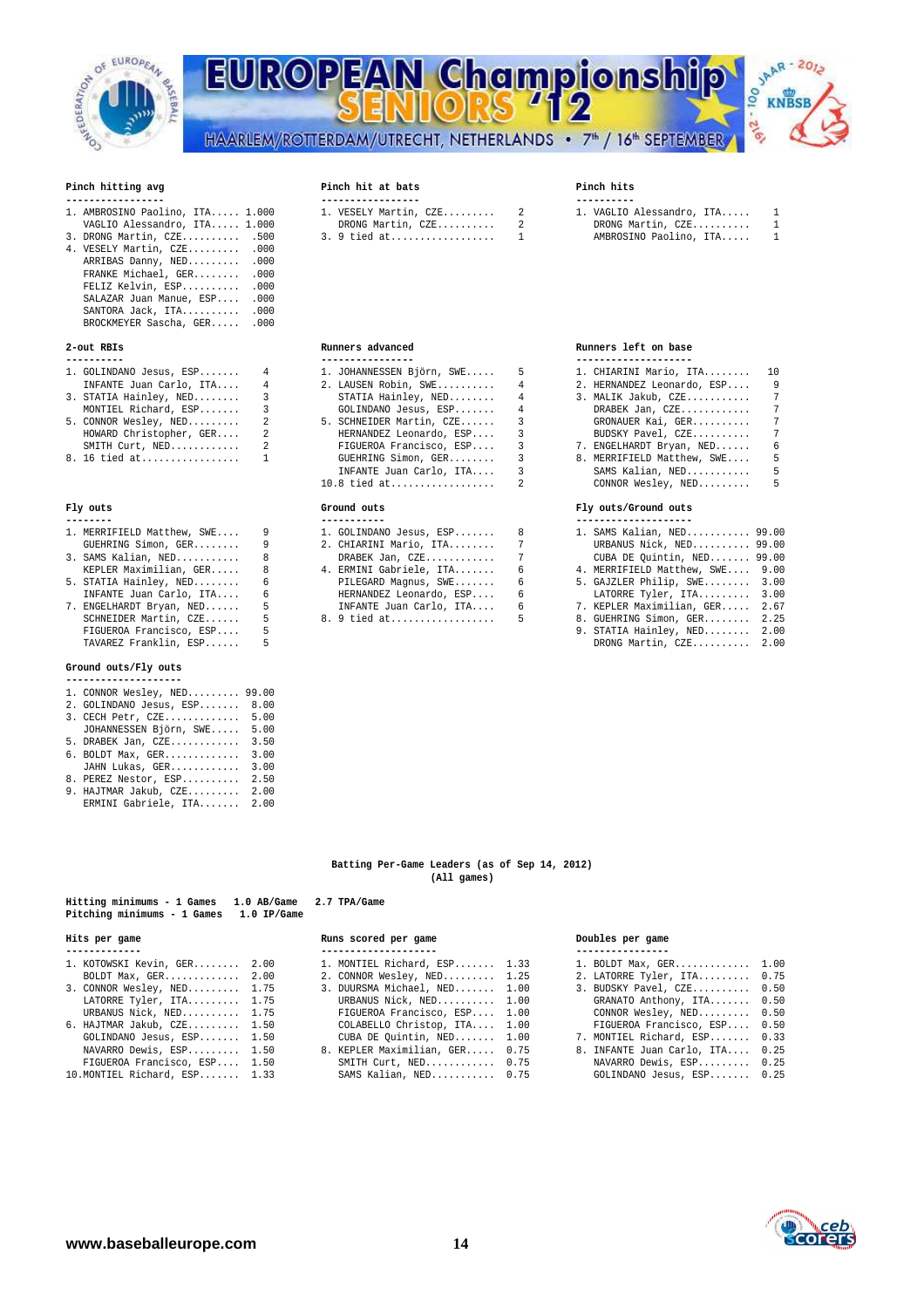

# EUROPEAN Championship HAARLEM/ROTTERDAM/UTRECHT, NETHERLANDS • 7<sup>th</sup> / 16<sup>th</sup> SEPTEMBER



## **Triples per game Homers per game RBIs per game**

- 
- 
- STATIA Hainley, NED......... 0.25 6. SCHNEIDER Martin, CZE...... 0.00
- **Stolen bases per game Walks per game Strikeouts per game**

## **--------------------- -------------- -------------------**

| 1. DESIMONI Stefano, ITA   | 0.33 |
|----------------------------|------|
| 2. INFANTE Juan Carlo, ITA | 0.25 |
| DUURSMA Michael, NED       | 0.25 |
| SAMS Kalian, NED           | 0.25 |
| MARTINEZ Daniel, ESP       | 0.25 |
| CUBA DE Quintin, NED       | 0.25 |
| 7. SCHNEIDER Martin, CZE   | 0.00 |
| BUDSKY Pavel, CZE          | 0.00 |
| MALIK Jakub, CZE           | 0.00 |
|                            |      |

| 1. SCHNEIDER Martin, CZE 5.00 | 1. DRABEK Jan. CZE 5.67       |  |
|-------------------------------|-------------------------------|--|
| DRABEK Jan, $CZE$ 5.00        | 2. SCHNEIDER Martin, CZE 5.25 |  |
| 3. BUDSKY Pavel, CZE 4.50     | 3. MALIK Jakub, CZE 4.75      |  |
| 4. MALIK Jakub, CZE 4.25      | INFANTE Juan Carlo, ITA 4.75  |  |
| INFANTE Juan Carlo, ITA 4.25  | DUURSMA Michael, NED 4.75     |  |

| 1. URBANUS Nick, NED 0.50     |  | 1. MONTIEL Richard, ESP 0.33    |  |
|-------------------------------|--|---------------------------------|--|
| 2. MONTIEL Richard, ESP 0.33  |  | 2. INFANTE Juan Carlo, ITA 0.25 |  |
| 3. MALIK Jakub, CZE 0.25      |  | KEPLER Maximilian, GER 0.25     |  |
| SMITH Curt, NED 0.25          |  | HEJMA Matej, CZE 0.25           |  |
| STATIA Hainley, NED 0.25      |  | SAMS Kalian, NED 0.25           |  |
| 6. SCHNEIDER Martin, CZE 0.00 |  | LATORRE Tyler, ITA 0.25         |  |
| BUDSKY Pavel, CZE 0.00        |  | 7. SCHNEIDER Martin, CZE 0.00   |  |
| INFANTE Juan Carlo, ITA 0.00  |  | BUDSKY Pavel, CZE 0.00          |  |
| GOLINDANO Jesus, ESP 0.00     |  | MALIK Jakub, CZE 0.00           |  |
| NAVARRO Dewis, ESP 0.00       |  | GRANATO Anthony, ITA 0.00       |  |
|                               |  |                                 |  |

| DESIMONI Stefano, ITA 0.33   |  | 1. JAHN Lukas, GER 1.25                 |  | 1. KEPLER Maximilian, GER 0.00  |  |
|------------------------------|--|-----------------------------------------|--|---------------------------------|--|
| INFANTE Juan Carlo, ITA 0.25 |  | 2. COLABELLO Christop, ITA 1.00         |  | STATIA Hainley, NED 0.00        |  |
| DUURSMA Michael, NED 0.25    |  | CUBA DE Quintin, NED 1.00               |  | FIGUEROA Francisco, ESP 0.00    |  |
| SAMS Kalian, NED 0.25        |  | 4. LATORRE Tyler, ITA 0.75              |  | 4. INFANTE Juan Carlo, ITA 0.25 |  |
| MARTINEZ Daniel, ESP 0.25    |  | URBANUS Nick, NED 0.75                  |  | CHIARINI Mario, ITA 0.25        |  |
| CUBA DE Quintin, NED 0.25    |  | 6. DUURSMA Michael, NED 0.50            |  | CECH Petr, CZE 0.25             |  |
| SCHNEIDER Martin, CZE 0.00   |  | TAVAREZ Franklin, ESP 0.50              |  | LATORRE Tyler, ITA 0.25         |  |
| BUDSKY Pavel, CZE 0.00       |  | ERMINI Gabriele, ITA 0.50               |  | KOTOWSKI Kevin, GER 0.25        |  |
| MALIK Jakub, CZE 0.00        |  | SMITH $Curt, NED, \ldots, \ldots, 0.50$ |  | GUEHRING Simon, GER 0.25        |  |
| HAJTMAR Jakub, CZE 0.00      |  | MARTINEZ Daniel, ESP 0.50               |  | URBANUS Nick, NED 0.25          |  |
|                              |  |                                         |  |                                 |  |

### **At bats per game Plate appearances/game**

| 1. SCHNEIDER Martin, CZE     | 5.00 | 1. DRABEK Jan, CZE           | 5.67 |
|------------------------------|------|------------------------------|------|
| DRABEK Jan, $CZE$ 5.00       |      | 2. SCHNEIDER Martin, CZE     | 5.25 |
| 3. BUDSKY Pavel, CZE 4.50    |      | 3. MALIK Jakub, CZE 4.75     |      |
| 4. MALIK Jakub, CZE 4.25     |      | INFANTE Juan Carlo, ITA 4.75 |      |
| INFANTE Juan Carlo, ITA 4.25 |      | DUURSMA Michael, NED 4.75    |      |
| 6. GOLINDANO Jesus, ESP 4.00 |      | GOLINDANO Jesus, ESP 4.75    |      |
| GRANATO Anthony, ITA 4.00    |      | 7. BUDSKY Pavel, CZE 4.50    |      |
| HAJTMAR Jakub, CZE 4.00      |      | HAJTMAR Jakub, CZE 4.50      |      |
| DUURSMA Michael, NED 4.00    |      | ERMINI Gabriele, ITA 4.50    |      |
| NAVARRO Dewis, ESP 4.00      |      | SMITH $Curt, NED$ 4.50       |      |
|                              |      |                              |      |

### **Pitching Leaders (as of Sep 14, 2012) (All games)**

| Pitching minimums - 1 Games<br>$1.0$ IP/Game |  |                                 |  |                                |     |  |  |  |
|----------------------------------------------|--|---------------------------------|--|--------------------------------|-----|--|--|--|
| Earned run avg                               |  | Opposing bat avg                |  | Innings pitched                |     |  |  |  |
| -------------                                |  | ----------------                |  | ---------------                |     |  |  |  |
| 1. PANERATI Luca, ITA 0.00                   |  | 1. PANERATI Luca, ITA . 073     |  | 1. SOMMER Luke, GER 14.1       |     |  |  |  |
| SOBOTKA Michal, $CZE$ $0.00$                 |  | 2. SULBARAN Juan-Carl, NED .087 |  | 2. BLAZEK Jan, CZE 13.2        |     |  |  |  |
| DA SILVA Tiago, ITA 0.00                     |  | CORDEMANS Robbie, NED .087      |  | 3. PANERATI Luca, ITA 13.0     |     |  |  |  |
| CORDEMANS Robbie, NED 0.00                   |  | 4. MINARIK Petr, CZE . 133      |  | 4. SOBOTKA Michal, CZE 8.0     |     |  |  |  |
| SULBARAN Juan-Carl, NED 0.00                 |  | 5. MARTIS Shairon, NED .150     |  | DA SILVA Tiago, ITA 8.0        |     |  |  |  |
| MARTIS Shairon, NED 0.00                     |  | 6. NOGUERA Antonio, ESP . 158   |  | 6. SULBARAN Juan-Carl, NED 7.0 |     |  |  |  |
| MINARIK Petr, CZE 0.00                       |  | 7. MARKWELL Diegomar, NED .188  |  | HERNANDEZ Ricardo, ESP 7.0     |     |  |  |  |
| MORLAN Eduardo, ESP 0.00                     |  | 8. DECHER Christian, GER . 200  |  | CORDEMANS Robbie, NED 7.0      |     |  |  |  |
| DECHER Christian, GER 0.00                   |  | 9. DA SILVA Tiago, ITA . 207    |  | HUGHES André, GER              | 7.0 |  |  |  |
| 10.HERNANDEZ Ricardo, ESP 1.29               |  | $10.GONZALEZ$ Eric. $ESP$ .211  |  | 10. NACAR Leslie, ESP          | 6.2 |  |  |  |
| Batters struck out                           |  | Batters SO out looking          |  | Wins                           |     |  |  |  |

**Hitting minimums - 1 Games 1.0 AB/Game 2.7 TPA/Game** 

| -------------------      |  |
|--------------------------|--|
| 1. PANERATI Luca, ITA 13 |  |
| 2. SOMMER Luke, GER 10   |  |

- DA SILVA Tiago, ITA........ 10 4. CORDEMANS Robbie, NED....... 9
- 5. SULBARAN Juan-Carl, NED.... 7 MORLAN Eduardo, ESP........ 3

| 6. MORLAN Eduardo, ESP | 6  |
|------------------------|----|
| LEANDER Rikard, SWE    | 6  |
| HERNANDEZ Ricardo, ESP | 6. |
| D'AMICO Yovani, ITA    | 6  |
| NOGUERA Antonio, ESP   | 6  |
|                        |    |

| 1. PUGLIESE Nicholas, ITA | 2  |
|---------------------------|----|
| 2. MIL VAN Loek, NED      | 1  |
| HOMOLKA Jan, CZE          | 1. |
| ATATI111T11T11TT1T1T1     |    |

### **Earned run avg Opposing bat avg Innings pitched**

| 1. PANERATI Luca, ITA      | .073 |
|----------------------------|------|
| 2. SULBARAN Juan-Carl, NED | .087 |
| CORDEMANS Robbie, NED      | .087 |
| 4. MINARIK Petr, CZE       | .133 |
| 5. MARTIS Shairon, NED     | .150 |
| 6. NOGUERA Antonio, ESP    | .158 |
| 7. MARKWELL Diegomar, NED  | .188 |
| 8. DECHER Christian, GER   | .200 |
| 9. DA SILVA Tiago, ITA     | .207 |
| 10. GONZALEZ Eric, ESP     | .211 |

| 1. PANERATI Luca, ITA 13   |   | 1. NACAR Leslie, $ESP$ 4       |  |
|----------------------------|---|--------------------------------|--|
| 2. SOMMER Luke, GER 10     |   | PANERATI Luca, ITA<br>4        |  |
| DA SILVA Tiago, ITA 10     |   | 3. LEANDER Rikard, SWE<br>3    |  |
| 4. CORDEMANS Robbie, NED   | 9 | HUGHES André, GER<br>3         |  |
| 5. SULBARAN Juan-Carl, NED |   | MORLAN Eduardo, ESP<br>3       |  |
| 6. MORLAN Eduardo, ESP     | 6 | BLAZEK Jan, CZE<br>3           |  |
| LEANDER Rikard, SWE        | 6 | SOMMER Luke, GER               |  |
| HERNANDEZ Ricardo, ESP     | 6 | CERVENKA Marek, CZE<br>3       |  |
| D'AMICO Yovani, ITA        | 6 | 9. 6 tied at<br>$\overline{2}$ |  |
|                            |   |                                |  |

| Saves |                             |  | Appearances                | Games started |                         |  |
|-------|-----------------------------|--|----------------------------|---------------|-------------------------|--|
|       | ------                      |  |                            |               |                         |  |
|       | 1. PUGLIESE Nicholas, ITA 2 |  | 1. KARLSSON Kent, SWE 4    |               | 1. PANERATI Luca, ITA 2 |  |
|       | $2.$ MIL VAN Loek, NED $1$  |  | 2. D'AMICO Yovani, ITA $3$ |               | BLAZEK Jan, CZE 2       |  |
|       | $HOMOLKA$ Jan, $CZE$ 1      |  | MINARIK Marek, CZE 3       |               | $SOMMER$ Luke, $GER$ 2  |  |
|       | GRIFANTINI Marco, ITA 1     |  | 4. 20 tied at 2            |               | 4. 18 tied at 1         |  |

|  |                                                                                                                                                                                                                                                                                              |  |                                                                                                                                                                                                                                                                                              | URBANUS Nick, NED 1.25       |                                                                                                                                                      |
|--|----------------------------------------------------------------------------------------------------------------------------------------------------------------------------------------------------------------------------------------------------------------------------------------------|--|----------------------------------------------------------------------------------------------------------------------------------------------------------------------------------------------------------------------------------------------------------------------------------------------|------------------------------|------------------------------------------------------------------------------------------------------------------------------------------------------|
|  |                                                                                                                                                                                                                                                                                              |  |                                                                                                                                                                                                                                                                                              |                              |                                                                                                                                                      |
|  |                                                                                                                                                                                                                                                                                              |  |                                                                                                                                                                                                                                                                                              | SAMS Kalian, NED 1.00        |                                                                                                                                                      |
|  |                                                                                                                                                                                                                                                                                              |  |                                                                                                                                                                                                                                                                                              | MONTIEL Richard, ESP 1.00    |                                                                                                                                                      |
|  |                                                                                                                                                                                                                                                                                              |  |                                                                                                                                                                                                                                                                                              | FIGUEROA Francisco, ESP 1.00 |                                                                                                                                                      |
|  |                                                                                                                                                                                                                                                                                              |  |                                                                                                                                                                                                                                                                                              | JOHANNESSEN Björn, SWE 1.00  |                                                                                                                                                      |
|  |                                                                                                                                                                                                                                                                                              |  |                                                                                                                                                                                                                                                                                              |                              |                                                                                                                                                      |
|  |                                                                                                                                                                                                                                                                                              |  |                                                                                                                                                                                                                                                                                              |                              |                                                                                                                                                      |
|  | 1. URBANUS Nick, NED 0.50<br>2. MONTIEL Richard, ESP 0.33<br>3. MALIK Jakub, CZE 0.25<br>SMITH Curt, NED 0.25<br>STATIA Hainley, NED 0.25<br>6. SCHNEIDER Martin, CZE 0.00<br>BUDSKY Pavel, CZE 0.00<br>INFANTE Juan Carlo, ITA 0.00<br>GOLINDANO Jesus, ESP 0.00<br>NAVARRO Dewis, ESP 0.00 |  | 1. MONTIEL Richard, ESP 0.33<br>2. INFANTE Juan Carlo, ITA 0.25<br>KEPLER Maximilian, GER 0.25<br>HEJMA Matej, CZE 0.25<br>SAMS Kalian, NED 0.25<br>LATORRE Tyler, ITA 0.25<br>7. SCHNEIDER Martin, CZE 0.00<br>BUDSKY Pavel, CZE 0.00<br>MALIK Jakub, CZE 0.00<br>GRANATO Anthony, ITA 0.00 |                              | 1. INFANTE Juan Carlo, ITA 1.25<br>GOLINDANO Jesus, ESP 1.25<br>STATIA Hainley, NED 1.25<br>5. DUURSMA Michael, NED 1.00<br>10.MALIK Jakub, CZE 0.75 |

| ---------------------           |                                 |                                                                                                                                                                                                                                                                                                                                    |  |
|---------------------------------|---------------------------------|------------------------------------------------------------------------------------------------------------------------------------------------------------------------------------------------------------------------------------------------------------------------------------------------------------------------------------|--|
| 1. DESIMONI Stefano, ITA 0.33   | 1. JAHN Lukas, GER 1.25         | 1. KEPLER Maximilian, GER 0.00                                                                                                                                                                                                                                                                                                     |  |
| 2. INFANTE Juan Carlo, ITA 0.25 | 2. COLABELLO Christop, ITA 1.00 | STATIA Hainley, NED 0.00                                                                                                                                                                                                                                                                                                           |  |
| DUURSMA Michael, NED 0.25       | CUBA DE Quintin, NED 1.00       | FIGUEROA Francisco, ESP 0.00                                                                                                                                                                                                                                                                                                       |  |
| SAMS Kalian, NED 0.25           | 4. LATORRE Tyler, ITA 0.75      | 4. INFANTE Juan Carlo, ITA 0.25                                                                                                                                                                                                                                                                                                    |  |
| MARTINEZ Daniel, ESP 0.25       | URBANUS Nick, NED 0.75          | CHIARINI Mario, ITA 0.25                                                                                                                                                                                                                                                                                                           |  |
| CUBA DE Quintin, NED 0.25       | 6. DUURSMA Michael, NED 0.50    | CECH Petr, $CZE$ 0.25                                                                                                                                                                                                                                                                                                              |  |
| 7. SCHNEIDER Martin, CZE 0.00   | TAVAREZ Franklin, ESP 0.50      | LATORRE Tyler, $ITA$ $0.25$                                                                                                                                                                                                                                                                                                        |  |
| BUDSKY Pavel, CZE 0.00          | ERMINI Gabriele, ITA 0.50       | KOTOWSKI Kevin, GER 0.25                                                                                                                                                                                                                                                                                                           |  |
| MALIK Jakub, CZE 0.00           | SMITH $Curt, NED$ $0.50$        | GUEHRING Simon, GER 0.25                                                                                                                                                                                                                                                                                                           |  |
| $\mathbf{r}$                    | $\frac{1}{2}$                   | $\mathbf{r}$ $\mathbf{r}$ $\mathbf{r}$ $\mathbf{r}$ $\mathbf{r}$ $\mathbf{r}$ $\mathbf{r}$ $\mathbf{r}$ $\mathbf{r}$ $\mathbf{r}$ $\mathbf{r}$ $\mathbf{r}$ $\mathbf{r}$ $\mathbf{r}$ $\mathbf{r}$ $\mathbf{r}$ $\mathbf{r}$ $\mathbf{r}$ $\mathbf{r}$ $\mathbf{r}$ $\mathbf{r}$ $\mathbf{r}$ $\mathbf{r}$ $\mathbf{r}$ $\mathbf{$ |  |

| 1. SOMMER Luke, GER        | 14.1 |
|----------------------------|------|
| 2. BLAZEK Jan, CZE         | 13.2 |
| 3. PANERATI Luca, ITA      | 13.0 |
| 4. SOBOTKA Michal, CZE     | 8.0  |
| DA SILVA Tiago, ITA        | 8.0  |
| 6. SULBARAN Juan-Carl, NED | 7.0  |
| HERNANDEZ Ricardo, ESP     | 7.0  |
| CORDEMANS Robbie, NED      | 7.0  |
| HUGHES André, GER          | 7.0  |
| 10.NACAR Leslie, ESP       | 6.2  |
|                            |      |
|                            |      |

| -----------------        | ---------------------  | ----                  |  |
|--------------------------|------------------------|-----------------------|--|
| 1. PANERATI Luca, ITA 13 | 1. NACAR Leslie, ESP 4 | 1. PANERATI Luca, ITA |  |
| 2. SOMMER Luke, GER 10   | PANERATI Luca, ITA 4   | 2. 10 tied at 1       |  |

|                | ------------          |   |
|----------------|-----------------------|---|
|                | 1. PANERATI Luca, ITA | 2 |
|                | BLAZEK Jan, CZE       | 2 |
|                | SOMMER Luke, GER      | 2 |
| $\blacksquare$ | $-10.11.1$            |   |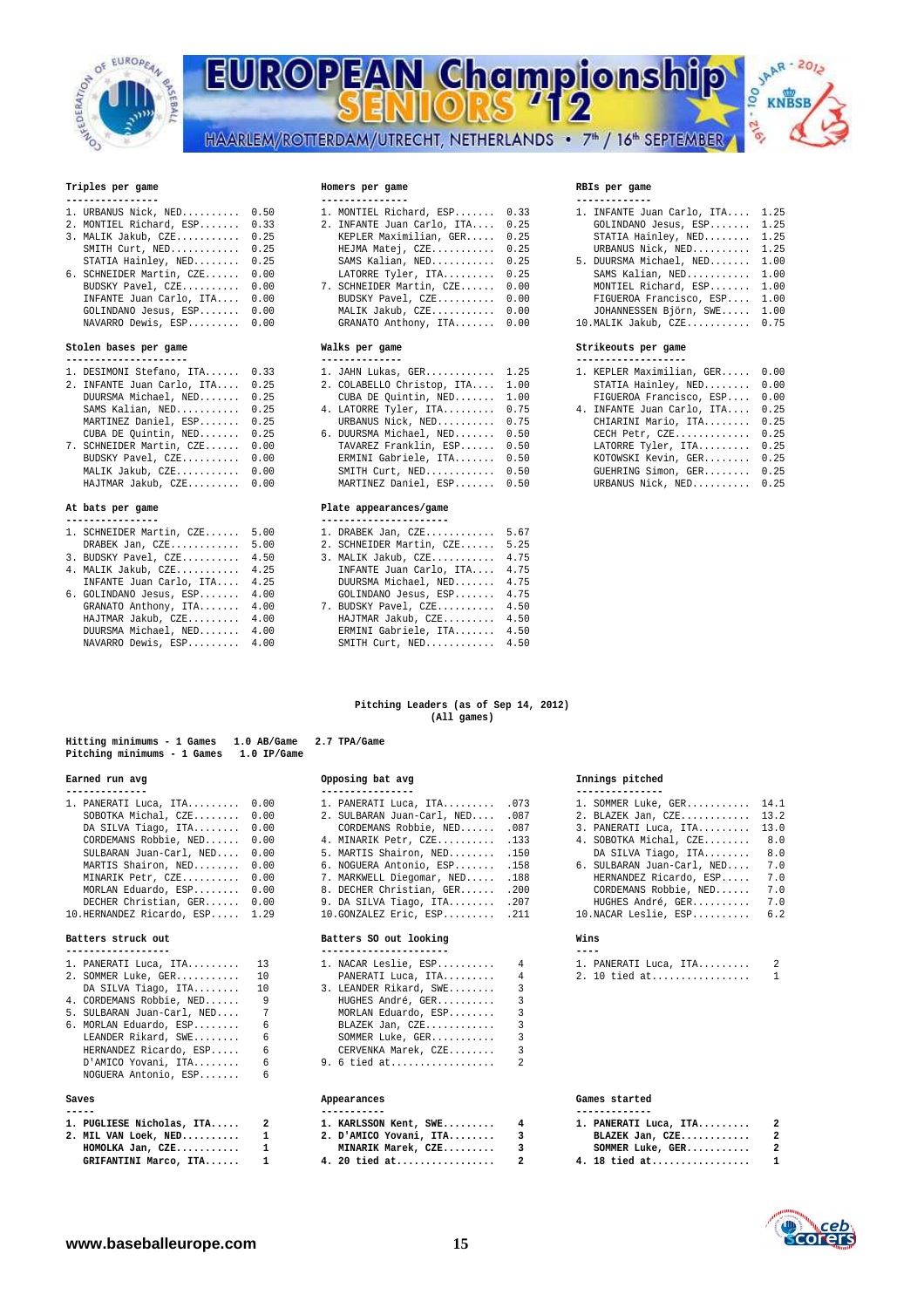

# EUROPEAN Championship HAARLEM/ROTTERDAM/UTRECHT, NETHERLANDS • 7<sup>th</sup> / 16<sup>th</sup> SEPTEMBER



## Games finished

| 1. DEWALD Martin, GER  | 2                       |
|------------------------|-------------------------|
| ASJES Arshwin, NED     | $\mathfrak{D}$          |
| PUGLIESE Nicholas, ITA | $\mathfrak{D}$          |
| GRIFANTINI Marco, ITA  | $\mathfrak{D}$          |
| WRIGHT John, SWE       | $\overline{\mathbf{c}}$ |
| DECHER Christian, GER  | $\mathfrak{D}$          |
| MORLAN Eduardo, ESP    | $\overline{\mathbf{c}}$ |
| BALBOA Jorge, ESP      | $\mathfrak{D}$          |
| MIL VAN Loek, NED      | $\mathfrak{D}$          |
| 10.6 tied at           |                         |

## Sac flies allowed

|                         | 1. BLAZEK Jan, CZE 2 1. 12 tied at 1 1. PANERATI Luca, I |                  |
|-------------------------|----------------------------------------------------------|------------------|
| SJOERS Per, SWE 2       |                                                          | MARKWELL Diegoma |
| 3. KARLSSON Kent, SWE 1 |                                                          | BLAZEK Jan, CZE. |
| $HOMOLKA$ Jan, $CZE$ 1  |                                                          | DA SILVA Tiago,  |
| SOUBIEA Nicholas, SWE 1 |                                                          | MINARIK Petr, CZ |
| MIL VAN Loek, NED 1     |                                                          |                  |
| HUGHES André, GER 1     |                                                          |                  |
| MELIN Nicklas, SWE 1    |                                                          |                  |
| MINARIK Marek, CZE      |                                                          |                  |
| LEANDER Rikard, $SWE$   |                                                          |                  |

## **Wild pitches Balks Hit batters**

| 1. SJOERS Per, SWE       | 2 |
|--------------------------|---|
| 2. GRIFANTINI Marco, ITA | 1 |
| BLAZEK Jan, CZE          | 1 |
| KLASSON Jakob, SWE       | 1 |
| DEWALD Martin, GER       | 1 |
| MARIOTTI John, ITA       | 1 |
| KARLSSON Kent, SWE       | 1 |
| LEANDER Rikard, SWE      | 1 |
| GONZALEZ Eric, ESP       | 1 |
| NACAR Leslie, ESP        |   |

## **Intentional BB allowed Hits allowed Runs allowed**

| 1. DA SILVA Tiago, ITA     |
|----------------------------|
| MARTIS Shairon, NED        |
| MINARIK Petr, CZE          |
| CORDEMANS Robbie, NED      |
| DECHER Christian, GER      |
| SULBARAN Juan-Carl, NED    |
| MORLAN Eduardo, ESP        |
| SOBOTKA Michal, CZE        |
| PANERATI Luca, ITA         |
| 10. MARKWELL Diegomar, NED |
|                            |

## Triples allowed

| 1. HERNANDEZ Ricardo, ESP  0 |          | 1. HERNANDEZ Ricardo, ESP 0 |  |
|------------------------------|----------|-----------------------------|--|
| MELIN Nicklas, SWE 0         |          | DECHER Christian, GER       |  |
| MORLAN Eduardo, ESP          | $\Omega$ | MORLAN Eduardo, ESP         |  |
| SULBARAN Juan-Carl, NED      | $\Omega$ | SULBARAN Juan-Carl, NED     |  |
| SOMMER Luke, GER             | $\Omega$ | SOMMER Luke, GER            |  |
| MINARIK Petr, CZE            | $\Omega$ | MINARIK Petr, CZE           |  |
| MARTIS Shairon, NED          | $\Omega$ | MARTIS Shairon, NED         |  |
| CORDEMANS Robbie, NED        | $\Omega$ | CORDEMANS Robbie, NED       |  |
| MARKWELL Diegomar, NED       | $\Omega$ | MARKWELL Diegomar, NED      |  |
| MINARIK Marek, CZE           |          | MINARIK Marek, CZE          |  |
|                              |          |                             |  |

## Games in relief Sac bunts allowed

| 1. DEWALD Martin, GER 2        | 1. KARLSSON Kent, SWE     4  | 1. MORLAN Eduardo, ESP 2 |  |
|--------------------------------|------------------------------|--------------------------|--|
| ASJES Arshwin, NED 2           | 2. MINARIK Marek, CZE      3 | 2. 15 tied at 1          |  |
| PUGLIESE Nicholas, ITA 2       | D'AMICO Yovani, ITA 3        |                          |  |
| GRIFANTINI Marco, ITA  2       |                              |                          |  |
| $MDTOMIP = Tobm = QMP$ and $Q$ |                              |                          |  |

|  | MORLAN Eduardo. i | <b>FSP</b> |
|--|-------------------|------------|

| 1. BLAZEK Jan, CZE      2 | 1. 12 tied at  1 | 1. PANERATI Luca, ITA |  |
|---------------------------|------------------|-----------------------|--|
|                           |                  |                       |  |

**------------ ----- -----------** 

| 1. MORLAN Eduardo, ESP 1 |  | 1. MINARIK Petr, CZE 2    |                 | 1. DA SILVA T |
|--------------------------|--|---------------------------|-----------------|---------------|
|                          |  | CORDEMANS Robbie, NED 2   |                 | MARTIS Sha    |
|                          |  | SULBARAN Juan-Carl, NED 2 |                 | MINARIK Pe    |
|                          |  | 4. PANERATI Luca, ITA 3   |                 | CORDEMANS     |
|                          |  | MARKWELL Diegomar, NED    |                 | DECHER Chr    |
|                          |  |                           |                 | SULBARAN J    |
|                          |  | DECHER Christian, GER 3   |                 | 7. NOGUERA An |
|                          |  | MARTIS Shairon, NED       |                 | SOBOTKA Mi    |
|                          |  | 9. MELIN Nicklas, SWE     | $4\overline{ }$ | MARKWELL D    |
|                          |  | GONZALEZ Eric, ESP        |                 | PANERATI L    |

| -------------------         |                            | ---------------  |
|-----------------------------|----------------------------|------------------|
| 1. DA SILVA Tiago, ITA $0$  | 1. DA SILVA Tiago, ITA $0$ | 1. HERNANDEZ Ric |
| MARTIS Shairon, NED 0       | HUGHES André, GER 0        | MELIN Nicklas    |
| MINARIK Petr, CZE 0         | MARIOTTI John, ITA  0      | MORLAN Eduard    |
| CORDEMANS Robbie, NED 0     | MINARIK Petr, CZE 0        | SULBARAN Juan    |
| DECHER Christian, GER 0     | NOGUERA Antonio, ESP 0     | MINARIK Petr,    |
| SULBARAN Juan-Carl, NED 0   | 6. CORDEMANS Robbie, NED 1 | MARTIS Shairo    |
| MORLAN Eduardo, ESP 0       | MARKWELL Diegomar, NED 1   | CORDEMANS Rob    |
| SOBOTKA Michal, CZE 0       | DECHER Christian, GER 1    | MARKWELL Dieg    |
| PANERATI Luca, ITA 0        | PANERATI Luca, ITA  1      | DECHER Christ    |
| 10.MARKWELL Diegomar, NED 1 | 10. MARTIS Shairon, NED 2  | PANERATI Luca    |
|                             |                            |                  |

## **Triples allowed Home runs allowed**

| 1. HERNANDEZ Ricardo, ESP |
|---------------------------|
| DECHER Christian, GER     |
| MORLAN Eduardo, ESP       |
| SULBARAN Juan-Carl, NED   |
| SOMMER Luke, GER          |
| MINARIK Petr, CZE         |
| MARTIS Shairon, NED       |
| CORDEMANS Robbie, NED     |
| MARKWELL Diegomar, NED    |
| MINARIK Marek, CZE        |

### Losses **Runners** picked off

|                         | 1. BLAZEK Jan, CZE       2              1. 12 tied at      1 | 1. PANERATI Luca, ITA $1$ |
|-------------------------|--------------------------------------------------------------|---------------------------|
|                         |                                                              | MARKWELL Diegomar, NED 1  |
| 3. KARLSSON Kent, SWE 1 |                                                              | BLAZEK Jan, CZE 1         |
| $HOMOLKA$ Jan, $CZE$ 1  |                                                              | DA SILVA Tiago, ITA 1     |
| SOUBIEA Nicholas, SWE 1 |                                                              | MINARIK Petr, CZE 1       |
|                         |                                                              |                           |

| 1. SJOERS Per, SWE 2           |  | 1. BLAZEK Jan, $CZE$ 4 |  |
|--------------------------------|--|------------------------|--|
| 2. GRIFANTINI Marco, ITA     1 |  | CARLSTEDT Oscar, SWE 4 |  |
| BLAZEK Jan, CZE 1              |  |                        |  |
| KLASSON Jakob, SWE  1          |  | 4. 11 tied at 1        |  |
| DEWALD Martin, GER 1           |  |                        |  |

| Earned runs allowed                                                    | Walks allowed             | Doubles allowed            |  |
|------------------------------------------------------------------------|---------------------------|----------------------------|--|
|                                                                        | GONZALEZ Eric, ESP 4      | PANERATI Luca, ITA 1       |  |
|                                                                        | 9. MELIN Nicklas, SWE 4   | MARKWELL Diegomar, NED 1   |  |
|                                                                        | MARTIS Shairon, NED 3     | SOBOTKA Michal, $CZE$ 1    |  |
|                                                                        | DECHER Christian, GER 3   | 7. NOGUERA Antonio, ESP 1  |  |
|                                                                        | NOGUERA Antonio, ESP 3    | SULBARAN Juan-Carl, NED 0  |  |
|                                                                        | MARKWELL Diegomar, NED 3  | DECHER Christian, GER 0    |  |
|                                                                        | 4. PANERATI Luca, ITA 3   | CORDEMANS Robbie, NED 0    |  |
|                                                                        | SULBARAN Juan-Carl, NED 2 | MINARIK Petr, CZE 0        |  |
|                                                                        | CORDEMANS Robbie, NED 2   | MARTIS Shairon, NED 0      |  |
| 1. MORLAN Eduardo, ESP      1              1. MINARIK Petr, CZE      2 |                           | 1. DA SILVA Tiago, ITA $0$ |  |
|                                                                        |                           |                            |  |

| 1. DA SILVA Tiago, ITA 0    | 1. DA SILVA Tiago, ITA $0$ | 1. HERNANDEZ Ricardo, ESP 0 |  |
|-----------------------------|----------------------------|-----------------------------|--|
| MARTIS Shairon, NED 0       | HUGHES André, GER 0        | MELIN Nicklas, SWE 0        |  |
| MINARIK Petr, CZE 0         | MARIOTTI John, ITA 0       | MORLAN Eduardo, ESP 0       |  |
| CORDEMANS Robbie, NED 0     | MINARIK Petr, CZE 0        | SULBARAN Juan-Carl, NED 0   |  |
| DECHER Christian, GER 0     | NOGUERA Antonio, ESP 0     | MINARIK Petr, CZE 0         |  |
| SULBARAN Juan-Carl, NED 0   | 6. CORDEMANS Robbie, NED 1 | MARTIS Shairon, NED 0       |  |
| MORLAN Eduardo, ESP 0       | MARKWELL Diegomar, NED 1   | CORDEMANS Robbie, NED 0     |  |
| SOBOTKA Michal, $CZE$ 0     | DECHER Christian, GER 1    | MARKWELL Diegomar, NED 0    |  |
| PANERATI Luca, ITA 0        | PANERATI Luca, ITA 1       | DECHER Christian, GER 0     |  |
| 10.MARKWELL Diegomar, NED 1 | 10. MARTIS Shairon, NED 2  | PANERATI Luca, ITA 0        |  |
|                             |                            |                             |  |

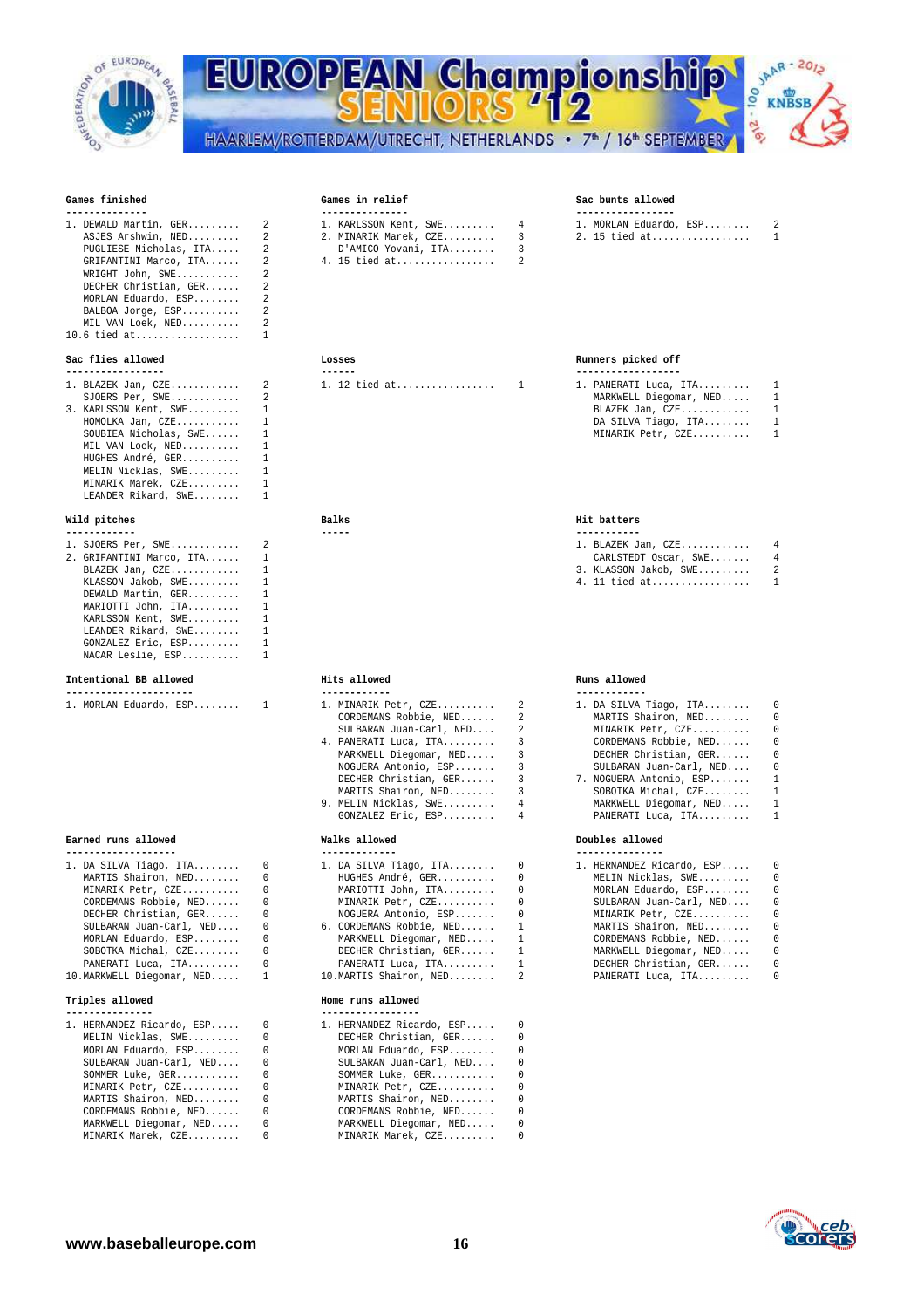

# EUROPEAN Championship 1.216 HAARLEM/ROTTERDAM/UTRECHT, NETHERLANDS • 7<sup>th</sup> / 16<sup>th</sup> SEPTEMBER

## **Pitching Analysis Leaders (as of Sep 14, 2012)**

**(All games)** 

| Hitting minimums - 1 Games<br>1.0 AB/Game<br>Pitching minimums - 1 Games<br>$1.0$ IP/Game                                                                                                                                                                                                                                                                  | 2.7 TPA/Game                                                                                                                                                                                                                                                                                                                                                    |                                                                                                                                                                                                                                                                                                                                                          |
|------------------------------------------------------------------------------------------------------------------------------------------------------------------------------------------------------------------------------------------------------------------------------------------------------------------------------------------------------------|-----------------------------------------------------------------------------------------------------------------------------------------------------------------------------------------------------------------------------------------------------------------------------------------------------------------------------------------------------------------|----------------------------------------------------------------------------------------------------------------------------------------------------------------------------------------------------------------------------------------------------------------------------------------------------------------------------------------------------------|
| B/avg vs left                                                                                                                                                                                                                                                                                                                                              | B/avg vs right                                                                                                                                                                                                                                                                                                                                                  | B/avg vs leadoff                                                                                                                                                                                                                                                                                                                                         |
| 1. NACAR Leslie, ESP<br>.000<br>.059<br>2. PANERATI Luca, ITA<br>3. CORDEMANS Robbie, NED<br>.125<br>4. MINARIK Marek, CZE<br>.143<br>DECHER Christian, GER<br>.143<br>.200<br>6. DA SILVA Tiago, ITA<br>MORLAN Eduardo, ESP<br>.200<br>.200<br>MARIOTTI John, ITA<br>MARKWELL Diegomar, NED .200<br>10. MINARIK Petr, CZE . 222                           | --------------<br>1. SULBARAN Juan-Carl, NED<br>.000<br>NOGUERA Antonio, ESP<br>.000<br>MINARIK Petr, CZE<br>.000<br>4. CORDEMANS Robbie, NED<br>.067<br>5. MARTIS Shairon, NED<br>.071<br>6. PANERATI Luca, ITA<br>.083<br>GONZALEZ Eric, ESP<br>.083<br>8. CERVENKA Marek, CZE<br>.125<br>9. MARKWELL Diegomar, NED<br>.167<br>10.LEANDER Rikard, SWE<br>.200 | ----------------<br>1. MINARIK Petr, CZE<br>.000<br>.000<br>DECHER Christian, GER<br>3. HUGHES André, GER<br>.143<br>SULBARAN Juan-Carl, NED<br>.143<br>CORDEMANS Robbie, NED<br>.143<br>6. PANERATI Luca, ITA<br>.154<br>7. MARTIS Shairon, NED<br>.167<br>GONZALEZ Eric, ESP<br>.167<br>9. BLAZEK Jan, CZE<br>.214<br>$10.DA$ SILVA Tiago, ITA<br>.250 |
| B/avg w/2 outs                                                                                                                                                                                                                                                                                                                                             | B/avg w/runners                                                                                                                                                                                                                                                                                                                                                 | Fly ball outs                                                                                                                                                                                                                                                                                                                                            |
| --------------<br>1. GONZALEZ Eric, ESP<br>.000<br>CORDEMANS Robbie, NED<br>.000<br>MARIOTTI John, ITA<br>.000<br>MARKWELL Diegomar, NED<br>.000<br>5. DA SILVA Tiago, ITA<br>.111<br>SULBARAN Juan-Carl, NED<br>.111<br>.143<br>7. PANERATI Luca, ITA<br>8. NOGUERA Antonio, ESP<br>.167<br>9. MORLAN Eduardo, ESP<br>.200<br>CERVENKA Marek, CZE<br>.200 | ---------------<br>1. PANERATI Luca, ITA<br>.000<br>SULBARAN Juan-Carl, NED<br>.000<br>CORDEMANS Robbie, NED<br>.000<br>MINARIK Petr, CZE<br>.000<br>5. DA SILVA Tiago, ITA<br>.083<br>6. GONZALEZ Eric, ESP<br>.125<br>MARKWELL Diegomar, NED<br>.125<br>NOGUERA Antonio, ESP<br>.125<br>9. NACAR Leslie, ESP<br>.154<br>10. MARTIS Shairon, NED<br>.167       | -------------<br>1. BLAZEK Jan, CZE<br>17<br>2. SOBOTKA Michal, CZE<br>14<br>3. SOMMER Luke, GER<br>11<br>4. MELIN Nicklas, SWE<br>10<br>PANERATI Luca, ITA<br>10<br>6. HUGHES André, GER<br>9<br>7. NACAR Leslie, ESP<br>8<br>MARTIS Shairon, NED<br>8<br>7<br>9. 5 tied at                                                                             |
| Ground ball outs<br>----------------                                                                                                                                                                                                                                                                                                                       | Fly/Ground outs<br>---------------                                                                                                                                                                                                                                                                                                                              | Ground/Fly outs<br>---------------                                                                                                                                                                                                                                                                                                                       |
| 1. SOMMER Luke, GER<br>21<br>2. PANERATI Luca, ITA<br>15<br>3. BLAZEK Jan, CZE<br>14<br>4. DA SILVA Tiago, ITA<br>11<br>GONZALEZ Eric, ESP<br>11<br>6. MARIOTTI John, ITA<br>10<br>8<br>7. HERNANDEZ Ricardo, ESP<br>KARLSSON Kent, SWE<br>8                                                                                                               | 1. MELIN Nicklas, SWE 10.00<br>2. LEANDER Rikard, SWE<br>5.00<br>3. DECHER Christian, GER<br>3.50<br>4. SOBOTKA Michal, CZE<br>2.00<br>5. MINARIK Marek, CZE<br>1.50<br>6. NACAR Leslie, ESP 1.33<br>MARTIS Shairon, NED 1.33<br>8. HUGHES André, GER 1.29                                                                                                      | 1. GONZALEZ Eric, ESP 11.00<br>2. DA SILVA Tiago, ITA<br>5.50<br>3. MARIOTTI John, ITA<br>3.33<br>4. MARKWELL Diegomar, NED<br>2.33<br>5. HERNANDEZ Ricardo, ESP<br>2.00<br>6. SOMMER Luke, GER<br>1.91<br>7. MORLAN Eduardo, ESP<br>1.67<br>CERVENKA Marek, CZE 1.67                                                                                    |
| 7<br>9. 4 tied at                                                                                                                                                                                                                                                                                                                                          | 9. BLAZEK Jan, CZE 1.21                                                                                                                                                                                                                                                                                                                                         | 9. PANERATI Luca, ITA 1.50                                                                                                                                                                                                                                                                                                                               |

## Fly outs/game

| 1. MELIN Nicklas, SWE 20.77  | 1. GONZALEZ Eric, ESP 17.47     |
|------------------------------|---------------------------------|
| 2. SOBOTKA Michal, CZE 15.75 | 2. MARIOTTI John, ITA 16.88     |
| DECHER Christian, GER 15.75  | 3. KARLSSON Kent, SWE 14.40     |
| 4. KARLSSON Kent, SWE 12.60  | 4. SOMMER Luke, GER 13.19       |
| 5. MARTIS Shairon, NED 12.00 | 5. MARKWELL Diegomar, NED 12.60 |
| 6. MINARIK Marek, CZE 11.57  | 6. DA SILVA Tiago, ITA 12.38    |
| 7. HUGHES André, GER 11.57   | 7. CERVENKA Marek, CZE 11.25    |
| 8. LEANDER Rikard, SWE 11.25 | 8. MINARIK Petr. CZE 10.80      |
| 9. BLAZEK Jan, CZE 11.20     | 9. PANERATI Luca, ITA 10.38     |
| 10. NACAR Leslie, ESP 10.80  | 10.HERNANDEZ Ricardo, ESP 10.29 |

## **(All games)**

| Hitting minimums - 1 Games 1.0 AB/Game 2.7 TPA/Game<br>Pitching minimums - 1 Games 1.0 IP/Game |             |
|------------------------------------------------------------------------------------------------|-------------|
| Innings per game                                                                               | Strikeouts/ |
|                                                                                                |             |

| 1. DA SILVA Tiago, ITA 8.00     | 1. LEANDER Rikard, SWE 13.50    | 1. DA SILVA Tiago, ITA 0.00        |  |
|---------------------------------|---------------------------------|------------------------------------|--|
| SOBOTKA Michal, CZE 8.00        | 2. CORDEMANS Robbie, NED 11.57  | HUGHES André, GER 0.00             |  |
| 3. SOMMER Luke, GER 7.17        | 3. DA SILVA Tiago, ITA 11.25    | MARIOTTI John, ITA 0.00            |  |
| 4. SULBARAN Juan-Carl, NED 7.00 | 4. NOGUERA Antonio, ESP 10.80   | NOGUERA Antonio, ESP 0.00          |  |
| CORDEMANS Robbie, NED 7.00      | MORLAN Eduardo, ESP 10.80       | MINARIK Petr, CZE 0.00             |  |
| HERNANDEZ Ricardo, ESP 7.00     | 6. PANERATI Luca, ITA 9.00      | 6. PANERATI Luca, ITA 0.69         |  |
| HUGHES André, GER 7.00          | SULBARAN Juan-Carl, NED 9.00    | 7. SOMMER Luke, GER 1.26           |  |
| 8. BLAZEK Jan, CZE 6.83         | CERVENKA Marek, CZE 9.00        | 8. CORDEMANS Robbie, NED 1.29      |  |
| 9. NACAR Leslie, ESP 6.67       | 9. HERNANDEZ Ricardo, ESP 7.71  | 9. MARKWELL Diegomar, NED 1.80     |  |
| 10.PANERATI Luca, ITA 6.50      | 10. MARKWELL Diegomar, NED 7.20 | $10.$ SOBOTKA Michal, $CZE$ $2.25$ |  |

|  | 1. SULBARAN Juan-Carl, NED | .00 |
|--|----------------------------|-----|
|  | NOGUERA Antonio, ESP       | .00 |
|  | MINARIK Petr, CZE          | .00 |
|  | 4. CORDEMANS Robbie, NED   | .06 |
|  | 5. MARTIS Shairon, NED     | .07 |
|  | 6. PANERATI Luca, ITA      | .08 |
|  | GONZALEZ Eric, ESP         | .08 |
|  | 8. CERVENKA Marek, CZE     | .12 |
|  | 9. MARKWELL Diegomar, NED  | .16 |
|  | 10.LEANDER Rikard, SWE     | .20 |
|  |                            |     |

**Hitting minimums - 1 Games 1.0 AB/Game 2.7 TPA/Game** 

| 1. PANERATI Luca, ITA         | .000 | 1. BLAZEK Jan,  |  |
|-------------------------------|------|-----------------|--|
| SULBARAN Juan-Carl, NED       | .000 | 2. SOBOTKA Mich |  |
| CORDEMANS Robbie, NED         | .000 | 3. SOMMER Luke, |  |
| MINARIK Petr, CZE             | .000 | 4. MELIN Nickla |  |
| 5. DA SILVA Tiago, ITA        | .083 | PANERATI Luc    |  |
| 6. GONZALEZ Eric, ESP . 125   |      | 6. HUGHES André |  |
| MARKWELL Diegomar, NED        | .125 | 7. NACAR Leslie |  |
| NOGUERA Antonio, ESP          | .125 | MARTIS Shair    |  |
| 9. NACAR Leslie, ESP 154      |      | 9. 5 tied at    |  |
| 10. MARTIS Shairon, NED . 167 |      |                 |  |
| Fly/Ground outs               |      | Ground/Fly outs |  |

| 1. MELIN Nicklas, SWE 10.00   |      |
|-------------------------------|------|
| 2. LEANDER Rikard, SWE 5.00   |      |
| 3. DECHER Christian, GER 3.50 |      |
| 4. SOBOTKA Michal, CZE        | 2.00 |
| 5. MINARIK Marek, CZE         | 1.50 |
| 6. NACAR Leslie, ESP          | 1.33 |
| MARTIS Shairon, NED           | 1.33 |
| 8. HUGHES André, GER          | 1.29 |
| 9. BLAZEK Jan, CZE            | 1.21 |
| 10. SULBARAN Juan-Carl, NED   | 1.17 |

## **Fluid outs/game** Ground outs/game

|  | 1. GONZALEZ Eric, ESP 17.47      |  |
|--|----------------------------------|--|
|  | 2. MARIOTTI John, ITA 16.88      |  |
|  | 3. KARLSSON Kent, SWE 14.40      |  |
|  | 4. SOMMER Luke, GER 13.19        |  |
|  | 5. MARKWELL Diegomar, NED 12.60  |  |
|  | 6. DA SILVA Tiago, ITA 12.38     |  |
|  | 7. CERVENKA Marek, CZE 11.25     |  |
|  | 8. MINARIK Petr, CZE 10.80       |  |
|  | 9. PANERATI Luca, ITA 10.38      |  |
|  | 10. HERNANDEZ Ricardo, ESP 10.29 |  |

## **Pitching Per-Game leaders (as of Sep 14, 2012)**

| $P1CCH1RG$ minimums - $L$ Games $L$ . U IP/Game |                 |                                |      |  |  |  |  |  |
|-------------------------------------------------|-----------------|--------------------------------|------|--|--|--|--|--|
| Innings per game                                | Strikeouts/game |                                |      |  |  |  |  |  |
| ----------------                                |                 |                                |      |  |  |  |  |  |
| 1. DA SILVA Tiago, ITA 8.00                     |                 | 1. LEANDER Rikard, SWE 13.50   |      |  |  |  |  |  |
| SOBOTKA Michal, $CZE$ 8.00                      |                 | 2. CORDEMANS Robbie, NED 11.57 |      |  |  |  |  |  |
| 3. SOMMER Luke, GER 7.17                        |                 | 3. DA SILVA Tiago, ITA 11.25   |      |  |  |  |  |  |
| 4. SULBARAN Juan-Carl, NED                      | 7.00            | 4. NOGUERA Antonio, ESP 10.80  |      |  |  |  |  |  |
| CORDEMANS Robbie, NED 7.00                      |                 | MORLAN Eduardo, ESP 10.80      |      |  |  |  |  |  |
| HERNANDEZ Ricardo, ESP 7.00                     |                 | 6. PANERATI Luca, ITA 9.00     |      |  |  |  |  |  |
| HUGHES André, GER                               | 7.00            | SULBARAN Juan-Carl, NED 9.00   |      |  |  |  |  |  |
| 8. BLAZEK Jan, CZE 6.83                         |                 | CERVENKA Marek, CZE 9.00       |      |  |  |  |  |  |
| 9. NACAR Leslie, ESP 6.67                       |                 | 9. HERNANDEZ Ricardo, ESP 7.71 |      |  |  |  |  |  |
|                                                 |                 | 10 MADVERLI Diograpes NED      | 7.20 |  |  |  |  |  |

## B/avg vs right B/avg vs leadoff

| 1. SULBARAN Juan-Carl, NED .000 |  |               | 1. MINARIK Petr, CZE .000     |  |
|---------------------------------|--|---------------|-------------------------------|--|
| NOGUERA Antonio, ESP .000       |  |               | DECHER Christian, GER .000    |  |
| MINARIK Petr, CZE .000          |  |               | 3. HUGHES André, GER . 143    |  |
| 4. CORDEMANS Robbie, NED .067   |  |               | SULBARAN Juan-Carl, NED . 143 |  |
| 5. MARTIS Shairon, NED .071     |  |               | CORDEMANS Robbie, NED .143    |  |
| 6. PANERATI Luca, ITA .083      |  |               | 6. PANERATI Luca, ITA . 154   |  |
| GONZALEZ Eric, ESP .083         |  |               | 7. MARTIS Shairon, NED . 167  |  |
| 8. CERVENKA Marek, CZE 125      |  |               | GONZALEZ Eric, ESP .167       |  |
| 9. MARKWELL Diegomar, NED .167  |  |               | 9. BLAZEK Jan, CZE .214       |  |
| $10.LEANDER Rikard, SWE$ .200   |  |               | 10.DA SILVA Tiago, ITA .250   |  |
| B/avg w/runners                 |  | Fly ball outs |                               |  |
|                                 |  |               |                               |  |
|                                 |  |               |                               |  |

**SAAR-2012** 

KNBSB

**OO** 

| BLAZEK Jan, CZE 17       |                 |
|--------------------------|-----------------|
| . SOBOTKA Michal, CZE 14 |                 |
| 3. SOMMER Luke, GER 11   |                 |
| . MELIN Nicklas, SWE 10  |                 |
| PANERATI Luca, ITA 10    |                 |
| . HUGHES André, GER      | - 9             |
| . NACAR Leslie, ESP      | 8               |
| MARTIS Shairon, NED      | 8               |
|                          | $7\phantom{.0}$ |
|                          |                 |

| 1. SOMMER Luke, GER 21      | 1. MELIN Nicklas, SWE 10.00      | 1. GONZALEZ Eric, ESP 11.00    |
|-----------------------------|----------------------------------|--------------------------------|
| 2. PANERATI Luca, ITA 15    | 2. LEANDER Rikard, SWE 5.00      | 2. DA SILVA Tiago, ITA 5.50    |
|                             | 3. DECHER Christian, GER 3.50    | 3. MARIOTTI John, ITA 3.33     |
| 4. DA SILVA Tiago, ITA $11$ | 4. SOBOTKA Michal, CZE 2.00      | 4. MARKWELL Diegomar, NED 2.33 |
| GONZALEZ Eric, ESP 11       | 5. MINARIK Marek, CZE 1.50       | 5. HERNANDEZ Ricardo, ESP 2.00 |
| 6. MARIOTTI John, ITA 10    | 6. NACAR Leslie, ESP 1.33        | 6. SOMMER Luke, GER 1.91       |
| 7. HERNANDEZ Ricardo, ESP 8 | MARTIS Shairon, NED 1.33         | 7. MORLAN Eduardo, ESP 1.67    |
| KARLSSON Kent, SWE 8        | 8. HUGHES André, GER 1.29        | CERVENKA Marek, CZE 1.67       |
|                             | 9. BLAZEK Jan, CZE 1.21          | 9. PANERATI Luca, ITA 1.50     |
|                             | 10. SULBARAN Juan-Carl, NED 1.17 | 10. CORDEMANS Robbie, NED 1.40 |

### Walks allowed/game

| 1. DA SILVA Tiago, ITA    | 0.00 |
|---------------------------|------|
|                           |      |
| HUGHES André, GER         | 0.00 |
| MARIOTTI John, ITA        | 0.00 |
| NOGUERA Antonio, ESP      | 0.00 |
| MINARIK Petr, CZE         | 0.00 |
| 6. PANERATI Luca, ITA     | 0.69 |
| 7. SOMMER Luke, GER       | 1.26 |
| 8. CORDEMANS Robbie, NED  | 1.29 |
| 9. MARKWELL Diegomar, NED | 1.80 |
| 10.SOBOTKA Michal, CZE    | 2.25 |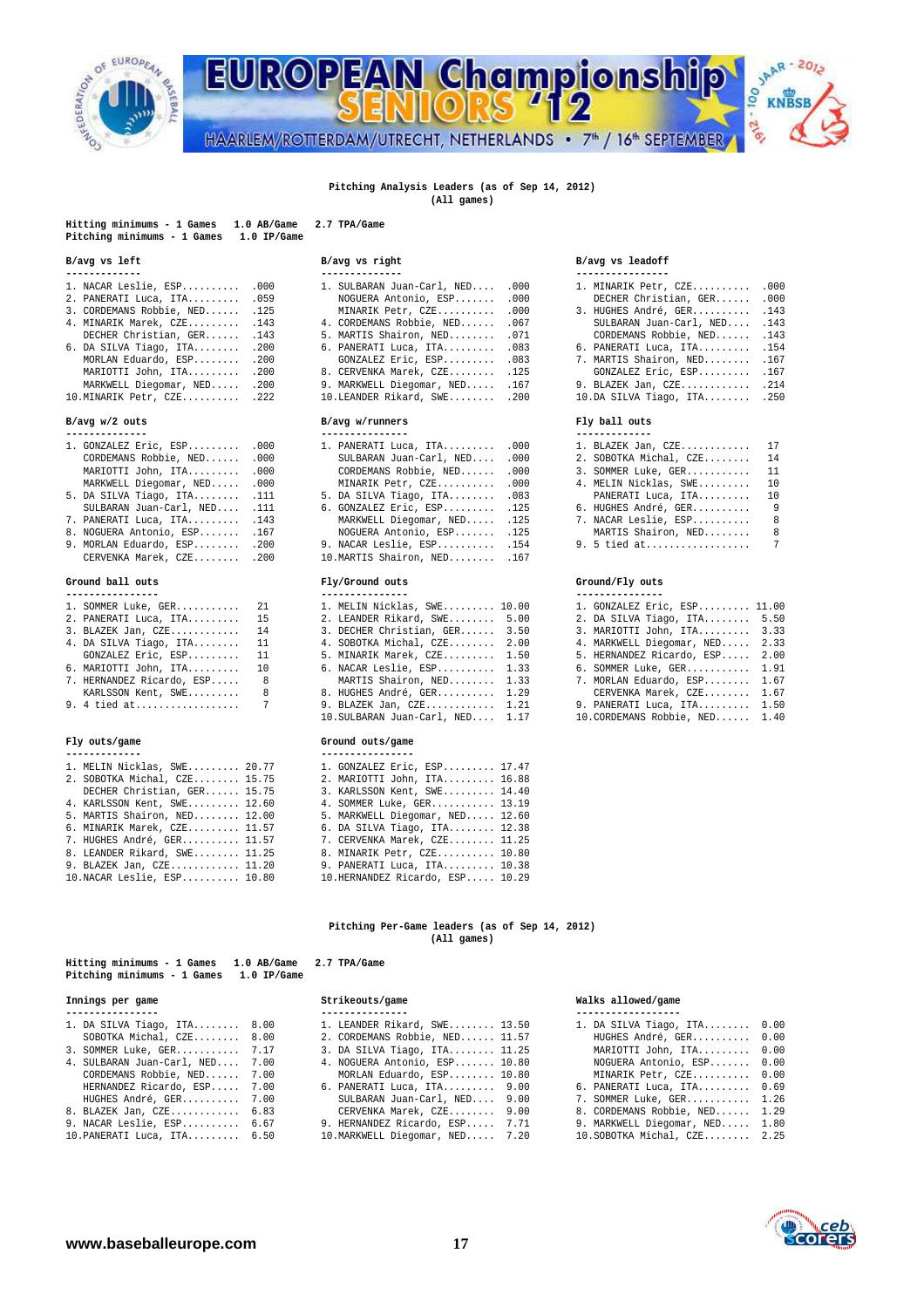

# EUROPEAN Championship 00 HAARLEM/ROTTERDAM/UTRECHT, NETHERLANDS • 7<sup>th</sup> / 16<sup>th</sup> SEPTEMBER



## Doubles allowed/game

| 1. PANERATI Luca, $ITA$ $0.00$ | 1. SOMMER Luke, GER 0.00     | 1. SOMMER Luke, GER 0.00     |  |
|--------------------------------|------------------------------|------------------------------|--|
| CORDEMANS Robbie, NED 0.00     | BLAZEK Jan, CZE 0.00         | PANERATI Luca, ITA 0.00      |  |
| HERNANDEZ Ricardo, ESP 0.00    | PANERATI Luca, ITA 0.00      | DA SILVA Tiago, ITA 0.00     |  |
| SULBARAN Juan-Carl, NED 0.00   | SOBOTKA Michal, CZE 0.00     | SOBOTKA Michal, CZE 0.00     |  |
| MARTIS Shairon, NED 0.00       | DA SILVA Tiago, ITA 0.00     | HUGHES André, GER 0.00       |  |
| MORLAN Eduardo, ESP 0.00       | SULBARAN Juan-Carl, NED 0.00 | HERNANDEZ Ricardo, ESP 0.00  |  |
| MARKWELL Diegomar, NED 0.00    | HERNANDEZ Ricardo, ESP 0.00  | SULBARAN Juan-Carl, NED 0.00 |  |
| MINARIK Petr, CZE 0.00         | HUGHES André, GER 0.00       | CORDEMANS Robbie, NED 0.00   |  |
| MELIN Nicklas, SWE 0.00        | CORDEMANS Robbie, NED 0.00   | MARTIS Shairon, NED 0.00     |  |
| DECHER Christian, GER 0.00     | NACAR Leslie, ESP 0.00       | GONZALEZ Eric, ESP 0.00      |  |

## Batters faced/game

| 1. LEANDER Rikard, SWE 58.50 |  |                                                                                                                                                                                                                                                                                                                   |                                                                                                                                                                                                                                                                                                           |
|------------------------------|--|-------------------------------------------------------------------------------------------------------------------------------------------------------------------------------------------------------------------------------------------------------------------------------------------------------------------|-----------------------------------------------------------------------------------------------------------------------------------------------------------------------------------------------------------------------------------------------------------------------------------------------------------|
| 2. KARLSSON Kent, SWE 54.00  |  |                                                                                                                                                                                                                                                                                                                   |                                                                                                                                                                                                                                                                                                           |
| 3. CERVENKA Marek, CZE 49.50 |  |                                                                                                                                                                                                                                                                                                                   |                                                                                                                                                                                                                                                                                                           |
| 4. MELIN Nicklas, SWE 41.54  |  |                                                                                                                                                                                                                                                                                                                   |                                                                                                                                                                                                                                                                                                           |
| 5. MORLAN Eduardo, ESP 41.40 |  |                                                                                                                                                                                                                                                                                                                   |                                                                                                                                                                                                                                                                                                           |
| 6. MINARIK Marek, CZE 40.50  |  |                                                                                                                                                                                                                                                                                                                   |                                                                                                                                                                                                                                                                                                           |
| 7. HUGHES André, GER 39.86   |  |                                                                                                                                                                                                                                                                                                                   |                                                                                                                                                                                                                                                                                                           |
| 8. NACAR Leslie, ESP 39.15   |  |                                                                                                                                                                                                                                                                                                                   |                                                                                                                                                                                                                                                                                                           |
| 9. SOMMER Luke, GER 38.93    |  |                                                                                                                                                                                                                                                                                                                   |                                                                                                                                                                                                                                                                                                           |
| 10. BLAZEK Jan, CZE 38.85    |  |                                                                                                                                                                                                                                                                                                                   |                                                                                                                                                                                                                                                                                                           |
|                              |  | 1. PANERATI Luca, ITA 2.08<br>2. CORDEMANS Robbie, NED 2.57<br>SULBARAN Juan-Carl, NED 2.57<br>4. MINARIK Petr, CZE 3.60<br>5. MARTIS Shairon, NED 4.50<br>6. MARKWELL Diegomar, NED 5.40<br>NOGUERA Antonio, ESP 5.40<br>8. GONZALEZ Eric. ESP 6.35<br>9. DA SILVA Tiago, ITA 6.75<br>DECHER Christian, GER 6.75 | 1. DA SILVA Tiago, ITA 0.00<br>CORDEMANS Robbie, NED 0.00<br>SULBARAN Juan-Carl, NED 0.00<br>MARTIS Shairon, NED 0.00<br>MINARIK Petr, CZE 0.00<br>DECHER Christian, GER 0.00<br>7. PANERATI Luca, ITA 0.69<br>8. SOBOTKA Michal, CZE 1.12<br>9. NOGUERA Antonio, ESP 1.80<br>MARKWELL Diegomar, NED 1.80 |

### **Earned runs/game ----------------**

| 1. PANERATI Luca, ITA     | 0.00 |
|---------------------------|------|
| SOBOTKA Michal, CZE       | 0.00 |
| DA SILVA Tiago, ITA       | 0.00 |
| CORDEMANS Robbie, NED     | 0.00 |
| SULBARAN Juan-Carl, NED   | 0.00 |
| MARTIS Shairon, NED       | 0.00 |
| MINARIK Petr, CZE         | 0.00 |
| MORLAN Eduardo, ESP       | 0.00 |
| DECHER Christian, GER     | 0.00 |
| 10.HERNANDEZ Ricardo, ESP | 1.29 |

| Hitting minimums - 1 Games  |             |
|-----------------------------|-------------|
| Pitching minimums - 1 Games | 1.0 IP/Game |

| 1. BUDSKY Pavel, CZE 1.00    |  |
|------------------------------|--|
| LATORRE Tyler, ITA 1.00      |  |
| COLABELLO Christop, ITA 1.00 |  |
| SMITH Curt, NED 1.00         |  |
| HERNANDEZ Leonardo, ESP 1.00 |  |
| CECH Petr, CZE 1.00          |  |
| MONTIEL Richard, ESP 1.00    |  |
| PILEGARD Magnus, SWE 1.00    |  |
| SPEER Jendrick, GER 1.00     |  |
|                              |  |

| 1. SPEER Jendrick, GER 12   |     | 1. SMITH $Curt, NED$ $4$ |                |
|-----------------------------|-----|--------------------------|----------------|
| 2. SCHNEIDER Martin, CZE 11 |     | STATIA Hainley, NED      | 4              |
| STATIA Hainley, NED 11      |     | MERRIFIELD Matthew, SWE  | $\overline{4}$ |
| 4. JAHN Lukas, GER $10$     |     | 4. BUDSKY Pavel, CZE     | 3              |
| INFANTE Juan Carlo, ITA 10  |     | URBANUS Nick, NED        |                |
| GRANATO Anthony, ITA 10     |     | PILEGARD Magnus, SWE     |                |
| 7. HAJTMAR Jakub, CZE       | - 9 | SORGI Adam, SWE          |                |
| PEREZ Nestor, ESP 9         |     |                          |                |
| $\mathbf{r}$                |     |                          |                |

|  | VAGLIO Alessandro, ITA |  |
|--|------------------------|--|
|  | 10.2 tied $at$         |  |

|  |  | 1. HEYDOORN VAN Rudy, NED |  |
|--|--|---------------------------|--|
|  |  |                           |  |

## **Doubles allowed/game Triples allowed/game Homers allowed/game**

| 1. SOMMER Luke, GER     | 0.1 |
|-------------------------|-----|
| BLAZEK Jan, CZE         | 0.1 |
| PANERATI Luca, ITA      | 0.1 |
| SOBOTKA Michal, CZE     | 0.1 |
| DA SILVA Tiago, ITA     | 0.1 |
| SULBARAN Juan-Carl, NED | 0.1 |
| HERNANDEZ Ricardo, ESP  | 0.1 |
| HUGHES André, GER       | 0.1 |
| CORDEMANS Robbie, NED   | 0.1 |
| NACAR Leslie, ESP       | 0.1 |
|                         |     |

| 1. PANERATI Luca, ITA                                                                                                                                                                                                          | 2.0           |
|--------------------------------------------------------------------------------------------------------------------------------------------------------------------------------------------------------------------------------|---------------|
| 2. CORDEMANS Robbie, NED                                                                                                                                                                                                       | 2.5           |
| SULBARAN Juan-Carl, NED                                                                                                                                                                                                        | 2.5           |
| 4. MINARIK Petr, CZE                                                                                                                                                                                                           | 3.6           |
| 5. MARTIS Shairon, NED                                                                                                                                                                                                         | 4.5           |
| 6. MARKWELL Diegomar, NED                                                                                                                                                                                                      | 5.4           |
| NOGUERA Antonio, ESP                                                                                                                                                                                                           | 5.4           |
| 8. GONZALEZ Eric, ESP                                                                                                                                                                                                          | 6.3           |
| 9. DA SILVA Tiago, ITA                                                                                                                                                                                                         | 6.7           |
| profilm of the opposite the state of the state of the state of the state of the state of the state of the state of the state of the state of the state of the state of the state of the state of the state of the state of the | $\sim$ $\sim$ |

| . SOMMER Luke, GER      | 0.00 |
|-------------------------|------|
| PANERATI Luca, ITA      | 0.00 |
| DA SILVA Tiago, ITA     | 0.00 |
| SOBOTKA Michal, CZE     | 0.00 |
| HUGHES André, GER       | 0.00 |
| HERNANDEZ Ricardo, ESP  | 0.00 |
| SULBARAN Juan-Carl, NED | 0.00 |
| CORDEMANS Robbie, NED   | 0.00 |
| MARTIS Shairon, NED     | 0.00 |
| GONZALEZ Eric, ESP      | 0.00 |
|                         |      |

### **Batters faced/game Hits allowed/game Runs allowed/game**

| 1. DA SILVA Tiago, ITA  | 0.00 |
|-------------------------|------|
| CORDEMANS Robbie, NED   | 0.00 |
| SULBARAN Juan-Carl, NED | 0.00 |
| MARTIS Shairon, NED     | 0.00 |
| MINARIK Petr, CZE       | 0.00 |
| DECHER Christian, GER   | 0.00 |
| 7. PANERATI Luca, ITA   | 0.69 |
| 8. SOBOTKA Michal, CZE  | 1.12 |
| 9. NOGUERA Antonio, ESP | 1.80 |
|                         |      |

### **Fielding Leaders (as of Sep 14, 2012) (All games)**

| Fielding pct                                                                                                                                                                  | Chances                                                                                                                                           |                                    |                                                                              |  |  |
|-------------------------------------------------------------------------------------------------------------------------------------------------------------------------------|---------------------------------------------------------------------------------------------------------------------------------------------------|------------------------------------|------------------------------------------------------------------------------|--|--|
| 1. BUDSKY Pavel, CZE 1.000<br>LATORRE Tyler, ITA 1.000<br>COLABELLO Christop, ITA 1.000<br>SMITH Curt, NED 1.000<br>HERNANDEZ Leonardo, ESP 1.000<br>CECH Petr, $CZE$ $1.000$ | 1. BUDSKY Pavel, CZE<br>LATORRE Tyler, ITA<br>3. COLABELLO Christop, ITA<br>4. SMITH Curt, NED<br>5. HERNANDEZ Leonardo, ESP<br>6. CECH Petr, CZE | -38<br>38<br>35<br>31<br>26<br>2.4 | Putouts<br>1. LATOR<br>2. BUDSK<br>COLAB<br>4. SMITH<br>5. HERNA<br>6. GUEHR |  |  |
| MONTIEL Richard, ESP 1.000<br>PILEGARD Magnus, SWE 1.000<br>SPEER Jendrick, GER 1.000<br>URBANUS Nick, NED 1.000                                                              | 7. STATIA Hainley, NED<br>GUEHRING Simon, GER<br>MONTIEL Richard, ESP<br>SCHNEIDER Martin, CZE                                                    | 2.2.<br>2.2<br>2.2<br>2.2          | 7. CECH<br>8. MONTI<br>$9.3$ tie                                             |  |  |

## **Assists Fielding double plays Passed balls**

|                             | -----------------         |               |
|-----------------------------|---------------------------|---------------|
| 1. SPEER Jendrick, GER 12   | 1. SMITH $Curt, NED$ $4$  | 1. JOHANNESSE |
| 2. SCHNEIDER Martin, CZE 11 | STATIA Hainley, NED 4     | 2. HERNANDEZ  |
| STATIA Hainley, NED 11      | MERRIFIELD Matthew, SWE 4 | 3. LATORRE Ty |
| 4. JAHN Lukas, GER 10       | 4. BUDSKY Pavel, CZE 3    | GRONAUER K    |
| INFANTE Juan Carlo, ITA 10  | URBANUS Nick, NED 3       | LAUSEN Rob    |
| GRANATO Anthony, ITA 10     | PILEGARD Magnus, SWE 3    | CUBA DE Ou    |
| 7. HAJTMAR Jakub, CZE 9     | SORGI Adam, SWE 3         |               |
| PEREZ Nestor, ESP 9         |                           |               |

## **Catchers interference Steal attempts against Stolen bases against**

|  |  | 1. HEYDOORN VAN Rudy, NED 1 |  | 1. CECH Petr, $CZE$ 5       |  |
|--|--|-----------------------------|--|-----------------------------|--|
|  |  |                             |  | JOHANNESSEN Björn, SWE 5    |  |
|  |  |                             |  | 3. HERNANDEZ Ricardo, ESP 2 |  |
|  |  |                             |  | BLAZEK Jan, CZE 2           |  |
|  |  |                             |  | GRONAUER Kai, GER 2         |  |
|  |  |                             |  | MINARIK Petr, CZE 2         |  |
|  |  |                             |  | 7. 17 tied at 1             |  |

| 1. BUDSKY Pavel, CZE 1.000    | 1. BUDSKY Pavel, CZE 38       | 1. LATORRE Tyler, ITA 37      |  |
|-------------------------------|-------------------------------|-------------------------------|--|
| LATORRE Tyler, ITA 1.000      | LATORRE Tyler, ITA 38         | 2. BUDSKY Pavel, CZE 32       |  |
| COLABELLO Christop, ITA 1.000 | 3. COLABELLO Christop, ITA 35 | COLABELLO Christop, ITA 32    |  |
| SMITH $Curt, NED$ $1.000$     | 4. SMITH Curt, NED 31         | 4. SMITH Curt, NED 28         |  |
| HERNANDEZ Leonardo, ESP 1.000 | 5. HERNANDEZ Leonardo, ESP 26 | 5. HERNANDEZ Leonardo, ESP 25 |  |
| CECH Petr, $CZE$ $1.000$      | 6. CECH Petr, CZE 24          | 6. GUEHRING Simon, GER 21     |  |
| MONTIEL Richard, ESP 1.000    | 7. STATIA Hainley, NED 22     | 7. CECH Petr, CZE 20          |  |
| PILEGARD Magnus, SWE 1.000    | GUEHRING Simon, GER 22        | 8. MONTIEL Richard, ESP 19    |  |
| SPEER Jendrick, GER 1.000     | MONTIEL Richard, ESP 22       | 9. 3 tied at 16               |  |
| URBANUS Nick, NED 1.000       | SCHNEIDER Martin, CZE 22      |                               |  |
|                               |                               |                               |  |

| 1. SPEER Jendrick, GER 12   | 1. SMITH $Curt, NED$ 4    | 1. JOHANNESSEN Björn, SWE 3  |  |
|-----------------------------|---------------------------|------------------------------|--|
| 2. SCHNEIDER Martin, CZE 11 | STATIA Hainley, NED 4     | 2. HERNANDEZ Leonardo, ESP 2 |  |
| STATIA Hainley, NED 11      | MERRIFIELD Matthew, SWE 4 | 3. LATORRE Tyler, ITA 1      |  |
| 4. JAHN Lukas, GER 10       | 4. BUDSKY Pavel, CZE 3    | GRONAUER Kai, GER 1          |  |
| INFANTE Juan Carlo, ITA 10  | URBANUS Nick, NED 3       | LAUSEN Robin, SWE 1          |  |
| GRANATO Anthony, ITA 10     | PILEGARD Magnus, SWE 3    | CUBA DE Quintin, NED 1       |  |
| 7. HAJTMAR Jakub, CZE 9     | SORGI Adam, SWE           |                              |  |

| ----------------------          | ----------------------- | --------------------- |               |  |
|---------------------------------|-------------------------|-----------------------|---------------|--|
| ------ - ---- --- -- -<br>----- | $-$<br>______           |                       | _____________ |  |

- 1. HEYDOORN VAN Rudy, NED..... 1 1. CECH Petr, CZE............. 5 1. JOHANNESSEN Björn, SWE..... 3
- JOHANNESSEN Björn, SWE..... 5 2. GRONAUER Kai, GER.......... 2  $3. 11$  tied at..................

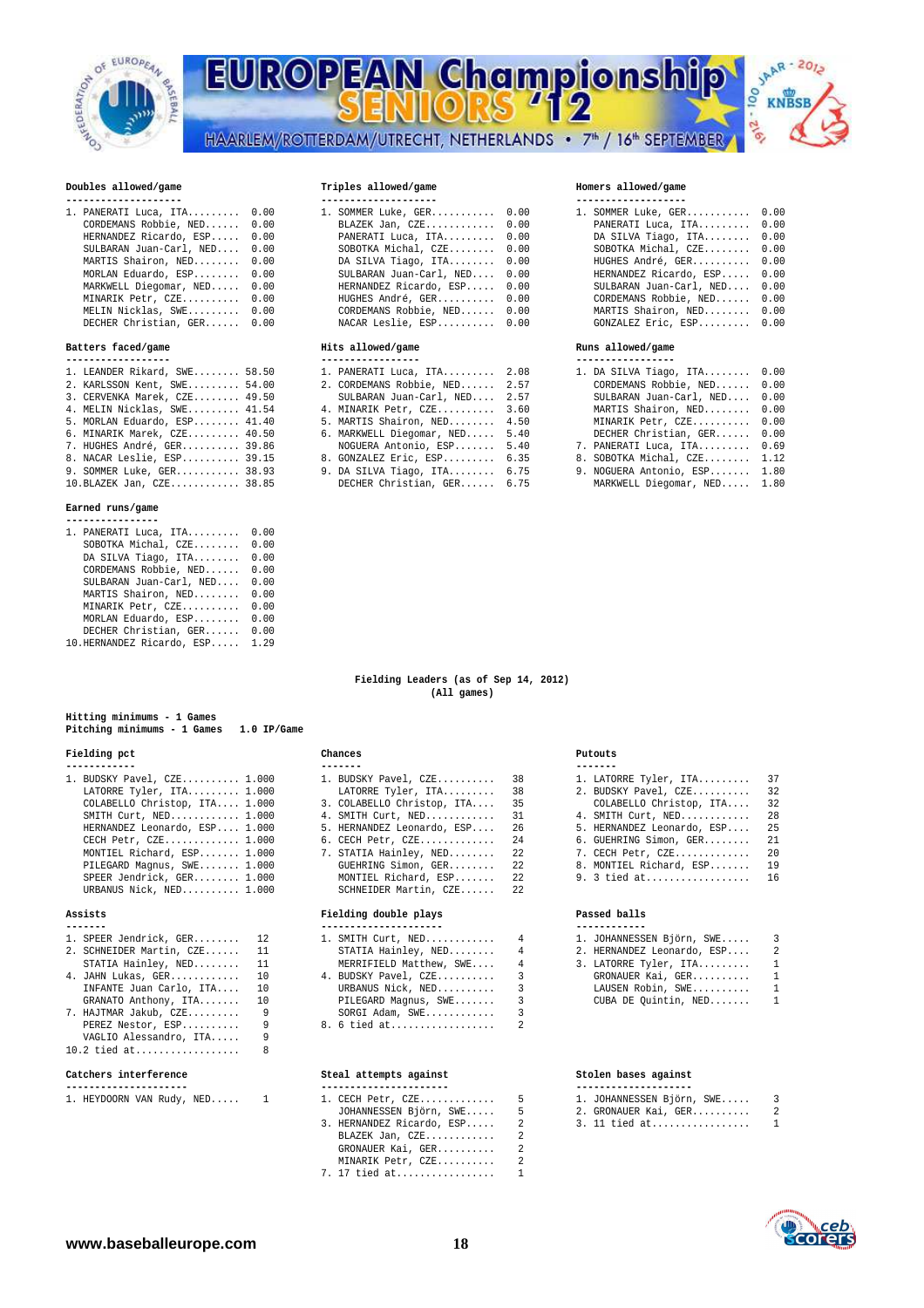

## **Caught stealing by Errors**

- 
- 
- **------------------ ------**  2. MINARIK Petr, CZE.......... 2 2. JAHN Lukas, GER............ 4 JOHANNESSEN Björn, SWE..... 2 3. SCHNEIDER Martin, CZE...... 2
- 

- 1. CECH Petr, CZE............. 4 1. GRANATO Anthony, ITA....... 5
	-
	-
- 4. 11 tied at................. 1 JOHANNESSEN Björn, SWE..... 2 5. 20 tied at..................

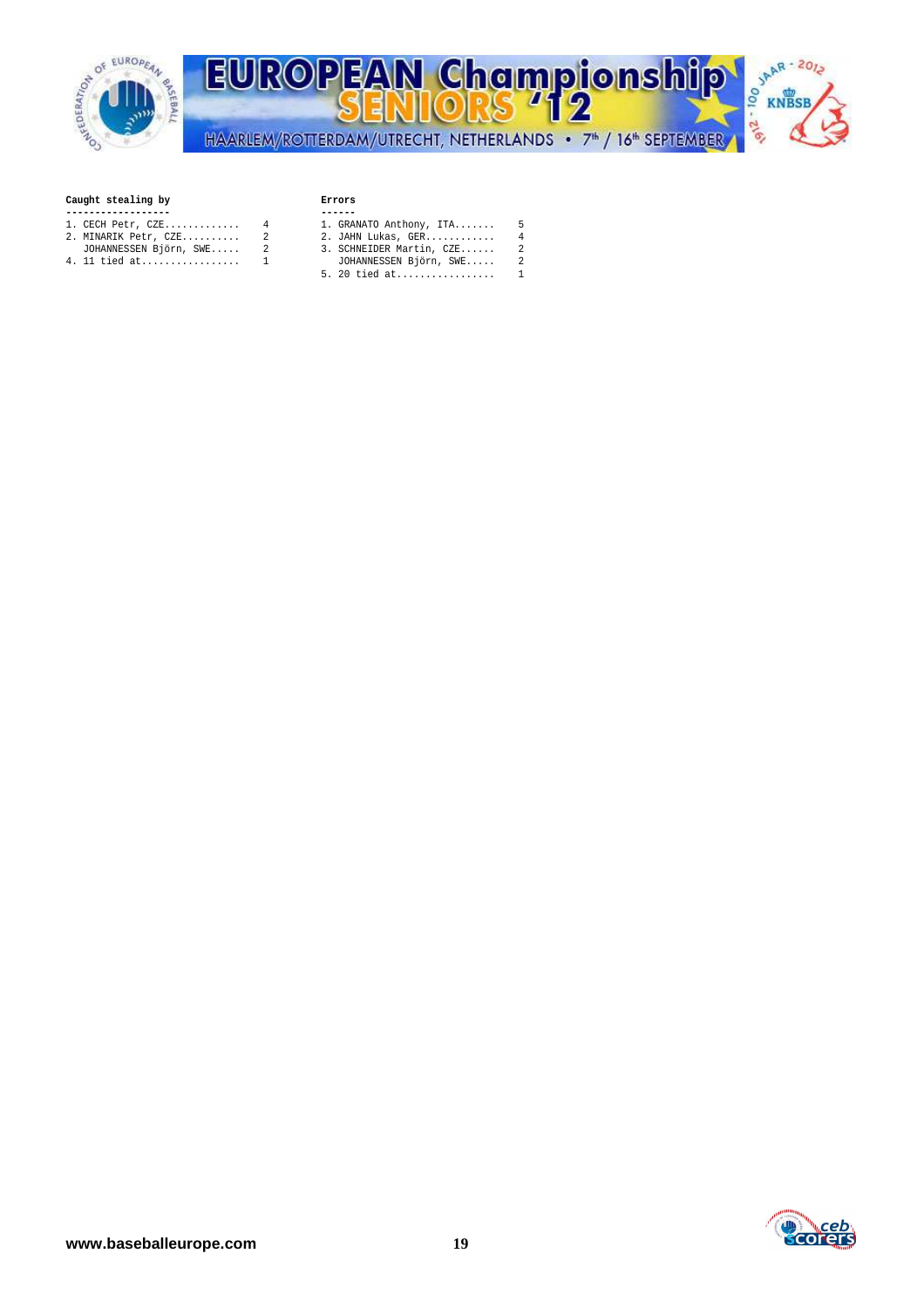

# **Technical Appointments**

# **Saturday 15th September**

| <b>Game Field</b><br>40 | <b>Haarlem</b> | Time<br>14:00              | <b>Home Team</b><br>Czech Republic                                                        | <b>Visitor Team</b><br><b>LE</b> Sweden |  |
|-------------------------|----------------|----------------------------|-------------------------------------------------------------------------------------------|-----------------------------------------|--|
| Umpires:                |                | OD. Diesfronge Leepe (ITA) | HP: Henri van Heijningen (NED) - 1B: Dana Beszczynski (AUT ) - 2B: Fred Groenewegen (NED) |                                         |  |

**3B: Pierfranco Leone (ITA)**  Scorekeepers: Fred v/d Kade (NED) Francis Speters (NED)<br>T.C.: Jürgen Elsishans (GER) Angelo Fanara (ITA) **Jürgen Elsishans (GER)** 

| Game Field<br>41 - | Haarlem 19:30 | Time | <b>Home Team</b><br>Germany <b>Communication</b> Spain | <b>Visitor Team</b>                                                                |
|--------------------|---------------|------|--------------------------------------------------------|------------------------------------------------------------------------------------|
| <b>Ilmniroc</b>    |               |      |                                                        | HP: Frantisek Pribyl (CZE) – 1B: Winfried Berkvens (NED) – 2B: Fabrizio Fabrizi (I |

**Umpires: HP: Frantisek Pribyl (CZE) – 1B: Winfried Berkvens (NED) – 2B: Fabrizio Fabrizi (ITA) 3B: Franck Lautier (FRA)**  Scorekeepers: Rienette Hamers (NED) Maaike Houtkamp (NED) **T.C.: Peter Ström (SWE) Frantisek Bunta (SVK)** 

| <b>Game Field</b> |                 | <b>Time</b> |
|-------------------|-----------------|-------------|
| 42                | Rotterdam 19:00 |             |

**Home Team Visitor Team Italy 1** 

 $\blacksquare$  Netherlands

| Umpires:      | 3B: Patrick Baevens (BEL)      | HP: Dirk Biehl (GER) – 1B: Jerónimo Moreno (ESP) – 2B: Tony Jones (FIN) |
|---------------|--------------------------------|-------------------------------------------------------------------------|
| Scorekeepers: | <b>Stephanie Winkler (GER)</b> | Dieks Bannink (NED)                                                     |
| T.C.:         | Jean Marie Meurant (FRA)       | Xavier Mateu (ESP)                                                      |